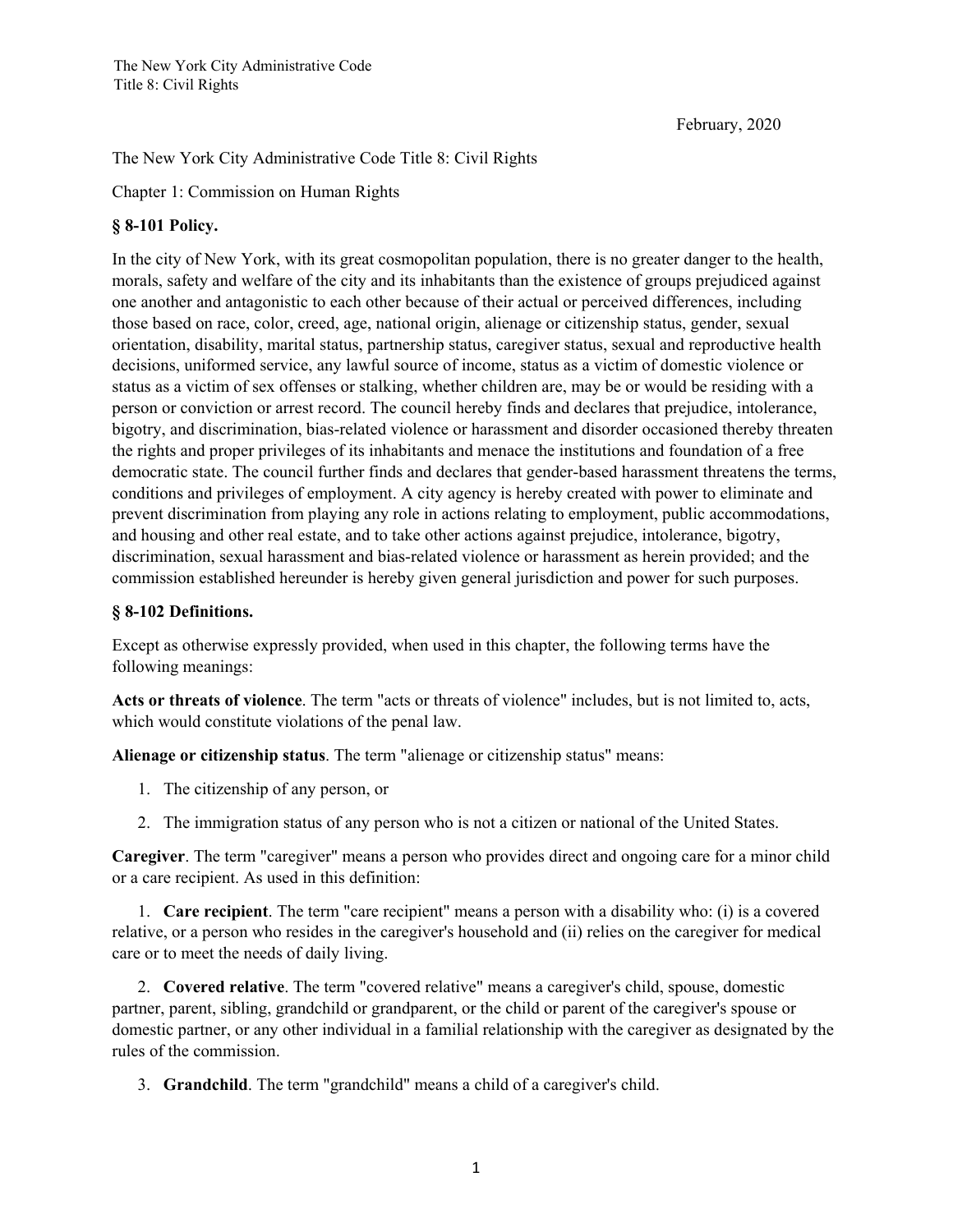4. **Grandparent**. The term "grandparent" means a parent of a caregiver's parent.

 5. **Parent**. The term "parent" means a biological, foster, step- or adoptive parent, or a legal guardian of a caregiver, or a person who stood in loco parentis when the caregiver was a minor child.

 6. **Sibling**. The term "sibling" means a caregiver's brother or sister, including half-siblings, stepsiblings and siblings related through adoption.

 7. **Spouse**. The term "spouse" means a person to whom a caregiver is legally married under the laws of the state of New York.

 8. **Child**. The term "child" means a biological, adopted or foster child, a legal ward or a child of a caregiver standing in loco parentis.

9. **Minor child**. The term "minor child" means a child under the age of 18.

**Commercial space**. The term "commercial space" means any space in a building, structure or portion thereof which is used or occupied or is intended, arranged or designed to be used or occupied for the manufacture, sale, resale, processing, reprocessing, displaying, storing, handling, garaging or distribution of personal property; and any space which is used or occupied, or is intended, arranged or designed to be used or occupied as a business or professional unit or office in any building, structure or portion thereof.

**Commission**. The term "commission," unless a different meaning clearly appears from the text, means the city commission on human rights.

**Consumer credit history**. The term "consumer credit history" means an individual's credit worthiness, credit standing, credit capacity, or payment history, as indicated by: (i) a consumer credit report; (ii) credit score; or (iii) information an employer obtains directly from the individual regarding (1) details about credit accounts, including the individual's number of credit accounts, late or missed payments, charged-off debts, items in collections, credit limit, prior credit report inquiries, or (2) bankruptcies, judgments or liens. A consumer credit report shall include any written or other communication of any information by a consumer reporting agency that bears on a consumer's creditworthiness, credit standing, credit capacity or credit history.

**Cooperative dialogue**. The term "cooperative dialogue" means the process by which a covered entity and a person entitled to an accommodation, or who may be entitled to an accommodation under the law, engage in good faith in a written or oral dialogue concerning the person's accommodation needs; potential accommodations that may address the person's accommodation needs, including alternatives to a requested accommodation; and the difficulties that such potential accommodations may pose for the covered entity.

 **Covered entity**. The term "covered entity" means a person required to comply with any provision of section 8-107.

 **Disability**. The term "disability" means any physical, medical, mental or psychological impairment, or a history or record of such impairment. As used in this definition:

 1. Physical, medical, mental, or psychological impairment. The term "physical, medical, mental, or psychological impairment" means:

 (a) An impairment of any system of the body; including, but not limited to, the neurological system; the musculoskeletal system; the special sense organs and respiratory organs, including, but not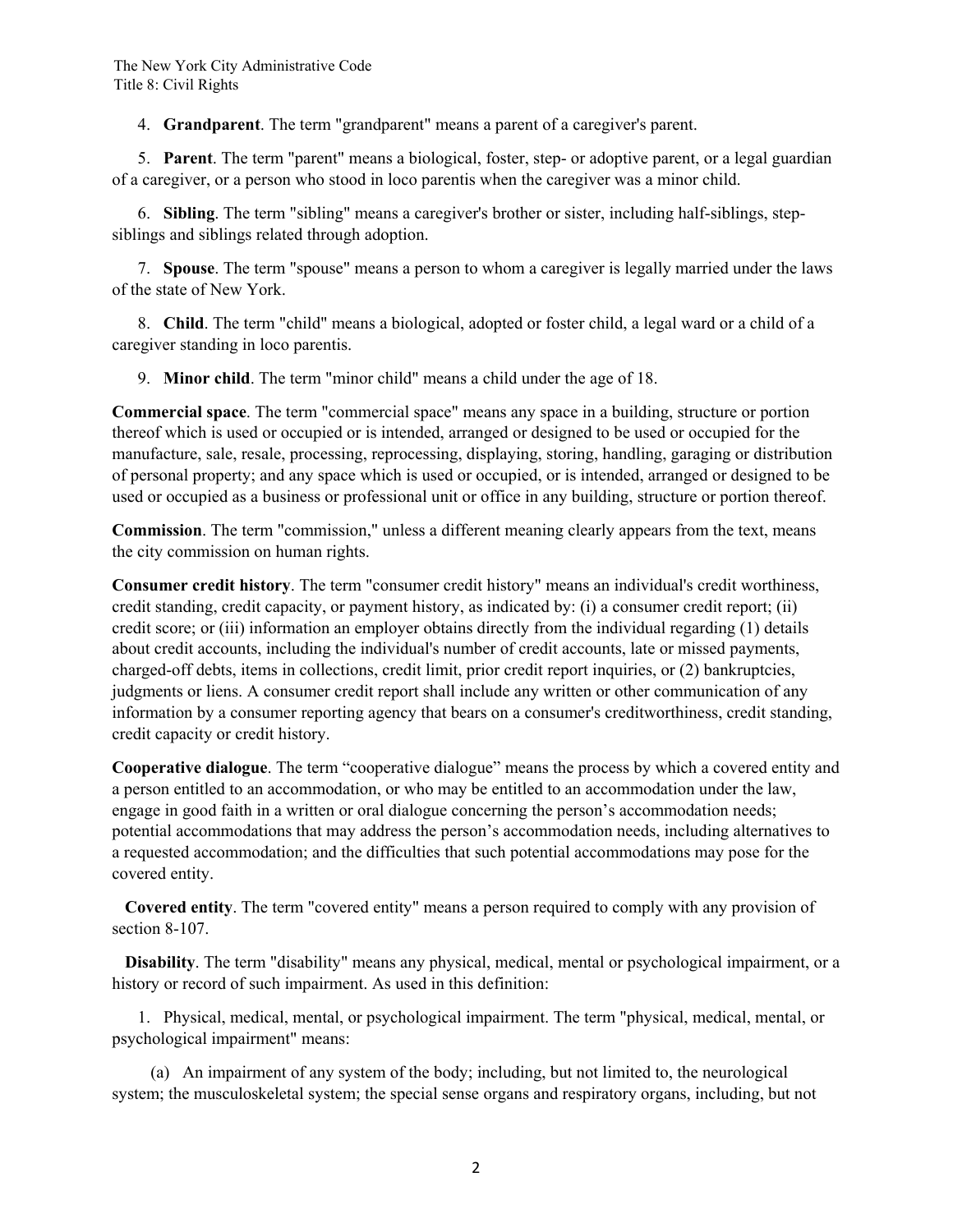limited to, speech organs; the cardiovascular system; the reproductive system; the digestive and genitourinary systems; the hemic and lymphatic systems; the immunological systems; the skin; and the endocrine system; or

(b) A mental or psychological impairment.

 2. In the case of alcoholism, drug addiction or other substance abuse, the term "disability" only applies to a person who (i) is recovering or has recovered and (ii) currently is free of such abuse, and does not include an individual who is currently engaging in the illegal use of drugs, when the covered entity acts on the basis of such use.

 **Domestic partner**. The term "domestic partner" means any person who has a registered domestic partnership pursuant to section 3-240, a domestic partnership registered in accordance with executive order number 123, dated August 7, 1989, or a domestic partnership registered in accordance with executive order number 48, dated January 7, 1993.

 **Educational institution**. The term "educational institution" includes kindergartens, primary and secondary schools, academies, colleges, universities, professional schools, extension courses, and all other educational facilities.

 **Employer**. For purposes of subdivisions 1, 2, 3, 11-a, and 22, subparagraph 1 of paragraph a of subdivision 21, paragraph e of subdivision 21 and subdivision 23 of section 8-107, the term "employer" does not include any employer that has fewer than four persons in the employ of such employer at all times during the period beginning twelve months before the start of an unlawful discriminatory practice and continuing through the end of such unlawful discriminatory practice, provided however, that in an action for unlawful discriminatory practice based on a claim of gender-based harassment pursuant to subdivision one of section 8-107, the term "employer" shall include any employer, including those with fewer than four persons in their employ. For purposes of this definition, (i) natural persons working as independent contractors in furtherance of an employer's business enterprise shall be counted as persons in the employ of such employer and (ii) the employer's parent, spouse, domestic partner or child if employed by the employer are included as in the employ of such employer.

 **Employment agency**. The term "employment agency" includes any person undertaking to procure employees or opportunities to work.

 **Family**. The term "family," as used in subparagraph (4) of paragraph a of subdivision 5 of section 8- 107, means either a person occupying a dwelling and maintaining a household, with not more than four boarders, roomers or lodgers, or two or more persons occupying a dwelling, living together and maintaining a common household, with not more than four boarders, roomers or lodgers. As used in this definition, a "boarder," "roomer" or "lodger" residing with a family means a person living within the household who pays a consideration for such residence and does not occupy such space within the household as an incident of employment therein.

 **Gender**. The term "gender" includes actual or perceived sex, gender identity and gender expression, including a person's actual or perceived gender-related self-image, appearance, behavior, expression or other gender-related characteristic, regardless of the sex assigned to that person at birth.

 **Housing accommodation**. The term "housing accommodation" includes any building, structure or portion thereof that is used or occupied or is intended, arranged or designed to be used or occupied, as the home, residence or sleeping place of one or more human beings. Except as otherwise specifically provided, such term includes a publicly-assisted housing accommodation.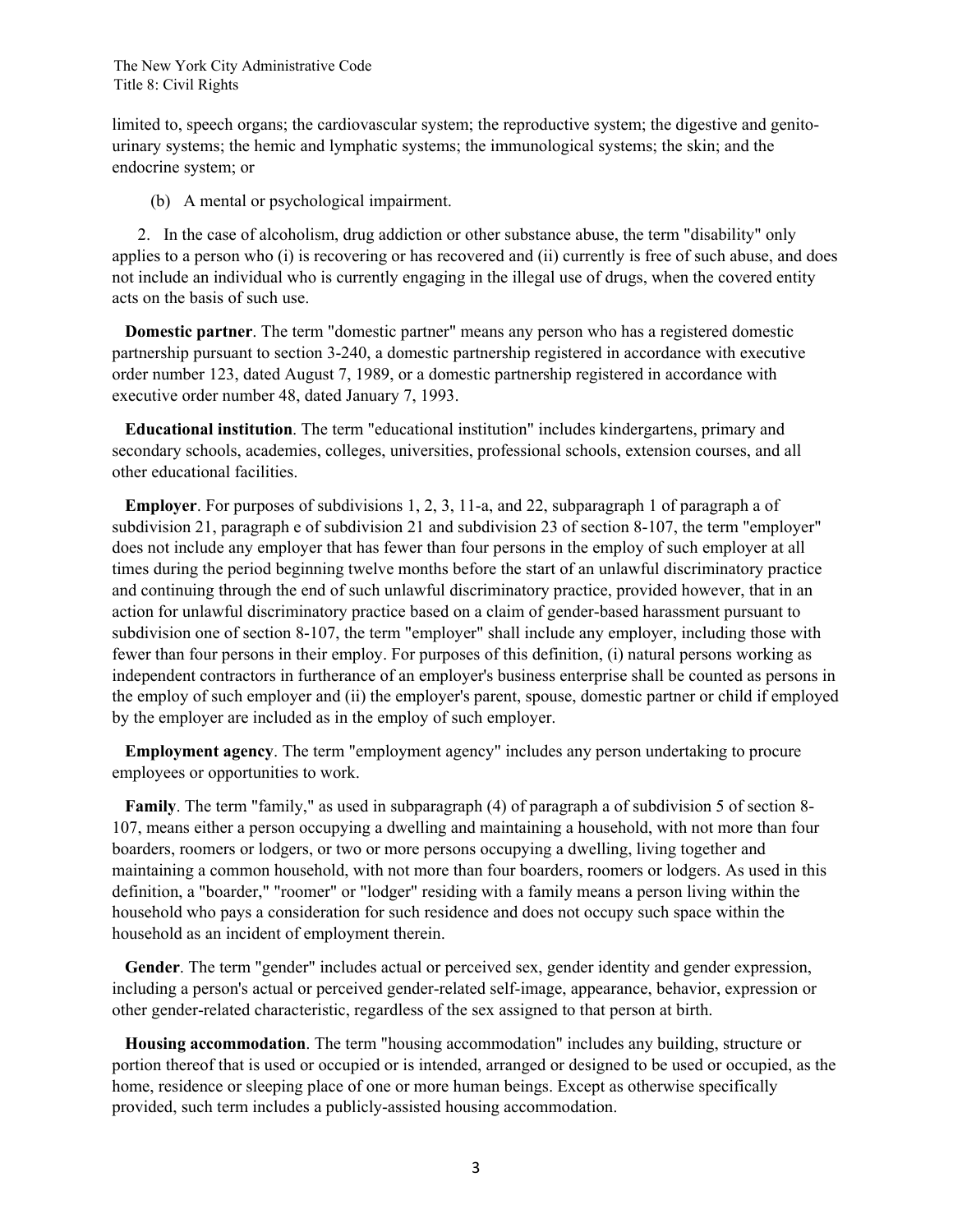**Intelligence information**. The term "intelligence information" means records and data compiled for the purpose of criminal investigation or counterterrorism, including records and data relating to the order or security of a correctional facility, reports of informants, investigators or other persons, or from any type of surveillance associated with an identifiable individual, or investigation or analysis of potential terrorist threats.

#### **Intern**.

 1. The term "intern" means an individual who performs work for an employer on a temporary basis whose work:

 (a) Provides training or supplements training given in an educational environment such that the employability of the individual performing the work may be enhanced;

(b) Provides experience for the benefit of the individual performing the work; and

(c) Is performed under the close supervision of existing staff.

 2. The term includes such individuals without regard to whether the employer pays them a salary or wage.

 **Labor organization**. The term "labor organization" includes any organization that exists and is constituted for the purpose, in whole or in part, of collective bargaining or of dealing with employers concerning grievances, terms and conditions of employment, or of other mutual aid or protection in connection with employment.

 **Lactation room**. The term "lactation room" means a sanitary place, other than a restroom, that can be used to express breast milk shielded from view and free from intrusion and that includes at minimum an electrical outlet, a chair, a surface on which to place a breast pump and other personal items, and nearby access to running water.

 **Lawful source of income**. The term "lawful source of income" includes income derived from social security, or any form of federal, state or local public assistance or housing assistance including section 8 vouchers.

**National origin**. The term "national origin" includes "ancestry."

 **National security information**. The term "national security information" means any knowledge relating to the national defense or foreign relations of the United States, regardless of its physical form or characteristics, that is owned by, is produced by or for, or is under the control of the United States government and is defined as such by the United States government and its agencies and departments.

 **Occupation**. The term "occupation" means any lawful vocation, trade, profession or field of specialization.

Partnership status. The term "partnership status" means the status of being in a domestic partnership, as defined by subdivision a of section 3-240.

 **Person**. The term "person" includes one or more natural persons, proprietorships, partnerships, associations, group associations, organizations, governmental bodies or agencies, corporations, legal representatives, trustees, trustees in bankruptcy, or receivers.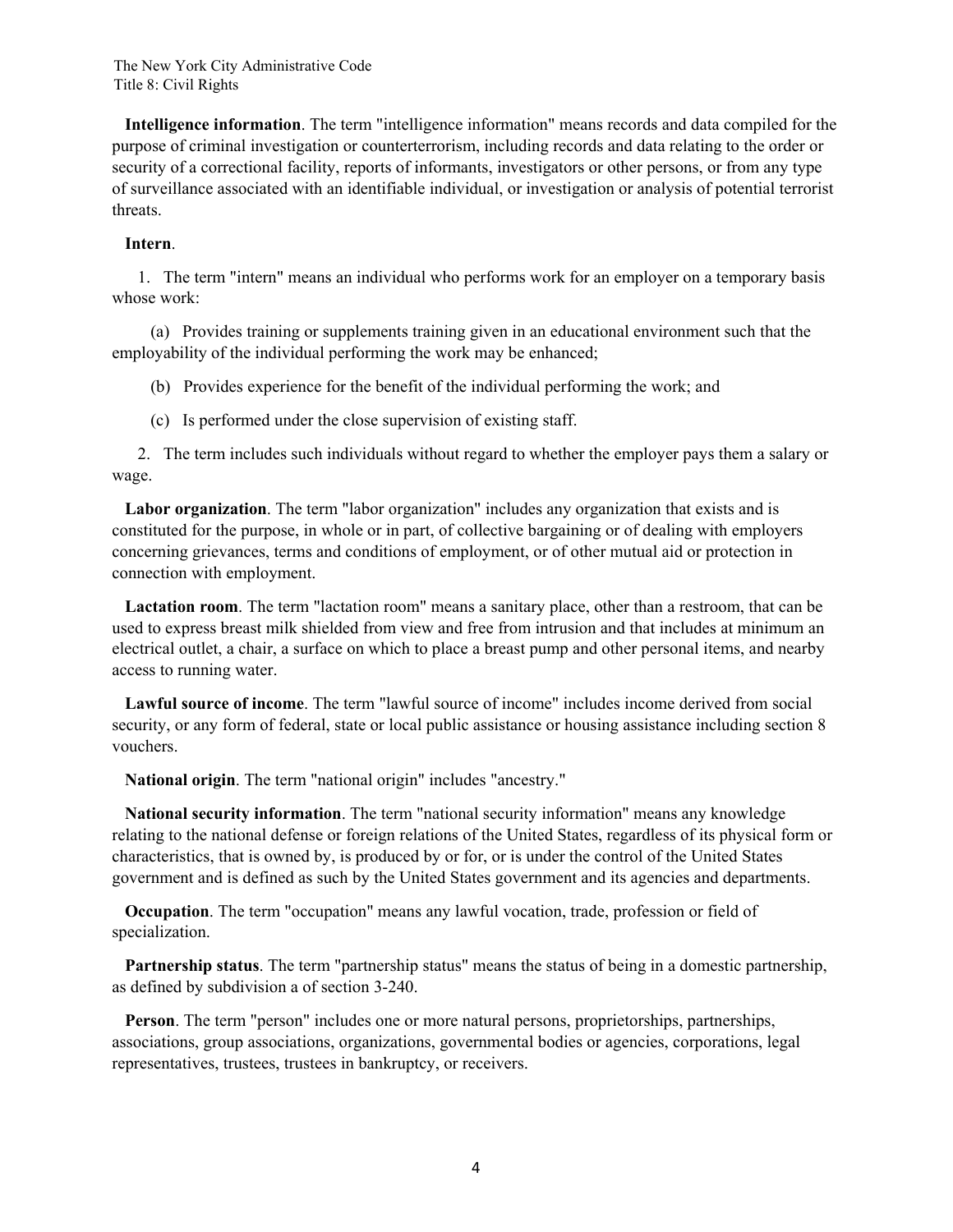## **Person aggrieved**.

 1. The term "person aggrieved," except as used in section 8-123, includes a person whose right created, granted or protected by this chapter is violated by a covered entity directly or through conduct of the covered entity to which the person's agent or employee is subjected while the agent or employee was acting, or as a result of the agent or employee having acted, within the scope of the agency or employment relationship. For purposes of this definition, an agent or employee's protected status is imputed to that person's principal or employer when the agent or employee acts within the scope of the agency or employment relationship. It is irrelevant whether or not the covered entity knows of the agency or employment relationship.

 2. A person is aggrieved even if that person's only injury is the deprivation of a right granted or protected by this chapter.

3. This definition does not limit or exclude any other basis for a cause of action.

 **Place or provider of public accommodation**. The term "place or provider of public accommodation" includes providers, whether licensed or unlicensed, of goods, services, facilities, accommodations, advantages or privileges of any kind, and places, whether licensed or unlicensed, where goods, services, facilities, accommodations, advantages or privileges of any kind are extended, offered, sold, or otherwise made available. Such term does not include any club which proves that it is in its nature distinctly private. A club is not in its nature distinctly private if it has more than 400 members, provides regular meal service and regularly receives payment for dues, fees, use of space, facilities, services, meals or beverages directly or indirectly from or on behalf of non-members for the furtherance of trade or business. For the purposes of this definition, a corporation incorporated under the benevolent orders law or described in the benevolent orders law but formed under any other law of this state, or a religious corporation incorporated under the education law or the religious corporation law is deemed to be in its nature distinctly private. No club that sponsors or conducts any amateur athletic contest or sparring exhibition and advertises or bills such contest or exhibition as a New York state championship contest or uses the words "New York state" in its announcements is a private exhibition within the meaning of this definition.

 **Publicly-assisted housing accommodations**. The term "publicly-assisted housing accommodations" includes:

1. Publicly-owned or operated housing accommodations;

 2. Housing accommodations operated by housing companies under the supervision of the state commissioner of housing and community renewal, or the department of housing preservation and development;

 3. Housing accommodations constructed after July 1, 1950, and housing accommodations sold after July 1, 1991:

 (a) That are exempt in whole or in part from taxes levied by the state or any of its political subdivisions;

 (b) That are constructed on land sold below cost by the state or any of its political subdivisions or any agency thereof, pursuant to the federal housing act of 1949;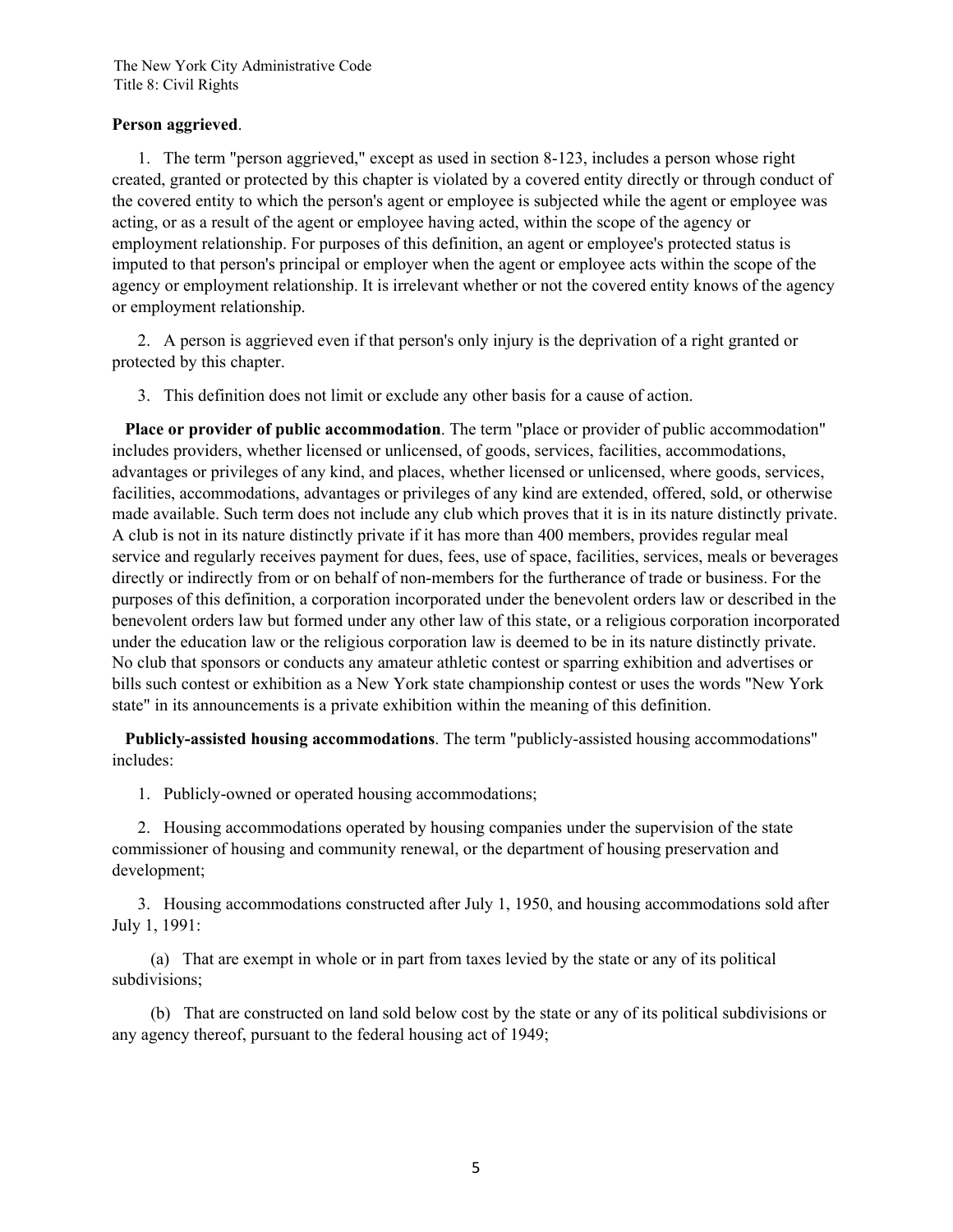(c) That are constructed in whole or in part on property acquired or assembled by the state or any of its political subdivisions or any agency thereof through the power of condemnation or otherwise for the purpose of such construction; or

 (d) For the acquisition, construction, repair or maintenance for which the state or any of its political subdivisions or any agency thereof supplies funds or other financial assistance; and

 4. Housing accommodations, the acquisition, construction, rehabilitation, repair or maintenance of which is, after July 1, 1955, financed in whole or in part by a loan, whether or not secured by a mortgage, the repayment of which is guaranteed or insured by the federal government or any agency thereof, or the state or any of its political subdivisions or any agency thereof.

 **Real estate broker**. The term "real estate broker" means any person who, for another and for a fee, commission or other valuable consideration, lists for sale, sells, at auction or otherwise, exchanges, buys or rents, or offers or attempts to negotiate a sale at auction, or otherwise, exchange, purchase or rental of an estate or interest in real estate or collects or offers or attempts to collect rent for the use of real estate, or negotiates, or offers or attempts to negotiate, a loan secured or to be secured by a mortgage or other incumbrance upon or transfer of real estate. In the sale of lots pursuant to the provisions of article nine-a of the real property law, the term "real estate broker" shall also include any person employed by or on behalf of the owner or owners of lots or other parcels of real estate, at a stated salary, or upon commission, or upon a salary and commission, or otherwise, to sell such real estate, or any parts thereof, in lots or other parcels, and who shall sell or exchange, or offer or attempt or agree to negotiate the sale or exchange of any such lot or parcel of real estate.

 **Real estate salesperson**. The term "real estate salesperson" means a person employed by or authorized by a licensed real estate broker to list for sale, sell or offer for sale at auction or otherwise to buy or offer to buy or to negotiate the purchase or sale or exchange of real estate or to negotiate a loan on real estate or to lease or rent or offer to lease, rent or place for rent any real estate, or who collects or offers or attempts to collect rents for the use of real estate for or on behalf of such real estate broker.

## **Reasonable accommodation**.

 1. The term "reasonable accommodation" means such accommodation that can be made that does not cause undue hardship in the conduct of the covered entity's business. The covered entity has the burden of proving undue hardship. In making a determination of undue hardship with respect to claims filed under subdivisions 1, 2, 22 or 27 of section 8-107, the factors which may be considered include but are not limited to:

(a) The nature and cost of the accommodation;

 (b) The overall financial resources of the facility or the facilities involved in the provision of the reasonable accommodation; the number of persons employed at such facility; the effect on expenses and resources, or the impact otherwise of such accommodation upon the operation of the facility;

 (c) The overall financial resources of the covered entity; the overall size of the business of a covered entity with respect to the number of its employees, the number, type, and location of its facilities; and

 (d) The type of operation or operations of the covered entity, including the composition, structure and functions of the workforce of such entity; the geographic separateness, administrative or fiscal relationship of the facility or facilities in question to the covered entity.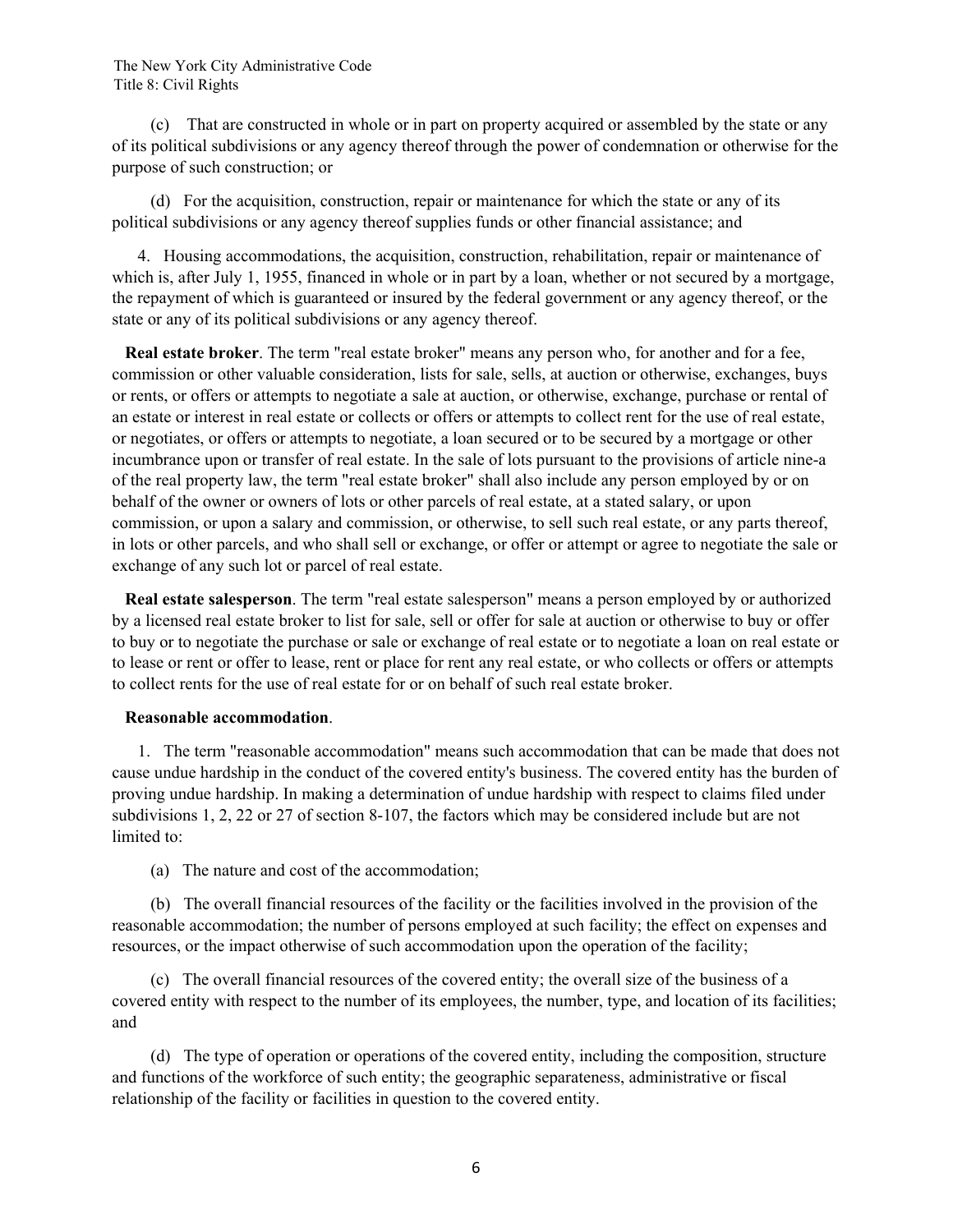2. In making a determination of undue hardship with respect to claims for reasonable accommodation to an employee's or prospective employee's religious observance filed under subdivision 3 of section 8-107, the definition of "undue hardship" set forth in paragraph b of such subdivision applies.

 **Sexual and reproductive health decisions**. The term "sexual and reproductive health decisions" means any decision by an individual to receive services, which are arranged for or offered or provided to individuals relating to sexual and reproductive health, including the reproductive system and its functions. Such services include, but are not limited to, fertility-related medical procedures, sexually transmitted disease prevention, testing, and treatment, and family planning services and counseling, such as birth control drugs and supplies, emergency contraception, sterilization procedures, pregnancy testing, and abortion.

 **Sexual orientation**. The term "sexual orientation" means an individual's actual or perceived romantic, physical or sexual attraction to other persons, or lack thereof, on the basis of gender. A continuum of sexual orientation exists and includes, but is not limited to, heterosexuality, homosexuality, bisexuality, asexuality and pansexuality.

 **Trade secrets**. The term "trade secrets" means information that (i) derives independent economic value, actual or potential, from not being generally known to, and not being readily ascertainable by proper means by other persons who can obtain economic value from its disclosure or use; (ii) is the subject of efforts that are reasonable under the circumstances to maintain its secrecy; and (iii) can reasonably be said to be the end product of significant innovation. The term "trade secrets" does not include general proprietary company information such as handbooks and policies. The term "regular access to trade secrets" does not include access to or the use of client, customer or mailing lists.

 **Unemployed or unemployment**. The term "unemployed" or "unemployment" means not having a job, being available for work, and seeking employment.

**Uniformed service**. The term "uniformed service" means:

1. Current or prior service in:

 (a) The United States army, navy, air force, marine corps, coast guard, commissioned corps of the national oceanic and atmospheric administration, commissioned corps of the United States public health services, army national guard or air national guard;

 (b) The organized militia of the state of New York, as described in section 2 of the military law, or the organized militia of any other state, territory or possession of the United States; or

 (c) Any other service designated as part of the "uniformed services" pursuant to subsection (16) of section 4303 of title 38 of the United States code;

 2. Membership in any reserve component of the United States army, navy, air force, marine corps, or coast guard; or

 3. Being listed on the state reserve list or the state retired list as described in section 2 of the military law or comparable status for any other state, territory or possession of the United States.

 **Unlawful discriminatory practice**. The term "unlawful discriminatory practice" includes only those practices specified in section 8-107.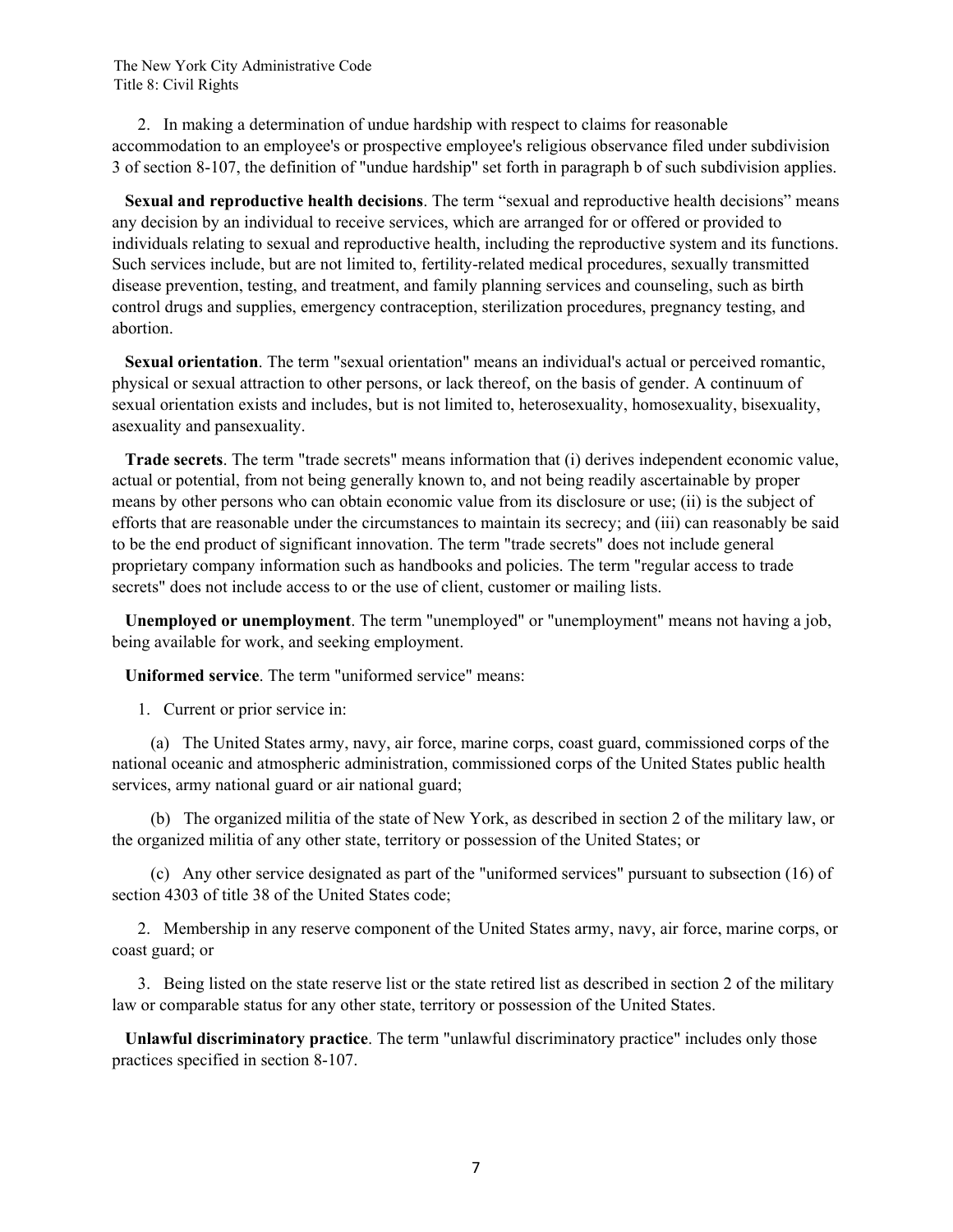**Victim of domestic violence**. The term "victim of domestic violence" means a person who has been subjected to acts or threats of violence, not including acts of self-defense, committed by a current or former spouse of the victim, by a person with whom the victim shares a child in common, by a person who is cohabiting with or has cohabited with the victim, by a person who is or has been in a continuing social relationship of a romantic or intimate nature with the victim, or by a person who is or has continually or at regular intervals lived in the same household as the victim.

 **Victim of sex offenses or stalking**. The term "victim of sex offenses or stalking" means a victim of acts that would constitute violations of article 130 of the penal law or a victim of acts that would constitute violations of sections 120.45, 120.50, 120.55, or 120.60 of the penal law.

## **§ 8-103 Commission on human rights. [Repealed]**

**§ 8-104 Functions. [Repealed]** 

**§ 8-105 Powers and duties. [Repealed]** 

## **§ 8-106 Relations with city departments and agencies. [Repealed]**

#### **§ 8-107 Unlawful discriminatory practices.**

1. Employment. It shall be an unlawful discriminatory practice:

 (a) For an employer or an employee or agent thereof, because of the actual or perceived age, race, creed, color, national origin, gender, disability, marital status, partnership status, caregiver status, sexual and reproductive health decisions, sexual orientation, uniformed service or alienage or citizenship status of any person:

(1) To represent that any employment or position is not available when in fact it is available;

(2) To refuse to hire or employ or to bar or to discharge from employment such person; or

 (3) To discriminate against such person in compensation or in terms, conditions or privileges of employment.

 (b) For an employment agency or an employee or agent thereof to discriminate against any person because of such person's actual or perceived age, race, creed, color, national origin, gender, disability, marital status, partnership status, caregiver status, sexual and reproductive health decisions, sexual orientation, uniformed service or alienage or citizenship status in receiving, classifying, disposing or otherwise acting upon applications for its services, including by representing to such person that any employment or position is not available when in fact it is available, or in referring an applicant or applicants for its services to an employer or employers.

 (c) For a labor organization or an employee or agent thereof, because of the actual or perceived age, race, creed, color, national origin, gender, disability, marital status, partnership status, caregiver status, sexual and reproductive health decisions, sexual orientation, uniformed service or alienage or citizenship status of any person, to exclude or to expel from its membership such person, to represent that membership is not available when it is in fact available, or to discriminate in any way against any of its members or against any employer or any person employed by an employer.

 (d) For any employer, labor organization or employment agency or an employee or agent thereof to declare, print or circulate or cause to be declared, printed or circulated any statement, advertisement or publication, or to use any form of application for employment or to make any inquiry in connection with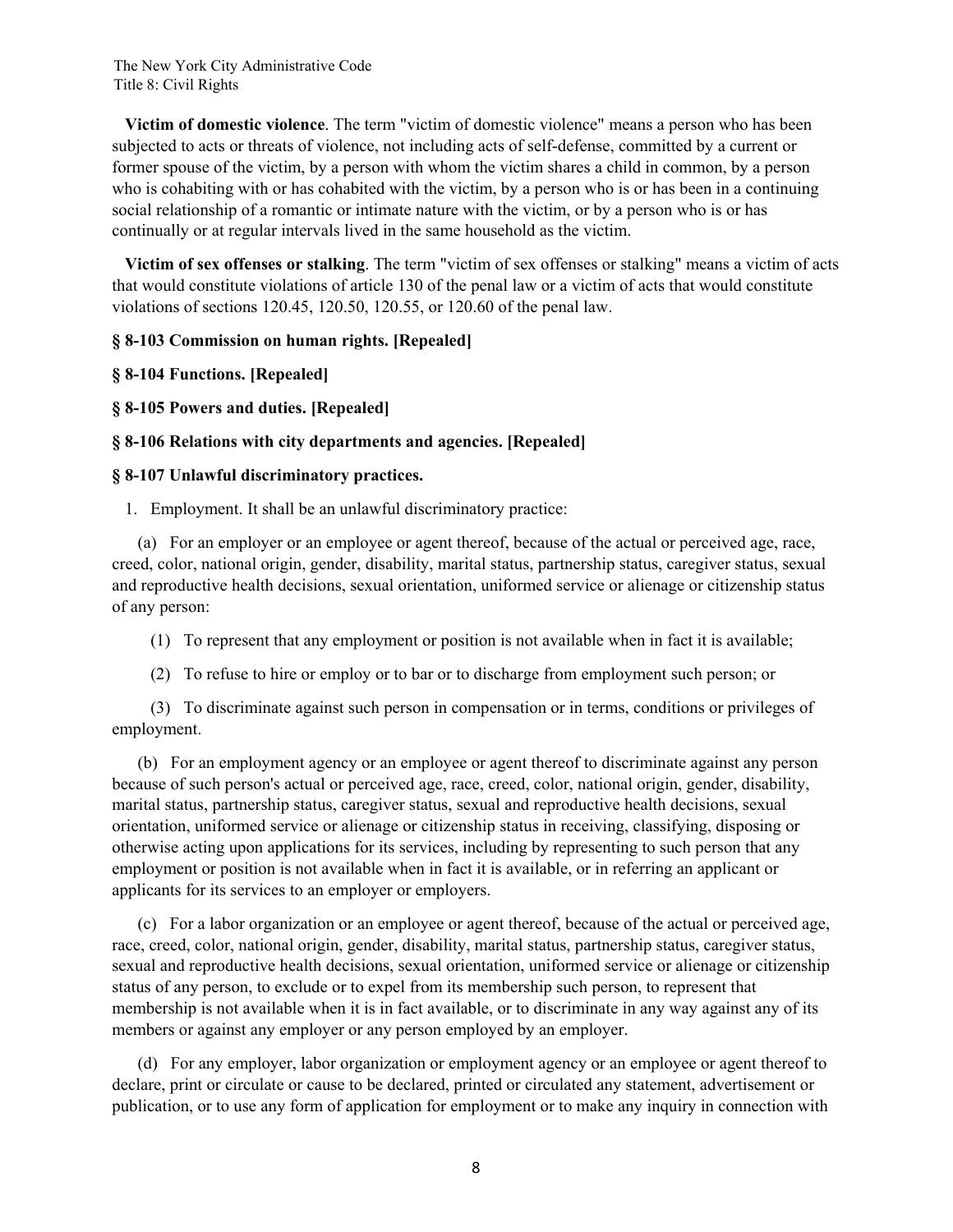prospective employment, which expresses, directly or indirectly, any limitation, specification or discrimination as to age, race, creed, color, national origin, gender, disability, marital status, partnership status, caregiver status, sexual and reproductive health decisions, sexual orientation, uniformed service or alienage or citizenship status, or any intent to make any such limitation, specification or discrimination.

 (e) The provisions of this subdivision and subdivision 2 of this section: (i) as they apply to employee benefit plans, shall not be construed to preclude an employer from observing the provisions of any plan covered by the federal employment retirement income security act of 1974 that is in compliance with applicable federal discrimination laws where the application of the provisions of such subdivisions to such plan would be preempted by such act; (ii) shall not preclude the varying of insurance coverages according to an employee's age; (iii) shall not be construed to affect any retirement policy or system that is permitted pursuant to paragraphs (e) and (f) of subdivision 3-a of section 296 of the executive law; (iv) shall not be construed to affect the retirement policy or system of an employer where such policy or system is not a subterfuge to evade the purposes of this chapter.

 (f) The provisions of this subdivision do not govern the employment by an employer of the employer's parents, spouse, domestic partner, or children; provided, however, that such family members shall be counted as persons employed by an employer for the purposes of the definition of employer set forth in section 8-102.

 2. Apprentice training programs. It shall be an unlawful discriminatory practice for an employer, labor organization, employment agency or any joint labor-management committee controlling apprentice training programs or an employee or agent thereof:

 (a) To select persons for an apprentice training program registered with the state of New York on any basis other than their qualifications, as determined by objective criteria which permit review.

 (b) To deny to or withhold from any person because of such person's actual or perceived race, creed, color, national origin, gender, age, disability, marital status, partnership status, sexual and reproductive health decisions, sexual orientation, uniformed service, alienage or citizenship status or status as a victim of domestic violence or as a victim of sex offenses or stalking the right to be admitted to or participate in a guidance program, an apprentice training program, on-the-job training program, or other occupational training or retraining program, or to represent that such program is not available when in fact it is available.

 (c) To discriminate against any person in such person's pursuit of such program or to discriminate against such a person in the terms, conditions or privileges of such program because of actual or perceived race, creed, color, national origin, gender, age, disability, marital status, partnership status, sexual and reproductive health decisions, sexual orientation, uniformed service, alienage or citizenship status or status as a victim of domestic violence or as a victim of sex offenses or stalking.

 (d) To declare, print or circulate or cause to be declared, printed or circulated any statement, advertisement or publication, or to use any form of application for such program or to make any inquiry in connection with such program which expresses, directly or indirectly, any limitation, specification or discrimination as to race, creed, color, national origin, gender, age, disability, marital status, partnership status, sexual and reproductive health decisions, sexual orientation, uniformed service, alienage or citizenship status or status as a victim of domestic violence or as a victim of sex offenses or stalking, or any intent to make any such limitation, specification or discrimination.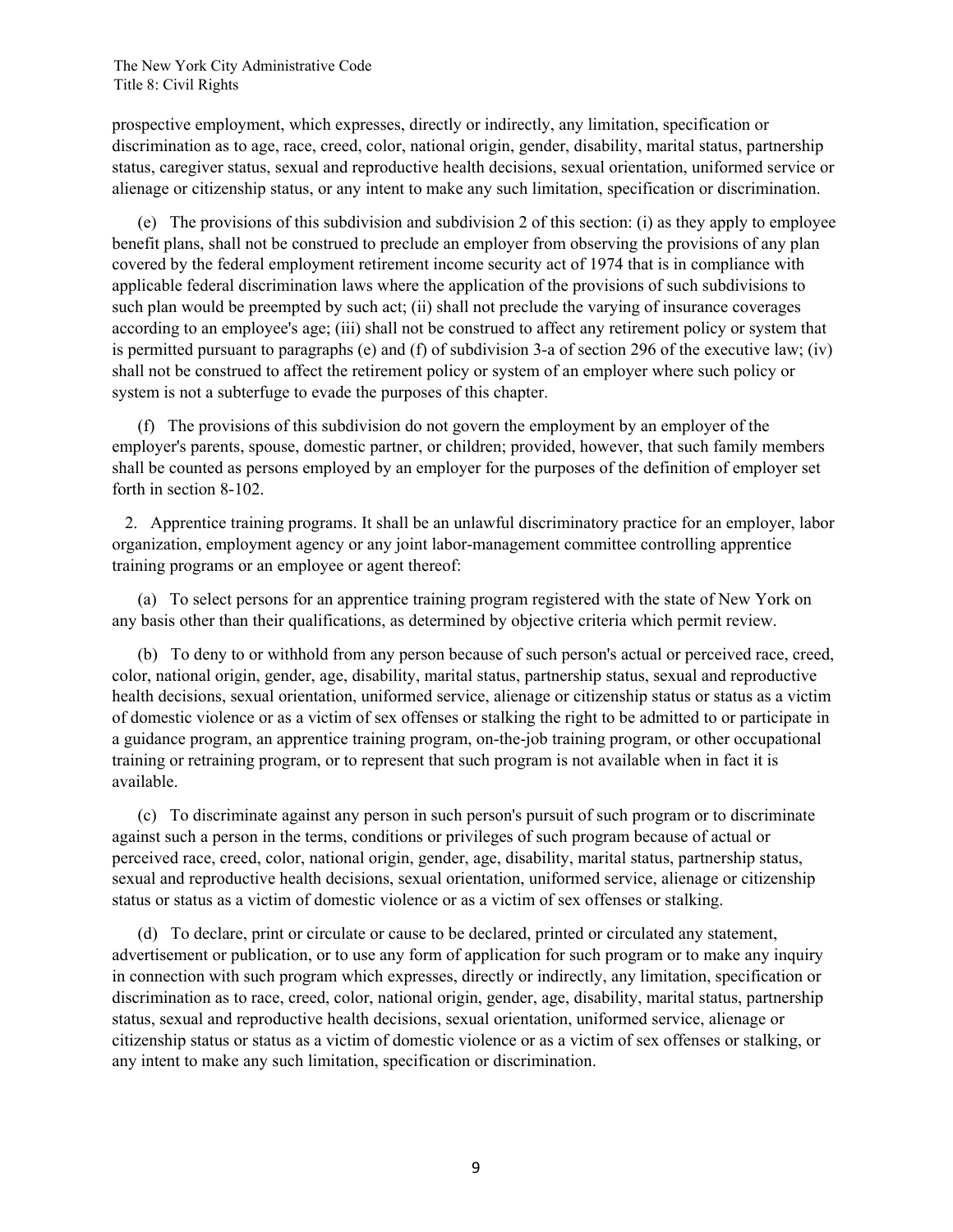3. Employment; religious observance.

 (a) It shall be an unlawful discriminatory practice for an employer or an employee or agent thereof to impose upon a person as a condition of obtaining or retaining employment any terms or conditions, compliance with which would require such person to violate, or forego a practice of, such person's creed or religion, including but not limited to the observance of any particular day or days or any portion thereof as a sabbath or holy day or the observance of any religious custom or usage, and the employer shall make reasonable accommodation to the religious needs of such person. Without in any way limiting the foregoing, no person shall be required to remain at such person's place of employment during any day or days or portion thereof that, as a requirement of such person's religion, such person observes as a sabbath or other holy day, including a reasonable time prior and subsequent thereto for travel between such person's place of employment and such person's home, provided, however, that any such absence from work shall, wherever practicable in the judgment of the employer, be made up by an equivalent amount of time at some other mutually convenient time.

 (b) "Reasonable accommodation", as used in this subdivision, shall mean such accommodation to an employee's or prospective employee's religious observance or practice as shall not cause undue hardship in the conduct of the employer's business. The employer shall have the burden of proof to show such hardship. "Undue hardship" as used in this subdivision shall mean an accommodation requiring significant expense or difficulty (including a significant interference with the safe or efficient operation of the workplace or a violation of a bona fide seniority system). Factors to be considered in determining whether the accommodation constitutes an undue economic hardship shall include, but not be limited to:

 (i) The identifiable cost of the accommodation, including the costs of loss of productivity and of retaining or hiring employees or transferring employees from one facility to another, in relation to the size and operating cost of the employer;

 (ii) The number of individuals who will need the particular accommodation to a sincerely held religious observance or practice; and

 (iii) For an employer with multiple facilities, the degree to which the geographic separateness or administrative or fiscal relationship of the facilities will make the accommodation more difficult or expensive.

 Provided, however, an accommodation shall be considered to constitute an undue hardship, for purposes of this subdivision, if it will result in the inability of an employee who is seeking a religious accommodation to perform the essential functions of the position in which the employee is employed.

4. Public accommodations.

 a. It shall be an unlawful discriminatory practice for any person who is the owner, franchisor, franchisee, lessor, lessee, proprietor, manager, superintendent, agent or employee of any place or provider of public accommodation:

 1. Because of any person's actual or perceived race, creed, color, national origin, age, gender, disability, marital status, partnership status, sexual orientation, uniformed service or alienage or citizenship status, directly or indirectly:

 (a) To refuse, withhold from or deny to such person the full and equal enjoyment, on equal terms and conditions, of any of the accommodations, advantages, services, facilities or privileges of the place or provider of public accommodation; or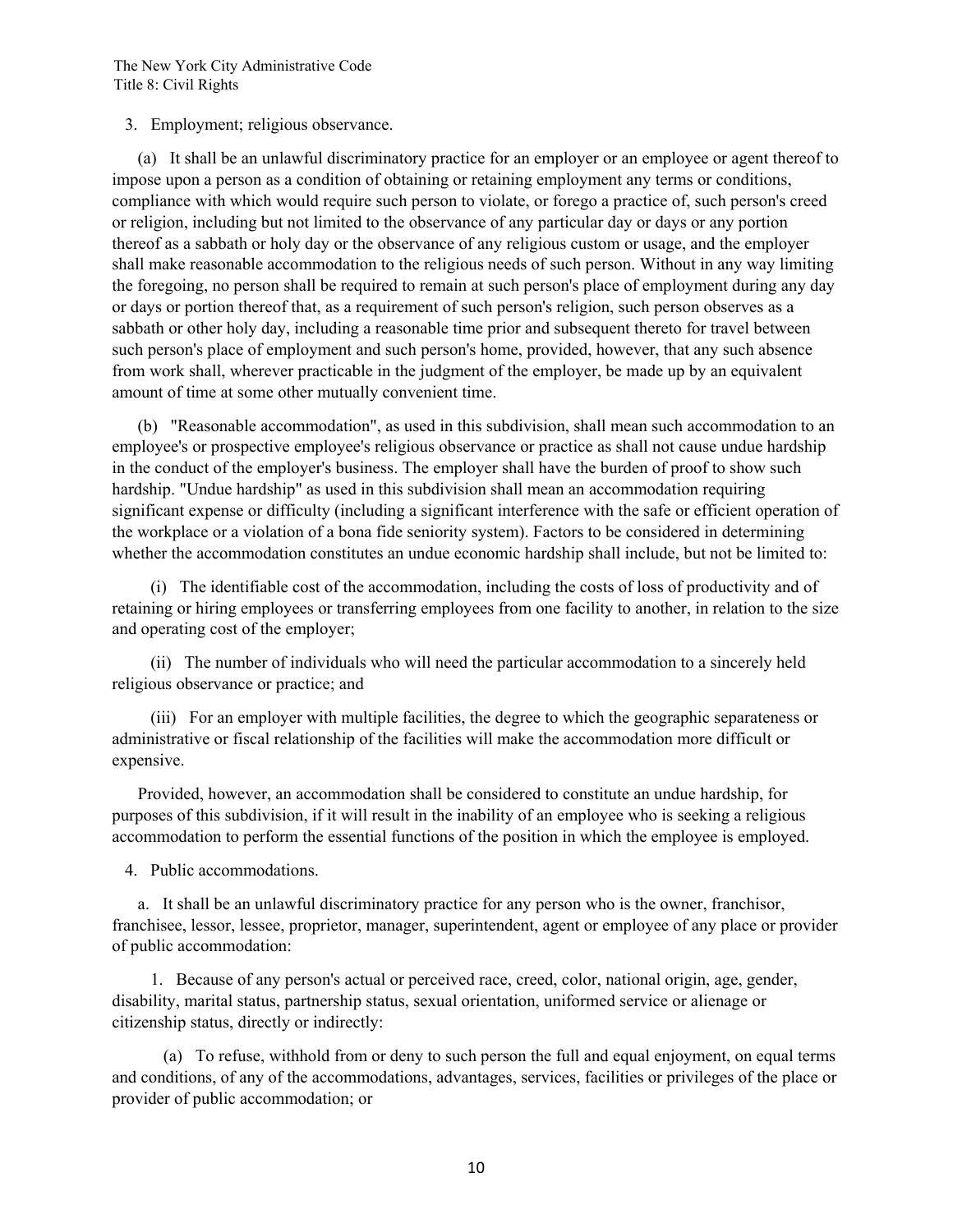(b) To represent to any person that any accommodation, advantage, facility or privilege of any such place or provider of public accommodation is not available when in fact it is available; or

 2. Directly or indirectly to make any declaration, publish, circulate, issue, display, post or mail any written or printed communication, notice or advertisement, to the effect that:

 (a) Full and equal enjoyment, on equal terms and conditions, of any of the accommodations, advantages, facilities and privileges of any such place or provider of public accommodation shall be refused, withheld from or denied to any person on account of race, creed, color, national origin, age, gender, disability, marital status, partnership status, sexual orientation, uniformed service or alienage or citizenship status; or

 (b) The patronage or custom of any person is unwelcome, objectionable, not acceptable, undesired or unsolicited because of such person's actual or perceived race, creed, color, national origin, age, gender, disability, marital status, partnership status, sexual orientation, uniformed service or alienage or citizenship status.

 b. Notwithstanding the foregoing, the provisions of this subdivision shall not apply, with respect to age or gender, to places or providers of public accommodation where the commission grants an exemption based on bona fide considerations of public policy.

 c. The provisions of this subdivision relating to discrimination on the basis of gender shall not prohibit any educational institution subject to this subdivision from making gender distinctions which would be permitted (i) for educational institutions which are subject to section 3201-a of the education law or any rules or regulations promulgated by the state commissioner of education relating to gender or (ii) under sections 86.32, 86.33 and 86.34 of title 45 of the code of federal regulations for educational institutions covered thereunder.

 d. Nothing in this subdivision shall be construed to preclude an educational institution—other than a publicly-operated educational institution—which establishes or maintains a policy of educating persons of one gender exclusively from limiting admissions to students of that gender.

 e. The provisions of this section relating to disparate impact shall not apply to the use of standardized tests as defined by section 340 of the education law by an educational institution subject to this subdivision provided that such test is used in the manner and for the purpose prescribed by the test agency which designed the test.

 f. The provisions of this subdivision as they relate to unlawful discriminatory practices by educational institutions shall not apply to matters that are strictly educational or pedagogic in nature.

5. Housing accommodations, land, commercial space and lending practices.

 (a) **Housing accommodations**. It shall be an unlawful discriminatory practice for the owner, lessor, lessee, sublessee, assignee, or managing agent of, or other person having the right to sell, rent or lease or approve the sale, rental or lease of a housing accommodation, constructed or to be constructed, or an interest therein, or any agent or employee thereof:

 (1) Because of the actual or perceived race, creed, color, national origin, gender, age, disability, sexual orientation, uniformed service, marital status, partnership status, or alienage or citizenship status of any person or group of persons, or because of any lawful source of income of such person or persons, or because children are, may be or would be residing with such person or persons: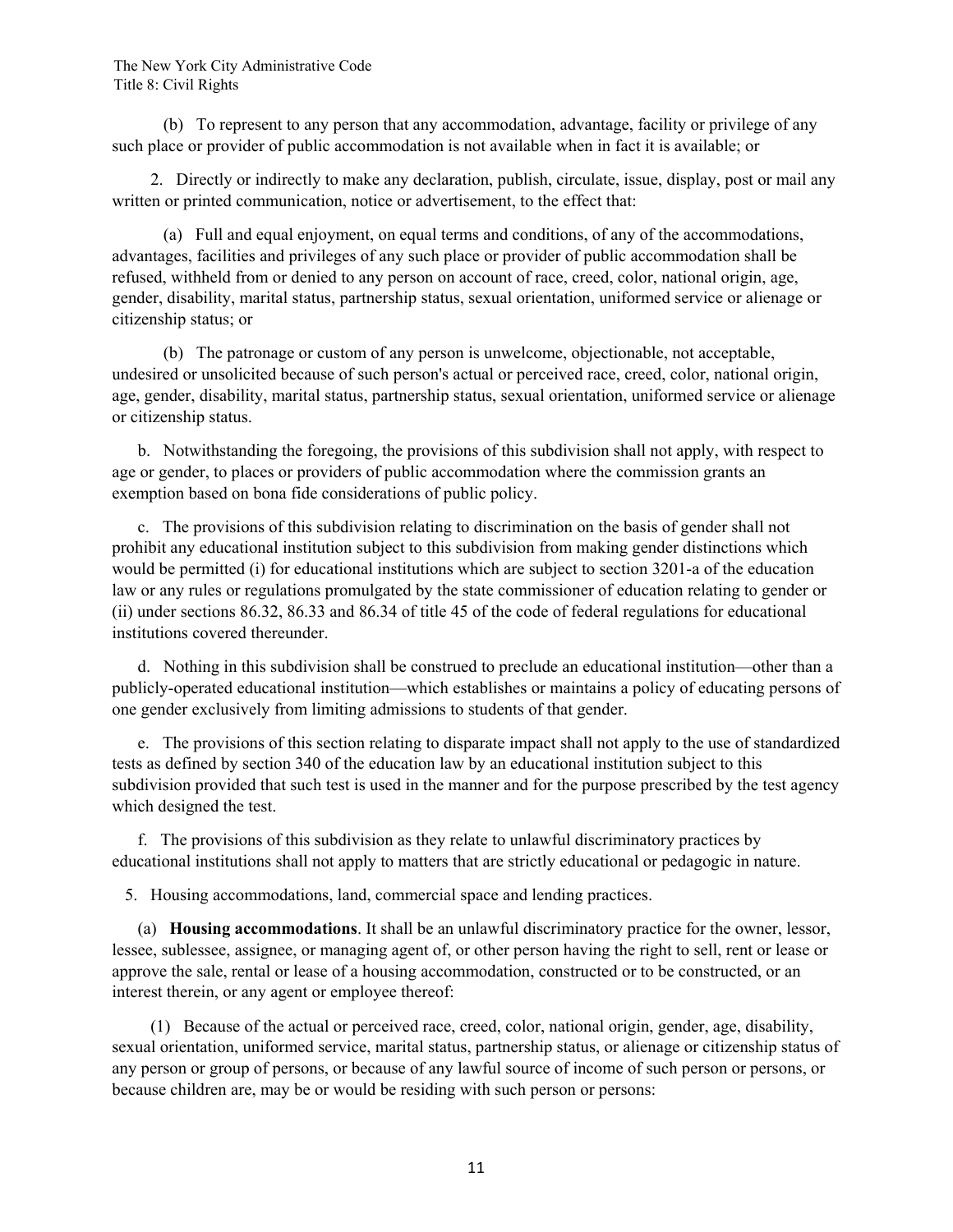(a) To refuse to sell, rent, lease, approve the sale, rental or lease or otherwise deny to or withhold from any such person or group of persons such a housing accommodation or an interest therein;

 (b) To discriminate against any such person or persons in the terms, conditions or privileges of the sale, rental or lease of any such housing accommodation or an interest therein or in the furnishing of facilities or services in connection therewith; or

 (c) To represent to such person or persons that any housing accommodation or an interest therein is not available for inspection, sale, rental or lease when in fact it is available to such person.

 (2) To declare, print or circulate or cause to be declared, printed or circulated any statement, advertisement or publication, or to use any form of application for the purchase, rental or lease of such a housing accommodation or an interest therein or to make any record or inquiry in conjunction with the prospective purchase, rental or lease of such a housing accommodation or an interest therein which expresses, directly or indirectly, any limitation, specification or discrimination as to race, creed, color, national origin, gender, age, disability, sexual orientation, uniformed service, marital status, partnership status, or alienage or citizenship status, or any lawful source of income, or whether children are, may be, or would be residing with a person, or any intent to make such limitation, specification or discrimination.

(3) [Deleted.]

(4) The provisions of this paragraph (a) shall not apply:

 (1) to the rental of a housing accommodation, other than a publicly-assisted housing accommodation, in a building which contains housing accommodations for not more than two families living independently of each other, if the owner members of the owner's family reside in one of such housing accommodations, and if the available housing accommodation has not been publicly advertised, listed, or otherwise offered to the general public; or

 (2) to the rental of a room or rooms in a housing accommodation, other than a publicly-assisted housing accommodation, if such rental is by the occupant of the housing accommodation or by the owner of the housing accommodation and the owner or members of the owner's family reside in such housing accommodation.

 (b) Land and commercial space. It shall be an unlawful discriminatory practice for the owner, lessor, lessee, sublessee, or managing agent of, or other person having the right of ownership or possession of or the right to sell, rent, or lease, or approve the sale, rental or lease of land or commercial space or an interest therein, or any agency or employee thereof:

 (1) Because of the actual or perceived race, creed, color, national origin, gender, age, disability, sexual orientation, uniformed service, marital status, partnership status, or alienage or citizenship status of any person or group of persons, or because children are, may be or would be residing with any person or persons:

 (A) To refuse to sell, rent, lease, approve the sale, rental or lease or otherwise deny or to withhold from any such person or group of persons land or commercial space or an interest therein;

 (B) To discriminate against any such person or persons in the terms, conditions or privileges of the sale, rental or lease of any such land or commercial space or an interest therein or in the furnishing of facilities or services in connection therewith; or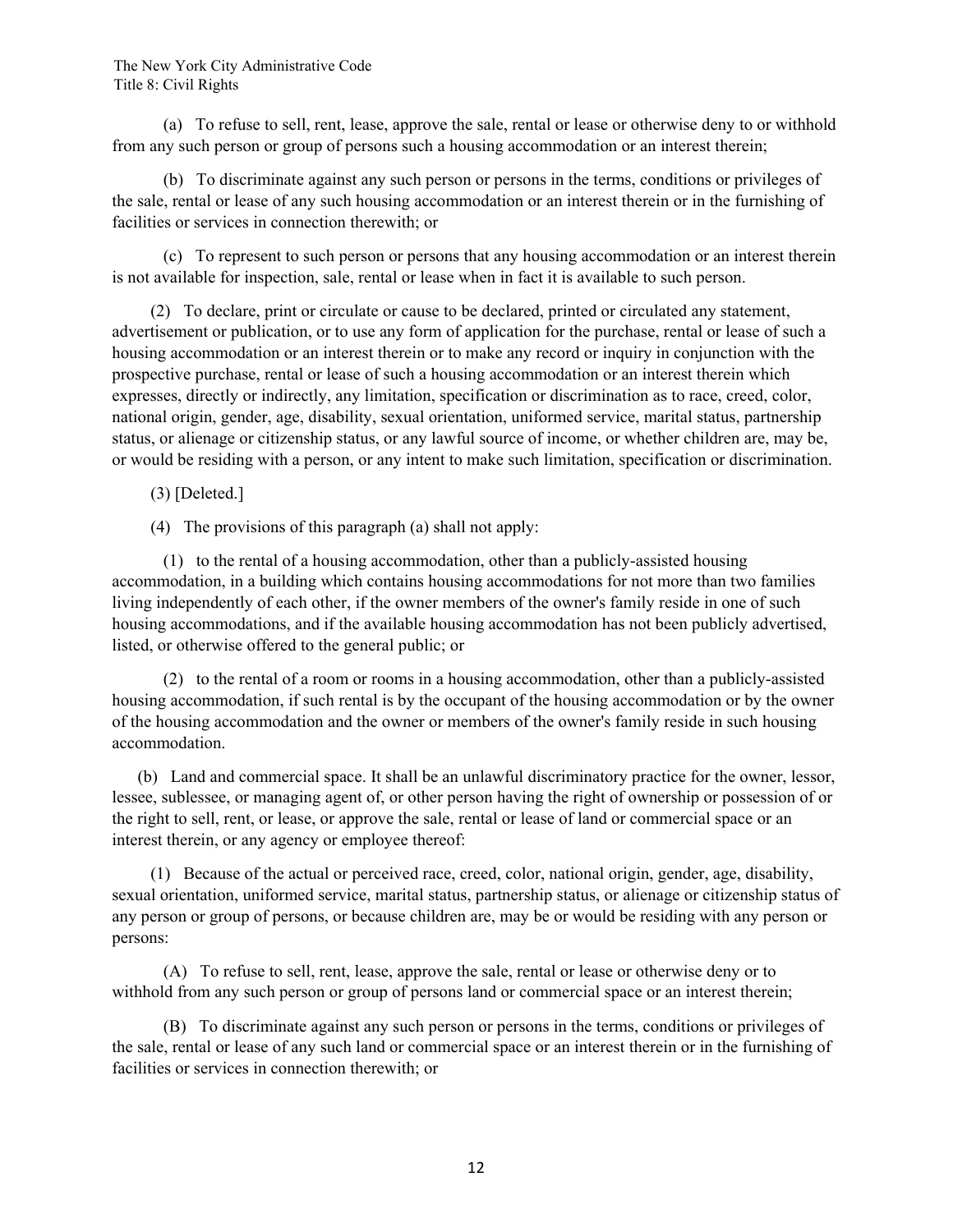(C) To represent to any person or persons that any land or commercial space or an interest therein is not available for inspection, sale, rental or lease when in fact it is available.

 (2) To declare, print or circulate or cause to be declared, printed or circulated any statement, advertisement or publication, or to use any form of application for the purchase, rental or lease of such land or commercial space or an interest therein or to make any record or inquiry in connection with the prospective purchase, rental or lease of such land or commercial space or an interest therein which expresses, directly or indirectly, any limitation, specification or discrimination as to race, creed, color, national origin, gender, age, disability, sexual orientation, uniformed service, marital status, partnership status, or alienage or citizenship status, or whether children are, may be or would be residing with such person, or any intent to make any such limitation, specification or discrimination.

 (c) Real estate brokers. It shall be an unlawful discriminatory practice for any real estate broker, real estate salesperson or employee or agent thereof:

 (1) To refuse to sell, rent or lease any housing accommodation, land or commercial space or an interest therein to any person or group of persons or to refuse to negotiate for the sale, rental or lease, of any housing accommodation, land or commercial space or an interest therein to any person or group of persons because of the actual or perceived race, creed, color, national origin, gender, age, disability, sexual orientation, uniformed service, marital status, partnership status, or alienage or citizenship status of such person or persons, or because of any lawful source of income of such person or persons, or because children are, may be or would be residing with such person or persons, or to represent that any housing accommodation, land or commercial space or an interest therein is not available for inspection, sale, rental or lease when in fact it is so available, or otherwise to deny or withhold any housing accommodation, land or commercial space or an interest therein or any facilities of any housing accommodation, land or commercial space or an interest therein from any person or group of persons because of the actual or perceived race, creed, color, national origin, gender, age, disability, sexual orientation, uniformed service, marital status, partnership status, or alienage or citizenship status of such person or persons, or because of any lawful source of income of such person or persons, or because children are, may be or would be residing with such person or persons.

 (2) To declare, print or circulate or cause to be declared, printed or circulated any statement, advertisement or publication, or to use any form of application for the purchase, rental or lease of any housing accommodation, land or commercial space or an interest therein or to make any record or inquiry in connection with the prospective purchase, rental or lease of any housing accommodation, land or commercial space or an interest therein which expresses, directly or indirectly, any limitation, specification or discrimination as to race, creed, color, national origin, gender, age, disability, sexual orientation, uniformed service, marital status, partnership status, or alienage or citizenship status, or any lawful source of income, or to whether children are, may be or would be residing with a person, or any intent to make such limitation, specification or discrimination.

 (3) To induce or attempt to induce any person to sell or rent any housing accommodation, land or commercial space or an interest therein by representations, explicit or implicit, regarding the entry or prospective entry into the neighborhood or area of a person or persons of any race, creed, color, gender, age, disability, sexual orientation, uniformed service, marital status, partnership status, national origin, alienage or citizenship status, or a person or persons with any lawful source of income, or a person or persons with whom children are, may be or would be residing.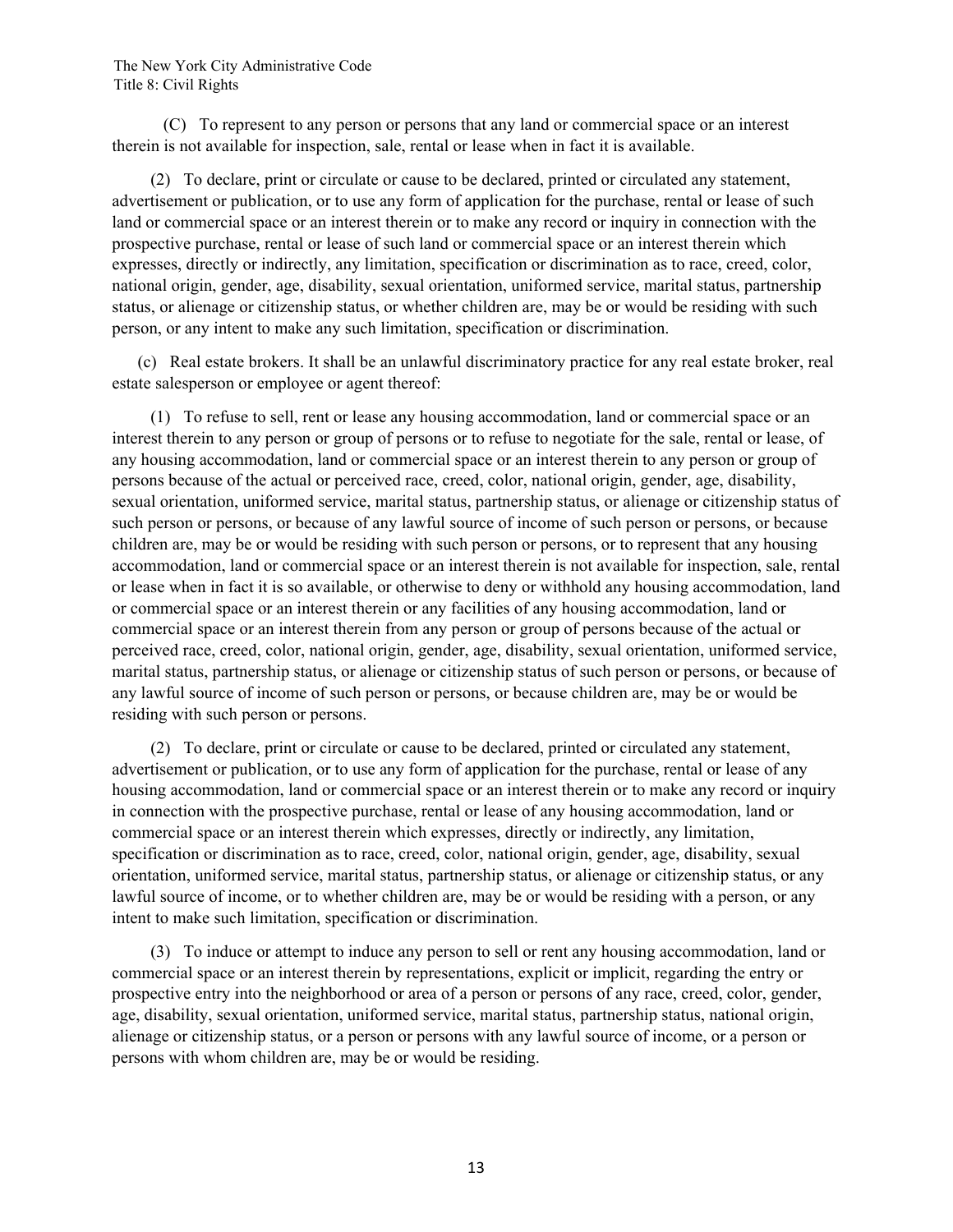## (d) Lending practices.

 (1) It shall be an unlawful discriminatory practice for any person, bank, trust company, private banker, savings bank, industrial bank, savings and loan association, credit union, investment company, mortgage company, insurance company, or other financial institution or lender, doing business in the city, including unincorporated entities and entities incorporated in any jurisdiction, or any officer, agent or employee thereof to whom application is made for a loan, mortgage or other form of financial assistance for the purchase, acquisition, construction, rehabilitation, repair or maintenance of any housing accommodation, land or commercial space or an interest therein:

 (A) To discriminate against such applicant in the granting, withholding, extending or renewing, or in the fixing of rates, terms or conditions of any such financial assistance or in the appraisal of any housing accommodation, land or commercial space or an interest therein:

 (i) Because of the actual or perceived race, creed, color, national origin, gender, disability, sexual orientation, age, marital status, uniformed service, partnership status, or alienage or citizenship status of such applicant, any member, stockholder, director, officer or employee of such applicant, or the occupants or tenants or prospective occupants or tenants of such housing accommodation, land or commercial space; or

(ii) Because children are, may be or would be residing with such applicant or other person.

 (B) To use any form of application for a loan, mortgage, or other form of financial assistance, or to make any record or inquiry in connection with applications for such financial assistance, or in connection with the appraisal of any housing accommodation, land or commercial space or an interest therein, which expresses, directly or indirectly, any limitation, specification or discrimination as to race, creed, color, national origin, gender, disability, sexual orientation, uniformed service, age, marital status, partnership status, or alienage or citizenship status, or whether children are, may be, or would be residing with a person.

 (2) It shall be an unlawful discriminatory practice for any person, bank, trust company, private banker, savings bank, industrial bank, savings and loan association, credit union, investment company, mortgage company, insurance company, or other financial institution or lender, doing business in the city, including unincorporated entities and entities incorporated in any jurisdiction, or any officer, agent or employee thereof to represent to any person that any type or term of loan, mortgage or other form of financial assistance for the purchase, acquisition, construction, rehabilitation, repair or maintenance of such housing accommodation, land or commercial space or an interest therein is not available when in fact it is available:

 (A) Because of the actual or perceived race, creed, color, national origin, gender, disability, sexual orientation, uniformed service, age, marital status, partnership status, or alienage or citizenship status of such person, any member, stockholder, director, officer or employee of such person, or the occupants or tenants or prospective occupants or tenants of such housing accommodation, land or commercial space; or

(B) Because children are, may be or would be residing with a person.

 (e) Real estate services. It shall be an unlawful discriminatory practice, because of the actual or perceived race, creed, color, national origin, gender, disability, sexual orientation, uniformed service, age, marital status, partnership status, or alienage or citizenship status of any person or because children are, may be or would be residing with such person: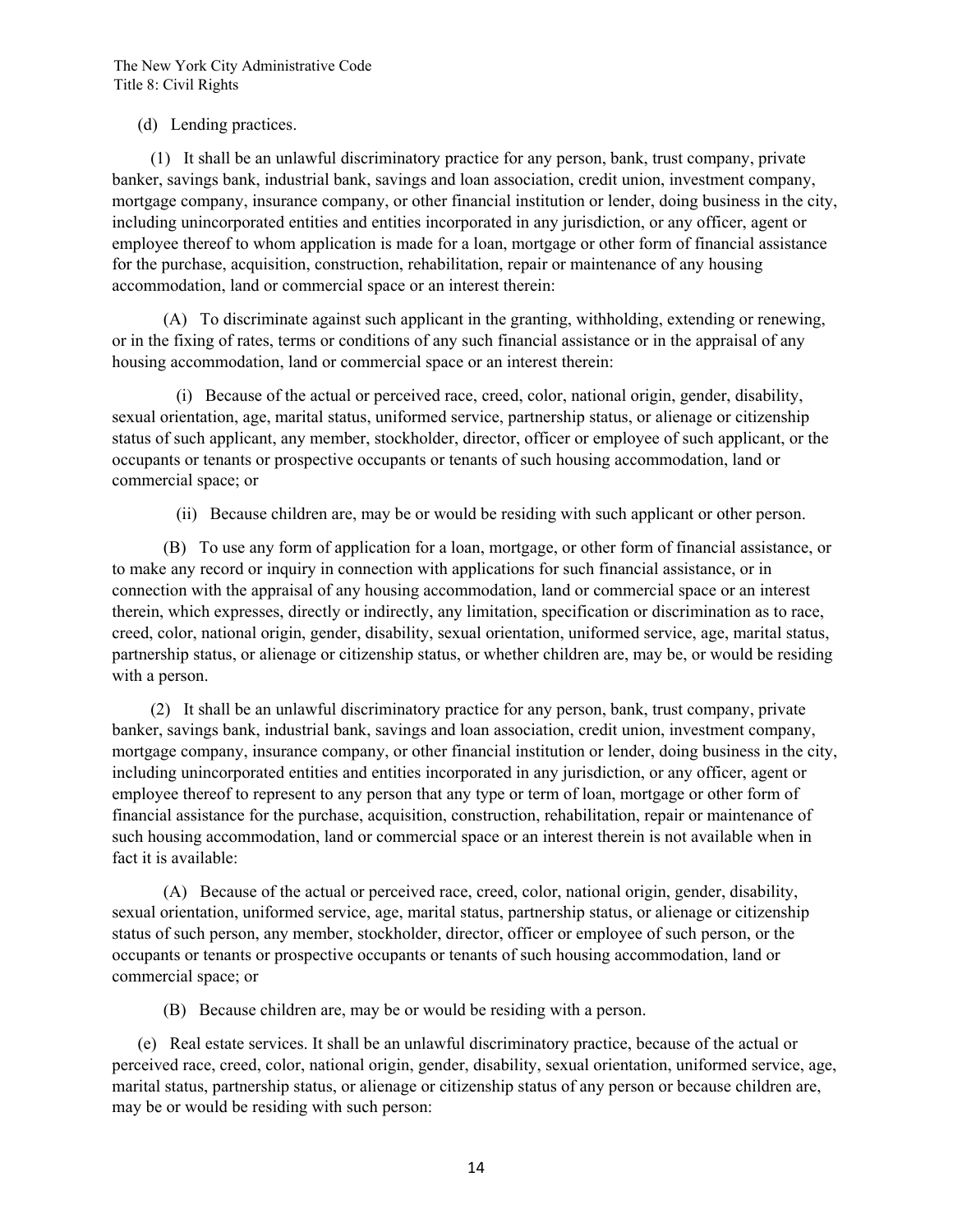(1) To deny such person access to, membership in or participation in a multiple listing service, real estate brokers' organization, or other service; or

 (2) To represent to such person that access to or membership in such service or organization is not available, when in fact it is available.

 (f) Real estate related transactions. It shall be an unlawful discriminatory practice for any person whose business includes the appraisal of housing accommodations, land or commercial space or interest therein or an employee or agent thereof to discriminate in making available or in the terms or conditions of such appraisal on the basis of the actual or perceived race, creed, color, national origin, gender, disability, sexual orientation, uniformed service, age, marital status, partnership status, or alienage or citizenship status of any person or because children are, may be or would be residing with such person.

 (g) Applicability; persons under 18 years of age. The provisions of this subdivision, as they relate to unlawful discriminatory practices in housing accommodations, land and commercial space or an interest therein and lending practices on the basis of age, shall not apply to unemancipated persons under the age of 18 years.

 (h) Applicability; discrimination against persons with children. The provisions of this subdivision with respect to discrimination against persons with whom children are, may be or would be residing shall not apply to housing for older persons as defined in paragraphs 2 and 3 of subdivision (b) of section 3607 of title 42 of the United States code and any regulations promulgated thereunder.

 (i) Applicability; senior citizen housing. The provisions of this subdivision with respect to discrimination on the basis of age shall not apply to the restriction of the sale, rental or lease of any housing accommodation, land or commercial space or an interest therein exclusively to persons 55 years of age or older. This paragraph shall not be construed to permit discrimination against such persons 55 years of age or older on the basis of whether children are, may be or would be residing in such housing accommodation or land or an interest therein unless such discrimination is otherwise permitted pursuant to paragraph (h) of this subdivision.

 (j) Applicability; dormitory residence operated by educational institution. The provisions of this subdivision relating to discrimination on the basis of gender in housing accommodations shall not prohibit any educational institution from making gender distinctions in dormitory residences which would be permitted under sections 86.32 and 86.33 of title 45 of the code of federal regulations for educational institutions covered thereunder.

 (k) Applicability; dormitory-type housing accommodations. The provisions of this subdivision which prohibit distinctions on the basis of gender and whether children are, may be or would be residing with a person shall not apply to dormitory-type housing accommodations including, but not limited to, shelters for the homeless where such distinctions are intended to recognize generally accepted values of personal modesty and privacy or to protect the health, safety or welfare of families with children.

 (l) Exemption for special needs of particular age group in publicly-assisted housing accommodations. Nothing in this subdivision shall restrict the consideration of age in the rental of publicly-assisted housing accommodations if the state division of human rights grants an exemption pursuant to section 296 of the executive law based on bona fide considerations of public policy for the purpose of providing for the special needs of a particular age group without the intent of prejudicing other age groups; provided however, that this paragraph shall not be construed to permit discrimination on the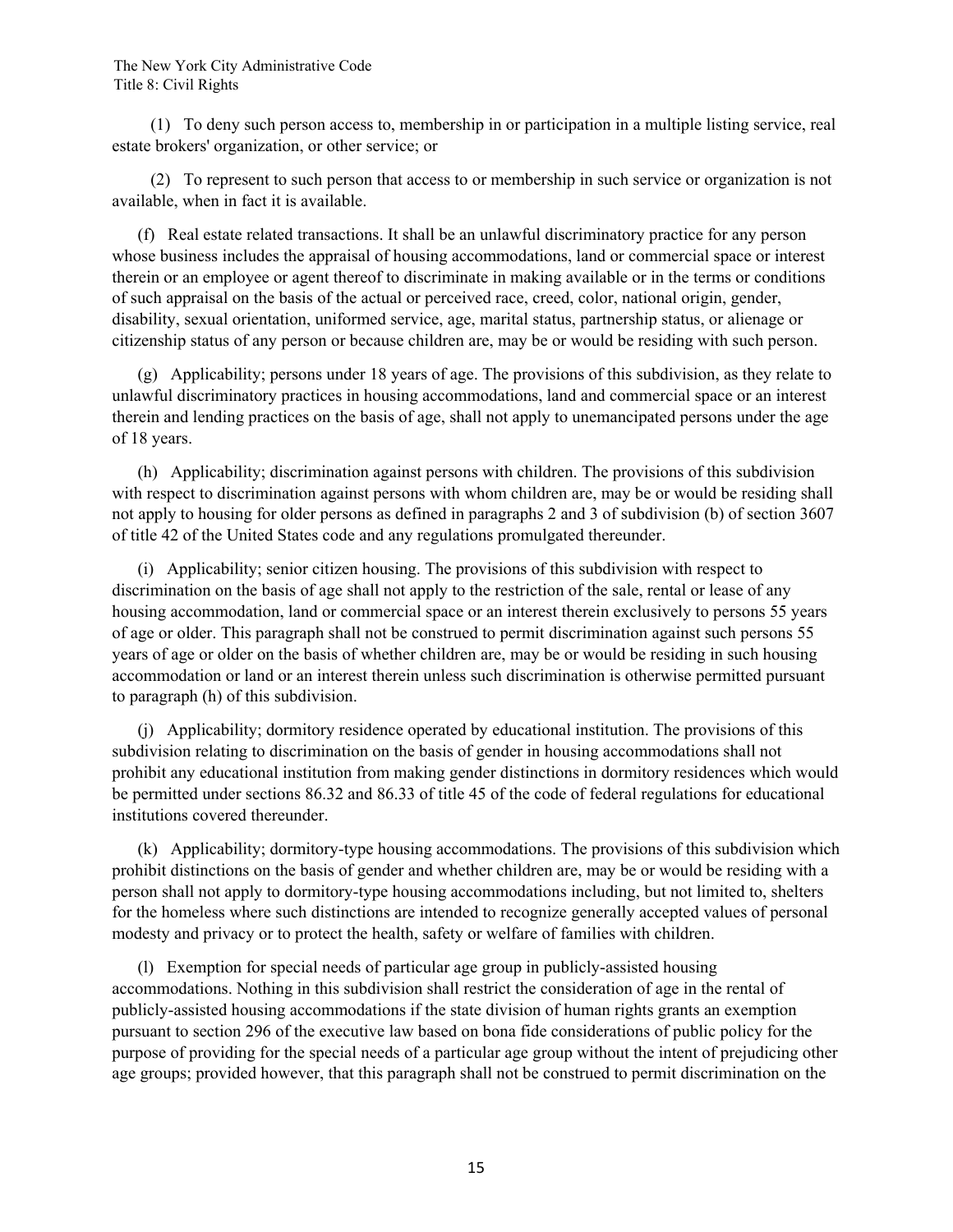basis of whether children are, may be or would be residing in such housing accommodations unless such discrimination is otherwise permitted pursuant to paragraph (h) of this subdivision.

 (m) Applicability; use of criteria or qualifications in publicly-assisted housing accommodations. The provisions of this subdivision shall not be construed to prohibit the use of criteria or qualifications of eligibility for the sale, rental, leasing or occupancy of publicly-assisted housing accommodations where such criteria or qualifications are required to comply with federal or state law, or are necessary to obtain the benefits of a federal or state program, or to prohibit the use of statements, advertisements, publications, applications or inquiries to the extent that they state such criteria or qualifications or request information necessary to determine or verify the eligibility of an applicant, tenant, purchaser, lessee or occupant.

 (n) Discrimination on the basis of occupation prohibited in housing accommodations. Where a housing accommodation or an interest therein is sought or occupied exclusively for residential purposes, the provisions of this subdivision shall be construed to prohibit discrimination on account of a person's occupation in:

(1) The sale, rental, or leasing of such housing accommodation or interest therein;

 (2) The terms, conditions and privileges of the sale, rental or leasing of such housing accommodation or interest therein;

(3) Furnishing facilities or services in connection therewith; and

 (4) Representing whether or not such housing accommodation or interest therein is available for sale, rental, or leasing.

 (o) Applicability; lawful source of income. The provisions of this subdivision, as they relate to unlawful discriminatory practices on the basis of lawful source of income, shall not apply to housing accommodations that contain a total of five or fewer housing units, provided, however:

 (i) the provisions of this subdivision shall apply to tenants subject to rent control laws who reside in housing accommodations that contain a total of five or fewer units at the time of the enactment of this local law; and provided, however

 (ii) the provisions of this subdivision shall apply to all housing accommodations, regardless of the number of units contained in each, of any person who has the right to sell, rent or lease or approve the sale, rental or lease of at least one housing accommodation within New York City that contains six or more housing units, constructed or to be constructed, or an interest therein.

 6. Aiding and abetting. It shall be an unlawful discriminatory practice for any person to aid, abet, incite, compel or coerce the doing of any of the acts forbidden under this chapter, or to attempt to do so.

 7. Retaliation. It shall be an unlawful discriminatory practice for any person engaged in any activity to which this chapter applies to retaliate or discriminate in any manner against any person because such person has (i) opposed any practice forbidden under this chapter, (ii) filed a complaint, testified or assisted in any proceeding under this chapter, (iii) commenced a civil action alleging the commission of an act which would be an unlawful discriminatory practice under this chapter, (iv) assisted the commission or the corporation counsel in an investigation commenced pursuant to this title, (v) requested a reasonable accommodation under this chapter, or (vi) provided any information to the commission pursuant to the terms of a conciliation agreement made pursuant to section 8-115 of this chapter. The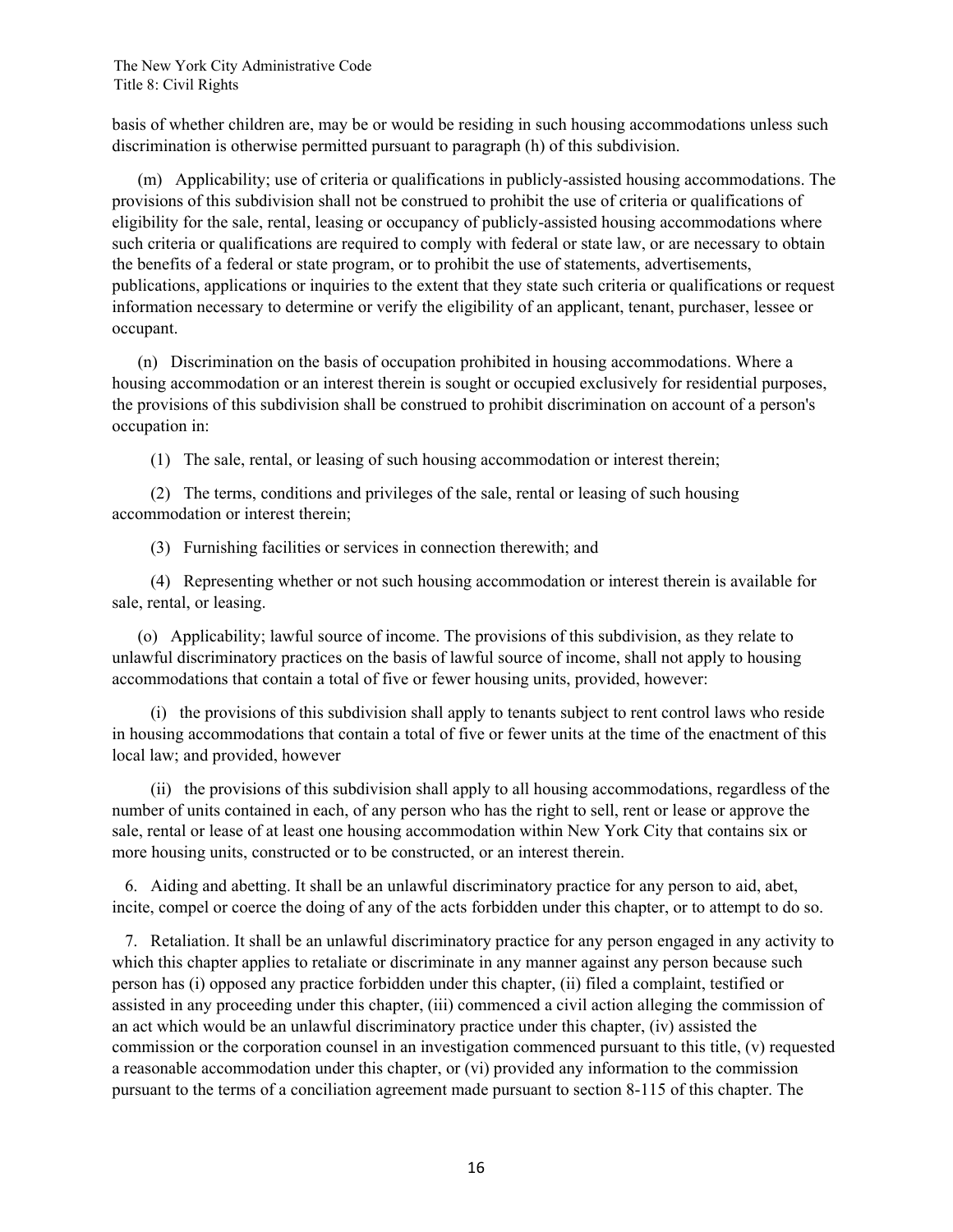retaliation or discrimination complained of under this subdivision need not result in an ultimate action with respect to employment, housing or a public accommodation or in a materially adverse change in the terms and conditions of employment, housing, or a public accommodation, provided, however, that the retaliatory or discriminatory act or acts complained of must be reasonably likely to deter a person from engaging in protected activity.

 8. Violation of conciliation agreement. It shall be an unlawful discriminatory practice for any party to a conciliation agreement made pursuant to section 8-115 of this chapter to violate the terms of such agreement.

9. Licenses, registrations and permits.

(a) It shall be an unlawful discriminatory practice:

 (1) Except as otherwise provided in paragraph c of this subdivision, for an agency authorized to issue a license, registration or permit or an employee thereof to falsely deny the availability of such license, registration or permit, or otherwise discriminate against an applicant, or a putative or prospective applicant for a license, registration or permit because of the actual or perceived race, creed, color, national origin, age, gender, marital status, partnership status, disability, sexual orientation, uniformed service or alienage or citizenship status of such applicant.

 (2) Except as otherwise provided in paragraph (c) of this subdivision, for an agency authorized to issue a license, registration or permit or an employee thereof to declare, print or circulate or cause to be declared, printed or circulated any statement, advertisement or publication, or to use any form of application for a license, registration or permit or to make any inquiry in connection with any such application, which expresses, directly or indirectly, any limitation, specification or discrimination as to race, creed, color, national origin, age, gender, marital status, partnership status, disability, sexual orientation, uniformed service or alienage or citizenship status, or any intent to make any such limitation, specification or discrimination.

 (3) For any person to deny any license, registration or permit to any applicant, or act adversely upon any holder of a license, registration or permit by reason of such applicant or holder having been convicted of one or more criminal offenses, or by reason of a finding of a lack of "good moral character" which is based on such applicant or holder having been convicted of one or more criminal offenses, when such denial or adverse action is in violation of the provisions of article 23-a of the correction law.

 (4) For any person to deny any license, registration or permit to any applicant, or act adversely upon any holder of a license, registration or permit by reason of such applicant or holder having been arrested or accused of committing a crime when such denial or adverse action is in violation of subdivision 16 of section 296 of article 15 of the executive law.

 (5) For any person to make any inquiry, in writing or otherwise, regarding any arrest or criminal accusation of an applicant for any license, registration or permit when such inquiry is in violation of subdivision 16 of section 296 of article 15 of the executive law.

 (b) (1) Except as otherwise provided in this paragraph, it shall be an unlawful discriminatory practice for an agency to request or use for licensing, registration or permitting purposes information contained in the consumer credit history of an applicant, licensee, registrant or permittee for licensing or permitting purposes.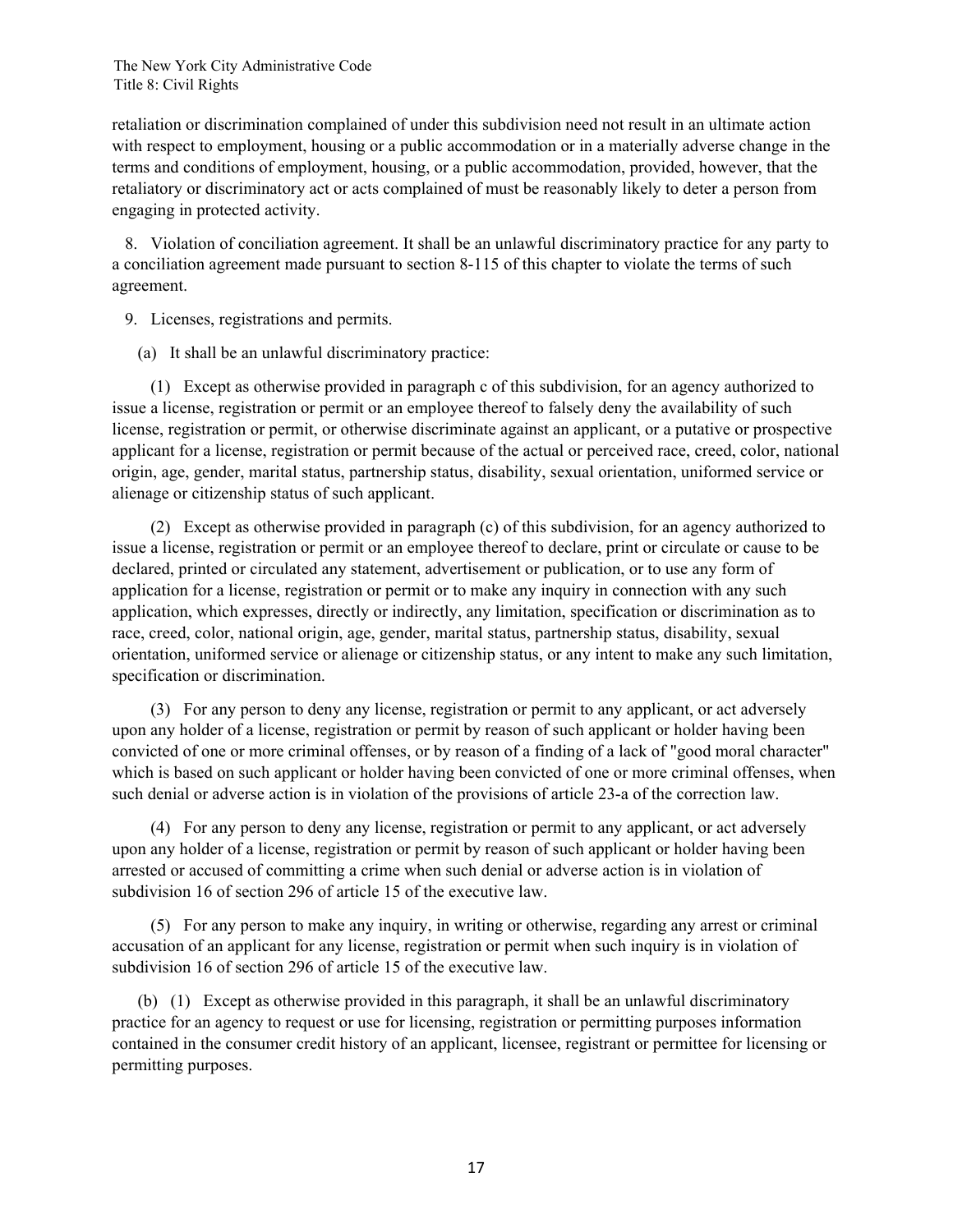(2) Subparagraph (1) of this paragraph shall not apply to an agency required by state or federal law or regulations to use an individual's consumer credit history for licensing, registration or permitting purposes.

 (3) Subparagraph (1) of this paragraph shall not be construed to affect the ability of an agency to consider an applicant's, licensee's, registrant's or permittee's failure to pay any tax, fine, penalty, or fee for which liability has been admitted by the person liable therefor, or for which judgment has been entered by a court or administrative tribunal of competent jurisdiction, or any tax for which a government agency has issued a warrant, or a lien or levy on property.

 (4) Nothing in this paragraph shall preclude a licensing agency from requesting, receiving, or using consumer credit history information obtained pursuant to a lawful subpoena, court order or law enforcement investigation.

 (c) The prohibition of this subdivision relating to inquiries, denials or other adverse action related to a person's record of arrests or convictions shall not apply to licensing activities in relation to the regulation of explosives, pistols, handguns, rifles, shotguns, or other firearms and deadly weapons. Nothing contained in this subdivision shall be construed to bar an agency authorized to issue a license, registration or permit from using age, disability, criminal conviction or arrest record as a criterion for determining eligibility or continuing fitness for a license, registration or permit when specifically required to do so by any other provision of law.

 (d) (1) Except as otherwise provided in this paragraph, it shall be an unlawful discriminatory practice for an agency to request or use for licensing or permitting purposes information contained in the consumer credit history of an applicant, licensee or permittee.

 (2) Subparagraph (1) of this paragraph shall not apply to an agency required by state or federal law or regulations to use an individual's consumer credit history for licensing or permitting purposes.

 (3) Subparagraph (1) of this paragraph shall not be construed to affect the ability of an agency to consider an applicant's, licensee's, registrant's or permittee's failure to pay any tax, fine, penalty, or fee for which liability has been admitted by the person liable therefor, or for which judgment has been entered by a court or administrative tribunal of competent jurisdiction, or any tax for which a government agency has issued a warrant, or a lien or levy on property.

 (4) Nothing in this paragraph shall preclude a licensing agency from requesting, receiving, or using consumer credit history information obtained pursuant to a lawful subpoena, court order or law enforcement investigation.

 (e) The provisions of this subdivision shall be enforceable against public agencies and employees thereof by a proceeding brought pursuant to article 78 of the civil practice law and rules.

10. Criminal conviction; employment.

 (a) It shall be an unlawful discriminatory practice for any employer, employment agency or agent thereof to deny employment to any person or take adverse action against any employee by reason of such person or employee having been convicted of one or more criminal offenses, or by reason of a finding of a lack of "good moral character" which is based on such person or employee having been convicted of one or more criminal offenses, when such denial or adverse action is in violation of the provisions of article 23-a of the correction law.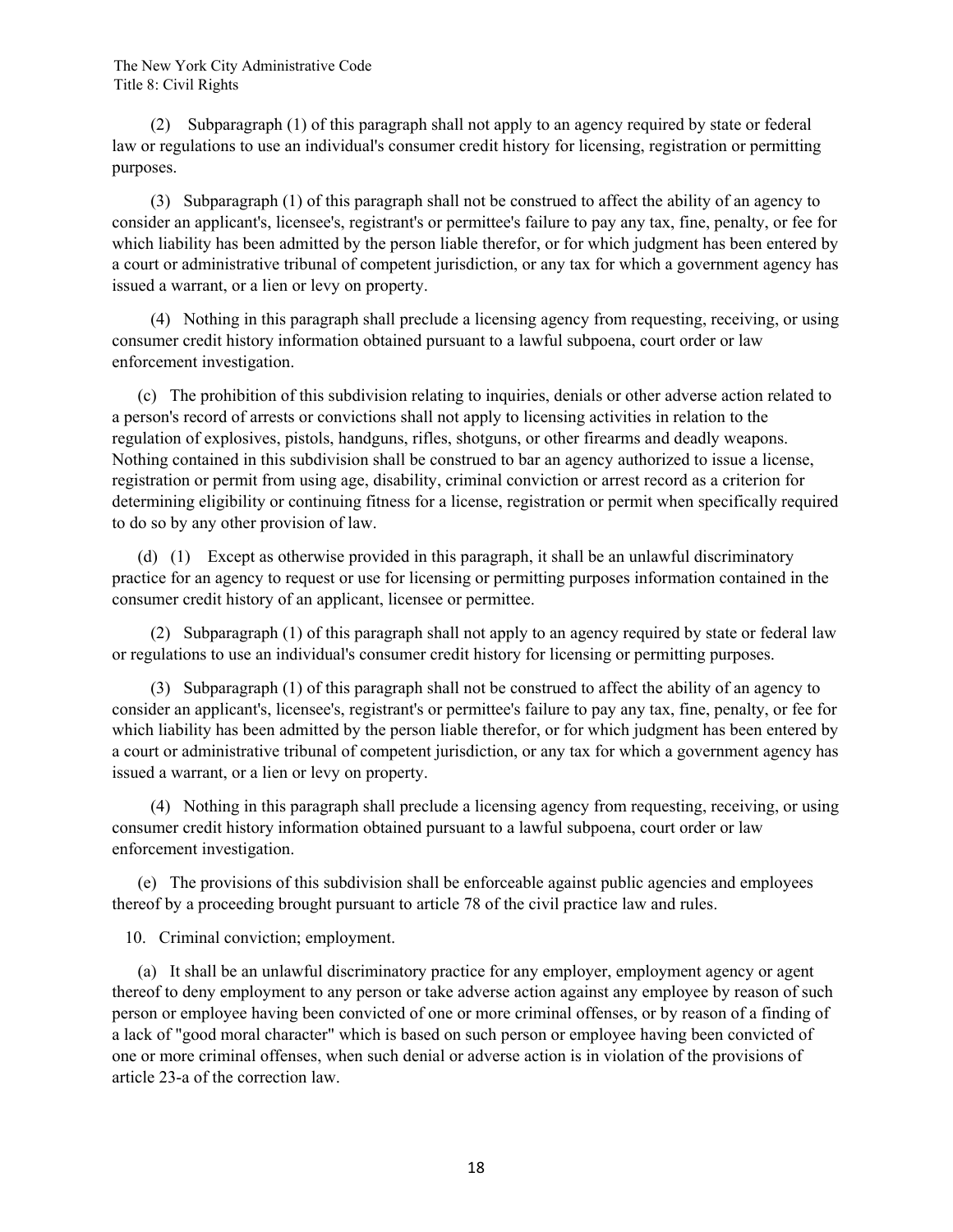(b) For purposes of this subdivision, "employment" shall not include membership in any law enforcement agency.

 (c) Pursuant to section 755 of the correction law, the provisions of this subdivision shall be enforceable against public agencies by a proceeding brought pursuant to article 78 of the civil practice law and rules, and the provisions of this subdivision shall be enforceable against private employers by the commission through the administrative procedure provided for in this chapter or as provided in chapter 5 of this title. For purposes of this paragraph only, the terms "public agency" and "private employer" have the meaning given such terms in section 750 of the correction law.

 11. Arrest record; employment. It shall be an unlawful discriminatory practice, unless specifically required or permitted by any other law, for any person to:

 (a) Deny employment to any applicant or act adversely upon any employee by reason of an arrest or criminal accusation of such applicant or employee when such denial or adverse action is in violation of subdivision 16 of section 296 of article 15 of the executive law; or

 (b) Make any inquiry in writing or otherwise, regarding any arrest or criminal accusation of an applicant or employee when such inquiry is in violation of subdivision 16 of section 296 of article 15 of the executive law.

11-a. Arrest and conviction records; employer inquiries.

 (a) In addition to the restrictions in subdivision 11 of this section, it shall be an unlawful discriminatory practice for any employer, employment agency or agent thereof to:

 (1) Declare, print or circulate or cause to be declared, printed or circulated any solicitation, advertisement or publication, which expresses, directly or indirectly, any limitation, or specification in employment based on a person's arrest or criminal conviction;

 (2) Because of any person's arrest or criminal conviction, represent that any employment or position is not available, when in fact it is available to such person; or

 (3) Make any inquiry or statement related to the pending arrest or criminal conviction record of any person who is in the process of applying for employment with such employer or agent thereof until after such employer or agent thereof has extended a conditional offer of employment to the applicant. For purposes of this subdivision, with respect to an applicant for temporary employment at a temporary help firm as such term is defined by subdivision 5 of section 916 of article 31 of the labor law, an offer to be placed in the temporary help firm's general candidate pool shall constitute a conditional offer of employment. For purposes of this subdivision, "any inquiry" means any question communicated to an applicant in writing or otherwise, or any searches of publicly available records or consumer reports that are conducted for the purpose of obtaining an applicant's criminal background information, and "any statement" means a statement communicated in writing or otherwise to the applicant for purposes of obtaining an applicant's criminal background information regarding: (i) an arrest record; (ii) a conviction record; or (iii) a criminal background check.

 (b) After extending an applicant a conditional offer of employment, an employer, employment agency or agent thereof may inquire about the applicant's arrest or conviction record if before taking any adverse employment action based on such inquiry, the employer, employment agency or agent thereof: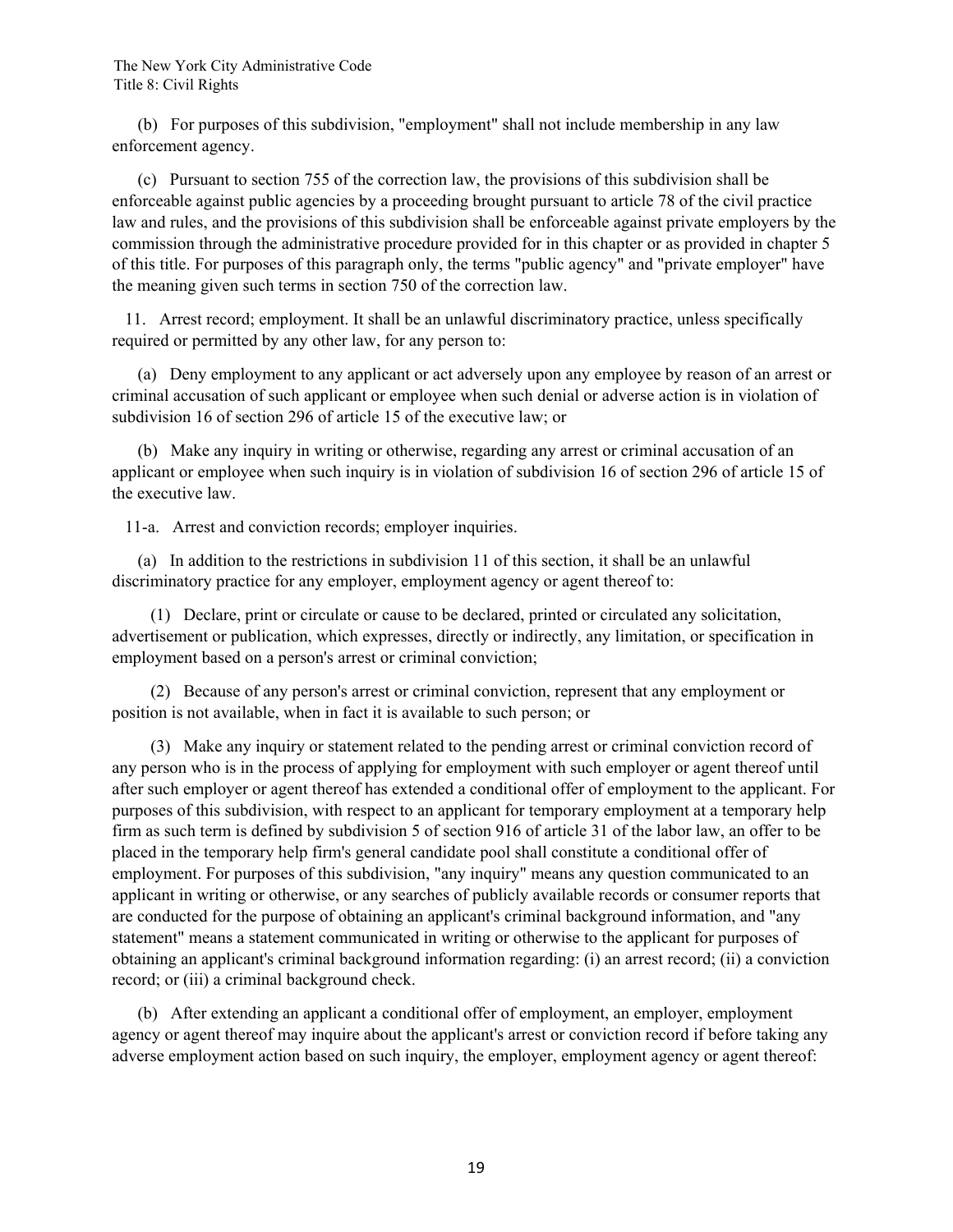(i) Provides a written copy of the inquiry to the applicant in a manner to be determined by the commission;

 (ii) Performs an analysis of the applicant under article 23-a of the correction law and provides a written copy of such analysis to the applicant in a manner to be determined by the commission, which shall include but not be limited to supporting documents that formed the basis for an adverse action based on such analysis and the employer's or employment agency's reasons for taking any adverse action against such applicant; and

 (iii) After giving the applicant the inquiry and analysis in writing pursuant to subparagraphs (i) and (ii) of this paragraph, allows the applicant a reasonable time to respond, which shall be no less than three business days and during this time, holds the position open for the applicant.

 (c) Nothing in this subdivision shall prevent an employer, employment agency or agent thereof from taking adverse action against any employee or denying employment to any applicant for reasons other than such employee or applicant's arrest or criminal conviction record.

 (d) An applicant shall not be required to respond to any inquiry or statement that violates paragraph (a) of this subdivision and any refusal to respond to such inquiry or statement shall not disqualify an applicant from the prospective employment.

 (e) This subdivision shall not apply to any actions taken by an employer or agent thereof pursuant to any state, federal or local law that requires criminal background checks for employment purposes or bars employment based on criminal history. For purposes of this paragraph federal law shall include rules or regulations promulgated by a self-regulatory organization as defined in section 3(a)(26) of the securities exchange act of 1934, as amended.

 (f) This subdivision shall not apply to any actions taken by an employer or agent thereof with regard to an applicant for employment:

 (1) As a police officer or peace officer, as those terms are defined in subdivisions 33 and 34 of section 1.20 of the criminal procedure law, respectively, or at a law enforcement agency as that term is used in article 23-a of the correction law, including but not limited to the police department, the fire department, the department of correction, the department of investigation, the department of probation, the division of youth and family services, the business integrity commission, and the district attorneys' offices; or

 (2) listed in the determinations of personnel published as a commissioner's calendar item and listed on the website of the department of citywide administrative services upon a determination by the commissioner of citywide administrative services that the position involves law enforcement, is susceptible to bribery or other corruption, or entails the provision of services to or safeguarding of persons who, because of age, disability, infirmity or other condition, are vulnerable to abuse. If the department takes adverse action against any applicant based on the applicant's arrest or criminal conviction record, it shall provide a written copy of such analysis performed under article 23-a of the correction law to the applicant in a form and manner to be determined by the department.

 $(g)$  The provisions of this subdivision shall be enforceable against public agencies by a proceeding brought pursuant to article 78 of the civil practice law and rules, and the provisions of this subdivision shall be enforceable against private employers by the commission through the administrative procedure provided for in this chapter or as provided in chapter 5 of this title. For purposes of this paragraph only,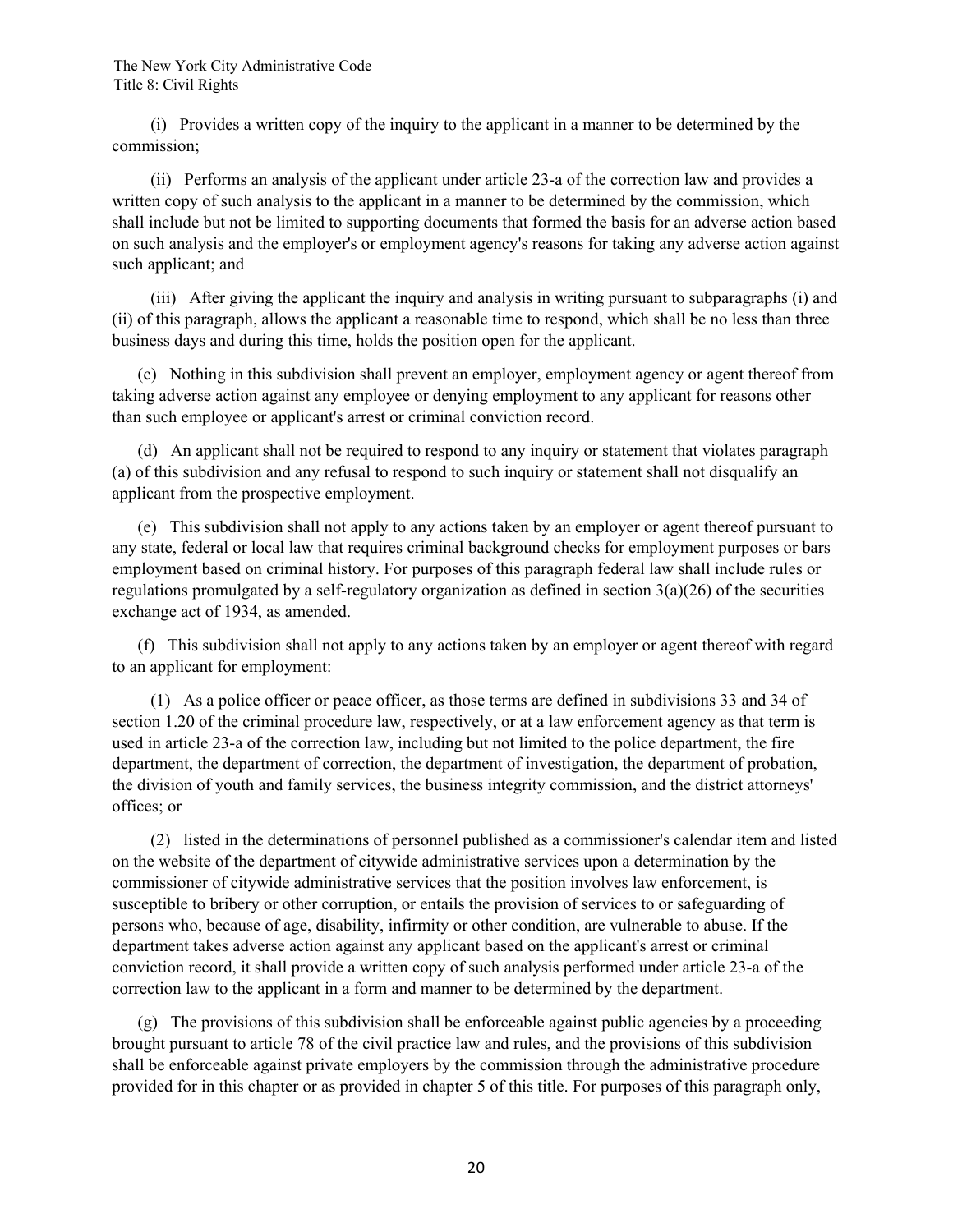the terms "public agency" and "private employer" have the meaning given such terms in section 750 of the correction law.

 11-b. Arrest record; credit application. For purposes of issuing credit, it shall be an unlawful discriminatory practice, unless specifically required or permitted by any other law, to:

 (a) Deny or act adversely upon any person seeking credit by reason of an arrest or criminal accusation of such person when such denial or adverse action is in violation of subdivision 16 of section 296 of article 15 of the executive law;

 (b) Make any inquiry in writing or otherwise, regarding any arrest or criminal accusation of a person seeking credit when such inquiry is in violation of subdivision 16 of section 296 of article 15 of the executive law; or

 (c) Because of any arrest or criminal accusation of a person seeking credit, represent to such person that credit is not available, when in fact it is available to such person.

 12. Religious principles. Nothing contained in this section shall be construed to bar any religious or denominational institution or organization or any organization operated for charitable or educational purposes, which is operated, supervised or controlled by or in connection with a religious organization, from limiting employment or sales or rentals of housing accommodations or admission to or giving preference to persons of the same religion or denomination or from making such selection as is calculated by such organization to promote the religious principles for which it is established or maintained.

13. Employer liability for discriminatory conduct by employee, agent or independent contractor.

 a. An employer shall be liable for an unlawful discriminatory practice based upon the conduct of an employee or agent which is in violation of any provision of this section other than subdivisions 1 and 2 of this section.

 b. An employer shall be liable for an unlawful discriminatory practice based upon the conduct of an employee or agent which is in violation of subdivision 1 or 2 of this section only where:

(1) The employee or agent exercised managerial or supervisory responsibility; or

 (2) The employer knew of the employee's or agent's discriminatory conduct, and acquiesced in such conduct or failed to take immediate and appropriate corrective action; an employer shall be deemed to have knowledge of an employee's or agent's discriminatory conduct where that conduct was known by another employee or agent who exercised managerial or supervisory responsibility; or

 (3) The employer should have known of the employee's or agent's discriminatory conduct and failed to exercise reasonable diligence to prevent such discriminatory conduct.

 c. An employer shall be liable for an unlawful discriminatory practice committed by a person employed as an independent contractor, other than an agent of such employer, to carry out work in furtherance of the employer's business enterprise only where such discriminatory conduct was committed in the course of such employment and the employer had actual knowledge of and acquiesced in such conduct.

 d. Where liability of an employer has been established pursuant to this section and is based solely on the conduct of an employee, agent, or independent contractor, the employer shall be permitted to plead and prove to the discriminatory conduct for which it was found liable it had: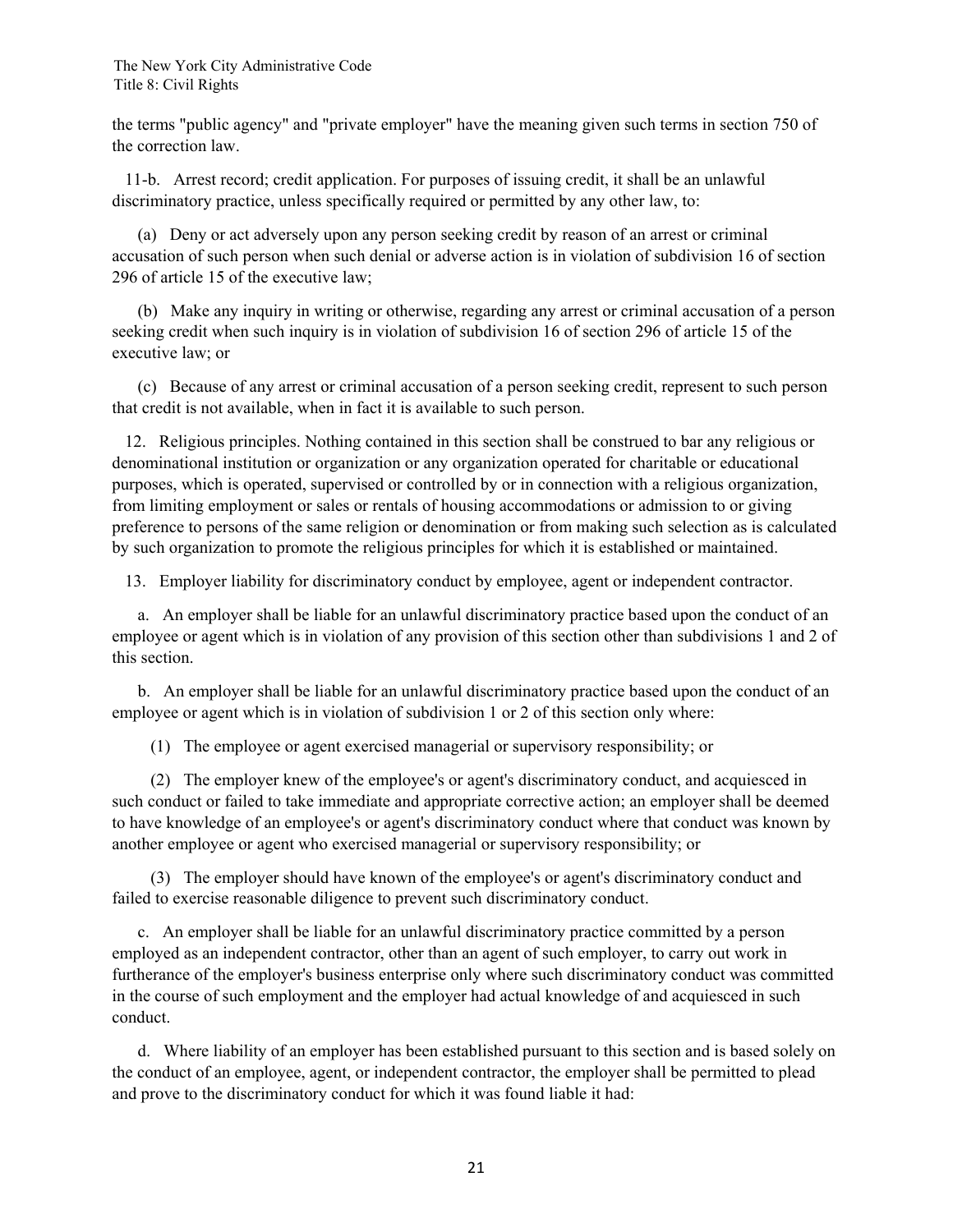(1) Established and complied with policies, programs and procedures for the prevention and detection of unlawful discriminatory practices by employees, agents and persons employed as independent contractors, including but not limited to:

 (i) A meaningful and responsive procedure for investigating complaints of discriminatory practices by employees, agents and persons employed as independent contractors and for taking appropriate action against those persons who are found to have engaged in such practices;

 (ii) A firm policy against such practices which is effectively communicated to employees, agents and persons employed as independent contractors;

 (iii) A program to educate employees and agents about unlawful discriminatory practices under local, state, and federal law; and

 (iv) Procedures for the supervision of employees and agents and for the oversight of persons employed as independent contractors specifically directed at the prevention and detection of such practices; and

 (2) A record of no, or relatively few, prior incidents of discriminatory conduct by such employee, agent or person employed as an independent contractor or other employees, agents or persons employed as independent contractors.

 e. The demonstration of any or all of the factors listed above in addition to any other relevant factors shall be considered in mitigation of the amount of civil penalties to be imposed by the commission pursuant to this chapter or in mitigation of civil penalties or punitive damages which may be imposed pursuant to chapter 4 or 5 of this title and shall be among the factors considered in determining an employer's liability under subparagraph 3 of paragraph b of this subdivision.

 f. The commission may establish by rule policies, programs and procedures which may be implemented by employers for the prevention and detection of unlawful discriminatory practices by employees, agents and persons employed as independent contractors. Notwithstanding any other provision of law to the contrary, an employer found to be liable for an unlawful discriminatory practice based solely on the conduct of an employee, agent or person employed as an independent contractor who pleads and proves that such policies, programs and procedures had been implemented and complied with at the time of the unlawful conduct shall not be liable for any civil penalties which may be imposed pursuant to this chapter or any civil penalties or punitive damages which may be imposed pursuant to chapter 4 or 5 of this title for such unlawful discriminatory practices.

 14. Applicability; alienage or citizenship status. Notwithstanding any other provision of this section, it shall not be an unlawful discriminatory practice for any person to discriminate on the ground of alienage or citizenship status, or to make any inquiry as to a person's alienage or citizenship status, or to give preference to a person who is a citizen or national of the United States over an equally qualified person who is an alien, when such discrimination is required or when such preference is expressly permitted by any law or regulation of the United States, the state of New York or the city, and when such law or regulation does not provide that state or local law may be more protective of aliens; provided, however, that this provision shall not prohibit inquiries or determinations based on alienage or citizenship status when such actions are necessary to obtain the benefits of a federal program. An applicant for a license or permit issued by the city may be required to be authorized to work in the United States whenever by law or regulation there is a limit on the number of such licenses or permits which may be issued.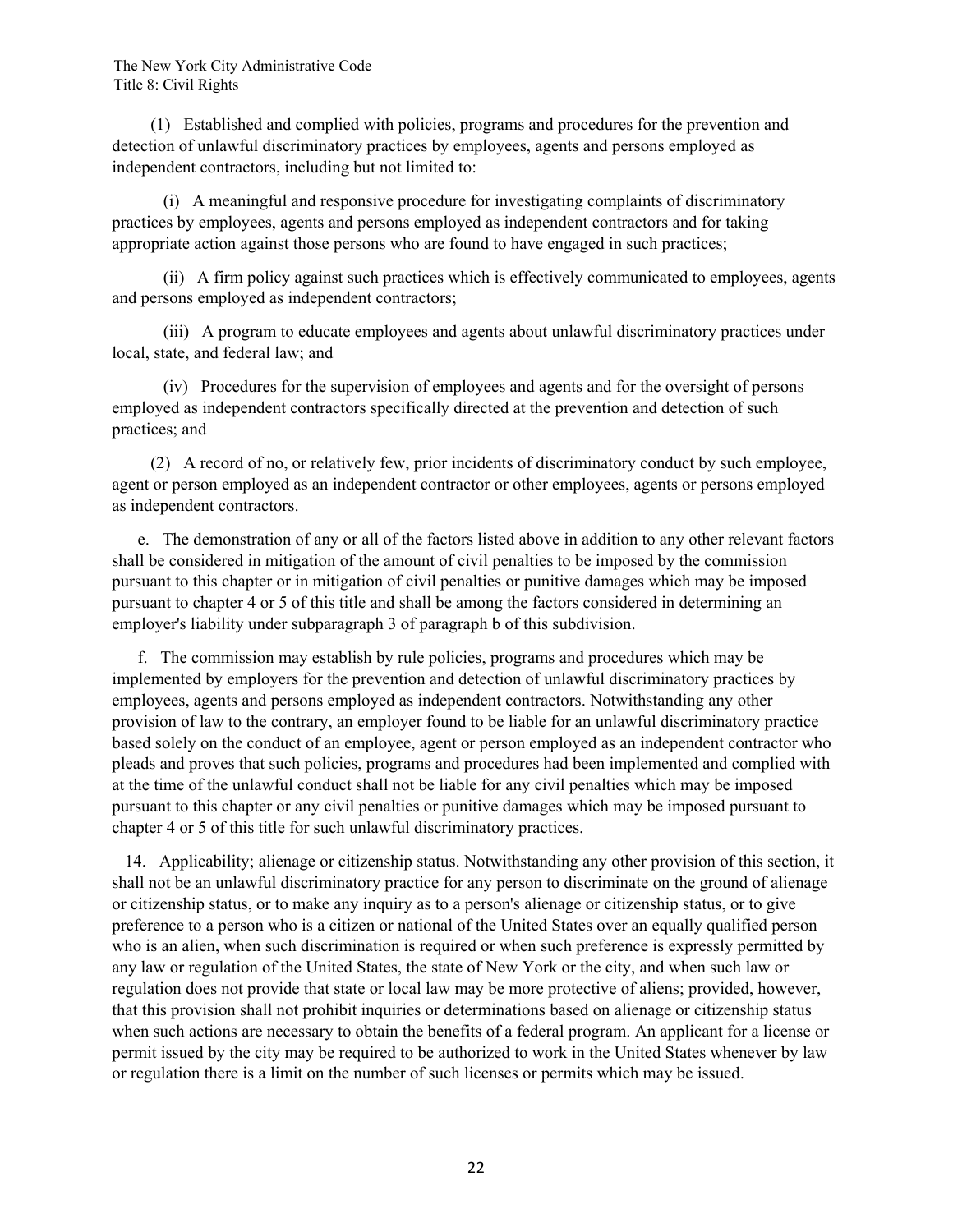15. Applicability; persons with disabilities.

 (a) Requirement to make reasonable accommodation to the needs of persons with disabilities. Except as provided in paragraph (b), it is an unlawful discriminatory practice for any person prohibited by the provisions of this section from discriminating on the basis of disability not to provide a reasonable accommodation to enable a person with a disability to satisfy the essential requisites of a job or enjoy the right or rights in question provided that the disability is known or should have been known by the covered entity.

 (b) Affirmative defense in disability cases. In any case where the need for reasonable accommodation is placed in issue, it shall be an affirmative defense that the person aggrieved by the alleged discriminatory practice could not, with reasonable accommodation, satisfy the essential requisites of the job or enjoy the right or rights in question.

 (c) Use of drugs or alcohol. Nothing contained in this chapter shall be construed to prohibit a covered entity from (i) prohibiting the illegal use of drugs or the use of alcohol at the workplace or on duty impairment from the illegal use of drugs or the use of alcohol, or (ii) conducting drug testing which is otherwise lawful.

16. [Repealed.]

17. Disparate impact.

a. An unlawful discriminatory practice based upon disparate impact is established when:

 (1) The commission or a person who may bring an action under chapter 4 or 5 of this title demonstrates that a policy or practice of a covered entity or a group of policies or practices of a covered entity results in a disparate impact to the detriment of any group protected by the provisions of this chapter; and

 (2) The covered entity fails to plead and prove as an affirmative defense that each such policy or practice bears a significant relationship to a significant business objective of the covered entity or does not contribute to the disparate impact; provided, however, that if the commission or such person who may bring an action demonstrates that a group of policies or practices results in a disparate impact, the commission or such person shall not be required to demonstrate which specific policies or practices within the group results in such disparate impact; provided further, that a policy or practice or group of policies or practices demonstrated to result in a disparate impact shall be unlawful where the commission or such person who may bring an action produces substantial evidence that an alternative policy or practice with less disparate impact is available to the covered entity and the covered entity fails to prove that such alternative policy or practice would not serve the covered entity as well. "Significant business objective" shall include, but not be limited to, successful performance of the job.

 b. The mere existence of a statistical imbalance between a covered entity's challenged demographic composition and the general population is not alone sufficient to establish a prima facie case of disparate impact violation unless the general population is shown to be the relevant pool for comparison, the imbalance is shown to be statistically significant and there is an identifiable policy or practice or group of policies or practices that allegedly causes the imbalance.

 c. Nothing contained in this subdivision shall be construed to mandate or endorse the use of quotas; provided, however, that nothing contained in this subdivision shall be construed to limit the scope of the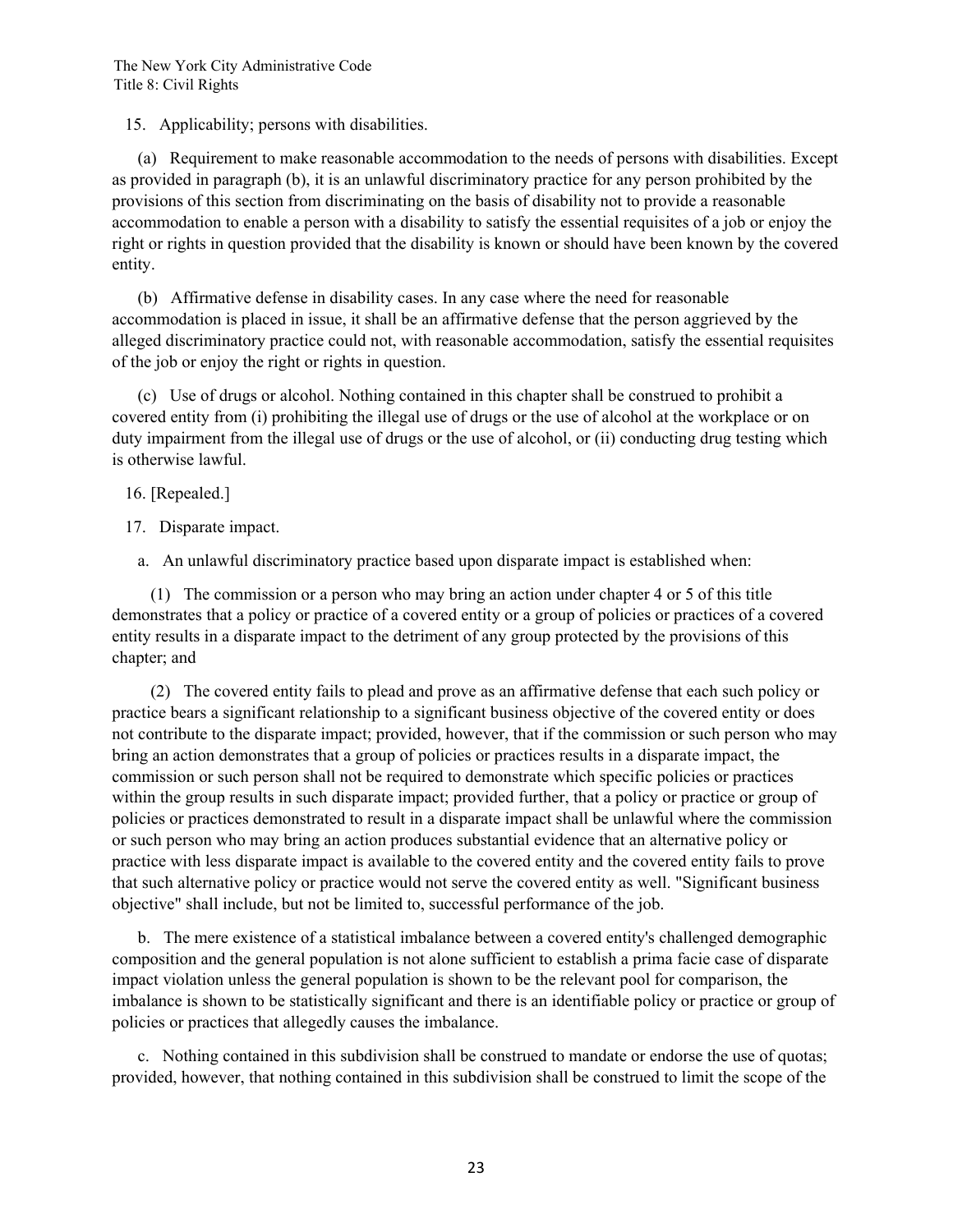commission's authority pursuant to sections 8-115 and 8-120 of this chapter or to affect court-ordered remedies or settlements that are otherwise in accordance with law.

 18. Unlawful boycott or blacklist. It shall be an unlawful discriminatory practice (i) for any person to discriminate against, boycott or blacklist or to refuse to buy from, sell to or trade with, any person, because of such person's actual or perceived race, creed, color, national origin, gender, disability, age, marital status, partnership status, sexual orientation, uniformed service or alienage or citizenship status or of such person's partners, members, stockholders, directors, officers, managers, superintendents, agents, employees, business associates, suppliers or customers, or (ii) for any person willfully to do any act or refrain from doing any act which enables any such person to take such action. This subdivision shall not apply to:

- (a) Boycotts connected with labor disputes;
- (b) Boycotts to protest unlawful discriminatory practices; or
- (c) Any form of expression that is protected by the First Amendment.

 19. Interference with protected rights. It shall be an unlawful discriminatory practice for any person to coerce, intimidate, threaten or interfere with, or attempt to coerce, intimidate, threaten or interfere with, any person in the exercise or enjoyment of, or on account of such person having aided or encouraged any other person in the exercise or enjoyment of, any right granted or protected pursuant to this section.

 20. Relationship or association. The provisions of this section set forth as unlawful discriminatory practices shall be construed to prohibit such discrimination against a person because of the actual or perceived race, creed, color, national origin, disability, age, sexual orientation, uniformed service or alienage or citizenship status of a person with whom such person has a known relationship or association.

21. Employment; an individual's unemployment.

a. Prohibition of discrimination based on an individual's unemployment.

 (1) Except as provided in paragraphs b and c of this subdivision, an employer, employment agency, or agent thereof shall not:

 (a) Because of a person's unemployment, represent that any employment or position is not available when in fact it is available; or

 (b) Base an employment decision with regard to hiring, compensation or the terms, conditions or privileges of employment on an applicant's unemployment.

 (2) Unless otherwise permitted by city, state or federal law, no employer, employment agency, or agent thereof shall publish, in print or in any other medium, an advertisement for any job vacancy in this city that contains one or more of the following:

 (a) Any provision stating or indicating that being currently employed is a requirement or qualification for the job;

 (b) Any provision stating or indicating that an employer, employment agency, or agent thereof will not consider individuals for employment based on their unemployment.

b. Effect of subdivision.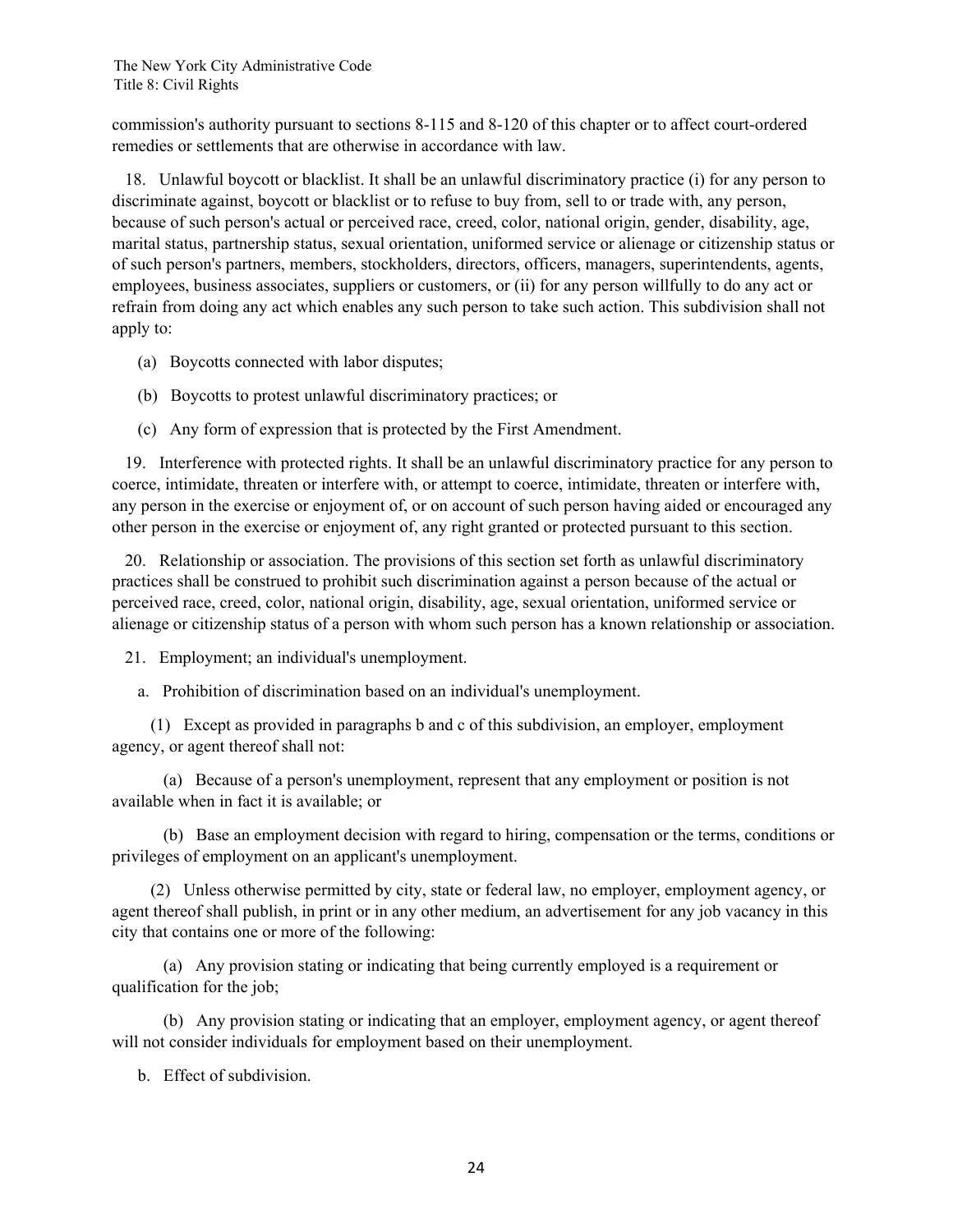(1) Paragraph a of this subdivision shall not be construed to prohibit an employer, employment agency, or agent thereof from (a) considering an applicant's unemployment, where there is a substantially job-related reason for doing so; or (b) inquiring into the circumstances surrounding an applicant's separation from prior employment.

 (2) Nothing set forth in this subdivision shall be construed as prohibiting an employer, employment agency, or agent thereof, when making employment decisions with regard to hiring, compensation, or the terms, conditions or privileges of employment, from considering any substantially job-related qualifications, including but not limited to: a current and valid professional or occupational license; a certificate, registration, permit, or other credential; a minimum level of education or training; or a minimum level of professional, occupational, or field experience.

 (3) Nothing set forth in this subdivision shall be construed as prohibiting an employer, employment agency, or agent thereof from publishing, in print or in any other medium, an advertisement for any job vacancy in this city that contains any provision setting forth any substantially job-related qualifications, including but not limited to: a current and valid professional or occupational license; a certificate, registration, permit, or other credential; a minimum level of education or training; or a minimum level of professional, occupational, or field experience.

 (4) (a) Nothing set forth in this subdivision shall be construed as prohibiting an employer, employment agency, or agent thereof, when making employment decisions with regard to hiring, compensation, or the terms, conditions or privileges of employment, from determining that only applicants who are currently employed by the employer will be considered for employment or given priority for employment or with respect to compensation or terms, conditions or privileges of employment. In addition, nothing set forth in this subdivision shall prevent an employer from setting compensation or terms or conditions of employment for a person based on that person's actual amount of experience.

 (b) For the purposes of this subparagraph, all persons whose salary or wages are paid from the city treasury, and all persons who are employed by public agencies or entities headed by officers or boards including one or more individuals appointed or recommended by officials of the city, shall be deemed to have the same employer.

c. Applicability of subdivision.

(1) This subdivision shall not apply to:

 (a) Actions taken by the department of citywide administrative services in furtherance of its responsibility for city personnel matters pursuant to chapter 35 of the charter or as a municipal civil service commission administering the civil service law and other applicable laws, or by the mayor in furtherance of the mayor's duties relating to city personnel matters pursuant to chapter 35 of the charter, including, but not limited to, the administration of competitive examinations, the establishment and administration of eligible lists, and the establishment and implementation of minimum qualifications for appointment to positions;

 (b) Actions taken by officers or employees of other public agencies or entities charged with performing functions comparable to those performed by the department of citywide administrative services or the mayor as described in paragraph 1 of this subdivision;

 (c) Agency appointments to competitive positions from eligible lists pursuant to subsection 1 of section 61 of the civil service law; or

25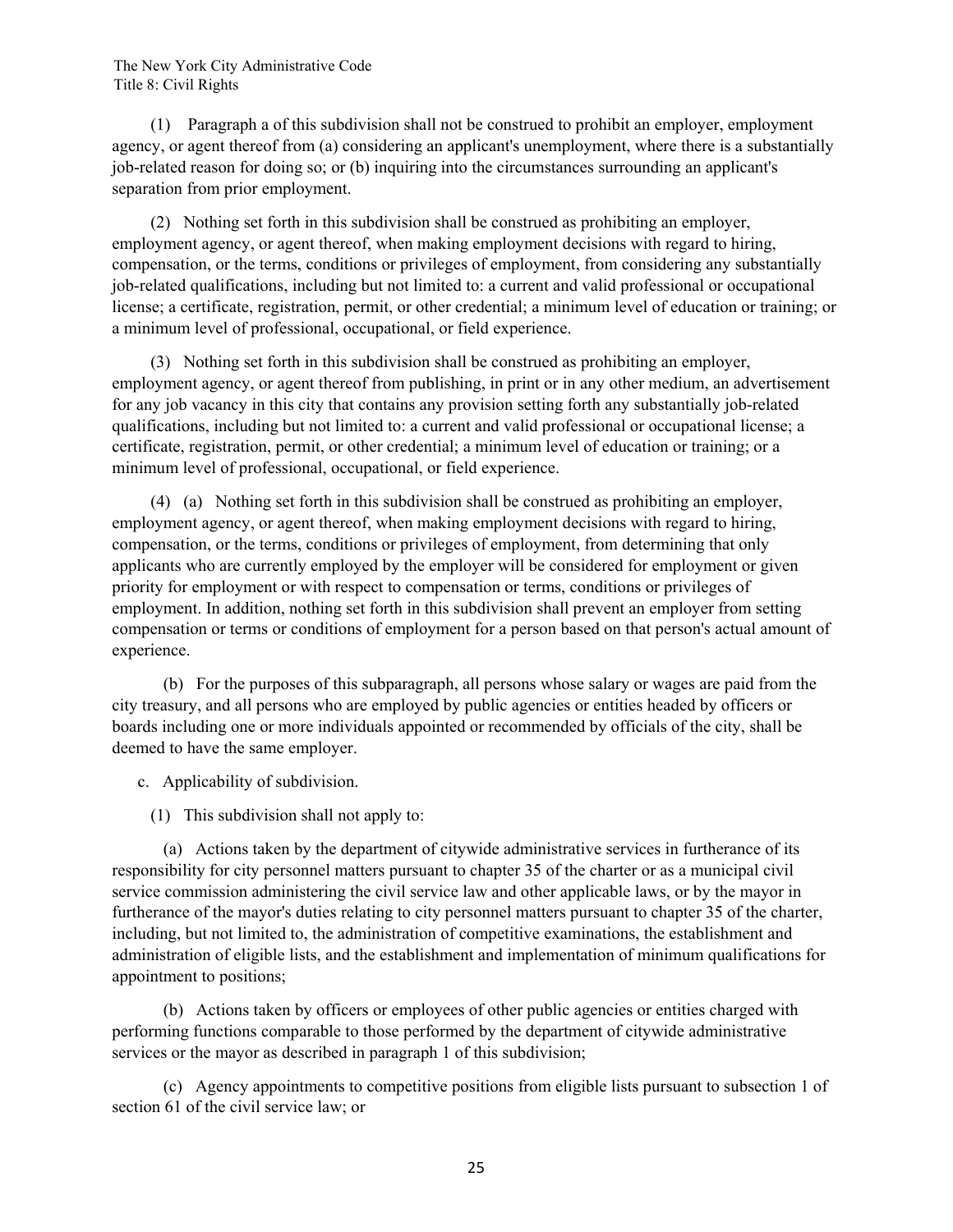(d) The exercise of any right of an employer or employee pursuant to a collective bargaining agreement.

 (2) This subdivision shall apply to individual hiring decisions made by an agency or entity with respect to positions for which appointments are not required to be made from an eligible list resulting from a competitive examination.

 d. Public education campaign. The commission shall develop courses of instruction and conduct ongoing public education efforts as necessary to inform employers, employment agencies, and job applicants about their rights and responsibilities under this subdivision.

 e. Disparate impact. An unlawful discriminatory practice based on disparate impact under this subdivision is established when: (1) the commission or a person who may bring an action under chapter 4 or 5 of this title demonstrates that a policy or practice of an employer, employment agency, or agent thereof, or a group of policies or practices of such an entity results in a disparate impact to the detriment of any group protected by the provisions of this subdivision; and (2) such entity fails to plead and prove as an affirmative defense that each such policy or practice has as its basis a substantially job-related qualification or does not contribute to the disparate impact; provided, however, that if the commission or such person who may bring an action demonstrates that a group of policies or practices results in a disparate impact, the commission or such person shall not be required to demonstrate which specific policies or practices within the group results in such disparate impact; provided further, that a policy or practice or group of policies or practices demonstrated to result in a disparate impact shall be unlawful where the commission or such person who may bring an action produces substantial evidence that an alternative policy or practice with less disparate impact is available to such entity and such entity fails to prove that such alternative policy or practice would not serve such entity as well. A "substantially jobrelated qualification" shall include, but not be limited to, a current and valid professional or occupational license; a certificate, registration, permit, or other credential; a minimum level of education or training; or a minimum level of professional, occupational, or field experience.

22. Employment; Pregnancy, childbirth, or a related medical condition.

 (a) It shall be an unlawful discriminatory practice for an employer to refuse to provide a reasonable accommodation, as defined in section 8-102, to the needs of an employee for the employee's pregnancy, childbirth, or related medical condition that will allow the employee to perform the essential requisites of the job, provided that such employee's pregnancy, childbirth, or related medical condition is known or should have been known by the employer. In any case pursuant to this subdivision where the need for reasonable accommodation is placed in issue, it shall be an affirmative defense that the person aggrieved by the alleged discriminatory practice could not, with reasonable accommodation, satisfy the essential requisites of the job.

(b) Employer lactation accommodation.

 (i) Except as provided in subparagraph (iii) of this paragraph, employers shall provide the following to accommodate an employee needing to express breast milk: (1) a lactation room in reasonable proximity to such employee's work area; and (2) a refrigerator suitable for breast milk storage in reasonable proximity to such employee's work area.

 (ii) If a room designated by an employer to serve as a lactation room is also used for another purpose, the sole function of the room shall be as a lactation room while an employee is using the room to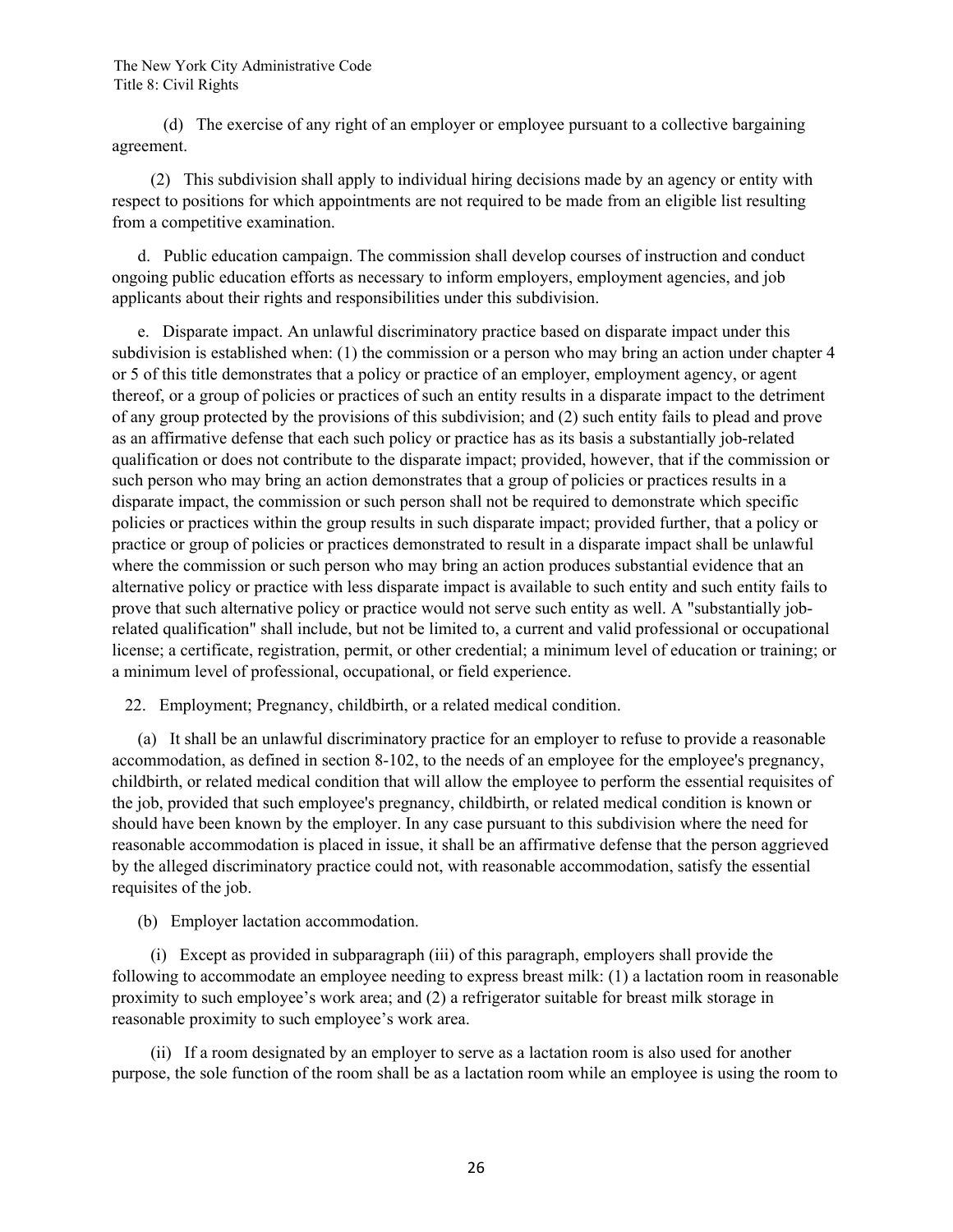express breast milk. When an employee is using the room to express milk, the employer shall provide notice to other employees that the room is given preference for use as a lactation room.

 (iii) Should the provision of a lactation room as required by this paragraph pose an undue hardship on an employer, the employer shall engage in a cooperative dialogue, as required by subdivision 28 of this section.

 (iv) The presence of a lactation room pursuant to this subdivision shall not affect an individual's right to breastfeed in public pursuant to article 7 of the civil rights law.

(c) Employer lactation room accommodation policy.

 (i) An employer shall develop and implement a written policy regarding the provision of a lactation room, which shall be distributed to all employees upon hiring. The policy shall include a statement that employees have a right to request a lactation room and identify a process by which employees may request a lactation room. This process shall:

(1) Specify the means by which an employee may submit a request for a lactation room;

 (2) Require that the employer respond to a request for a lactation room within a reasonable amount of time not to exceed five business days;

 (3) Provide a procedure to follow when two or more individuals need to use the lactation room at the same time, including contact information for any follow up required;

 (4) State that the employer shall provide reasonable break time for an employee to express breast milk pursuant to section 206-c of the labor law; and

 (5) State that if the request for a lactation room poses an undue hardship on the employer, the employer shall engage in a cooperative dialogue, as required by subdivision 28 of this section.

 (ii) The commission shall, in collaboration with the department of health and mental hygiene, develop a model lactation room accommodation policy that conforms to the requirements of this subdivision and a model lactation room request form. The commission shall make such model policy and request form available on its website.

 (iii) The existence of a lactation room accommodation policy pursuant to this subdivision shall not affect an individual's right to breastfeed in public pursuant to article 7 of the civil rights law.

(d) Notice of rights.

 (i) An employer shall provide written notice in a form and manner to be determined by the commission of the right to be free from discrimination in relation to pregnancy, childbirth, and related medical conditions pursuant to this subdivision to new employees at the commencement of employment. Such notice may also be conspicuously posted at an employer's place of business in an area accessible to employees.

 (ii) The commission shall develop courses of instruction and conduct ongoing public education efforts as necessary to inform employers, employees, employment agencies, and job applicants about their rights and responsibilities under this subdivision.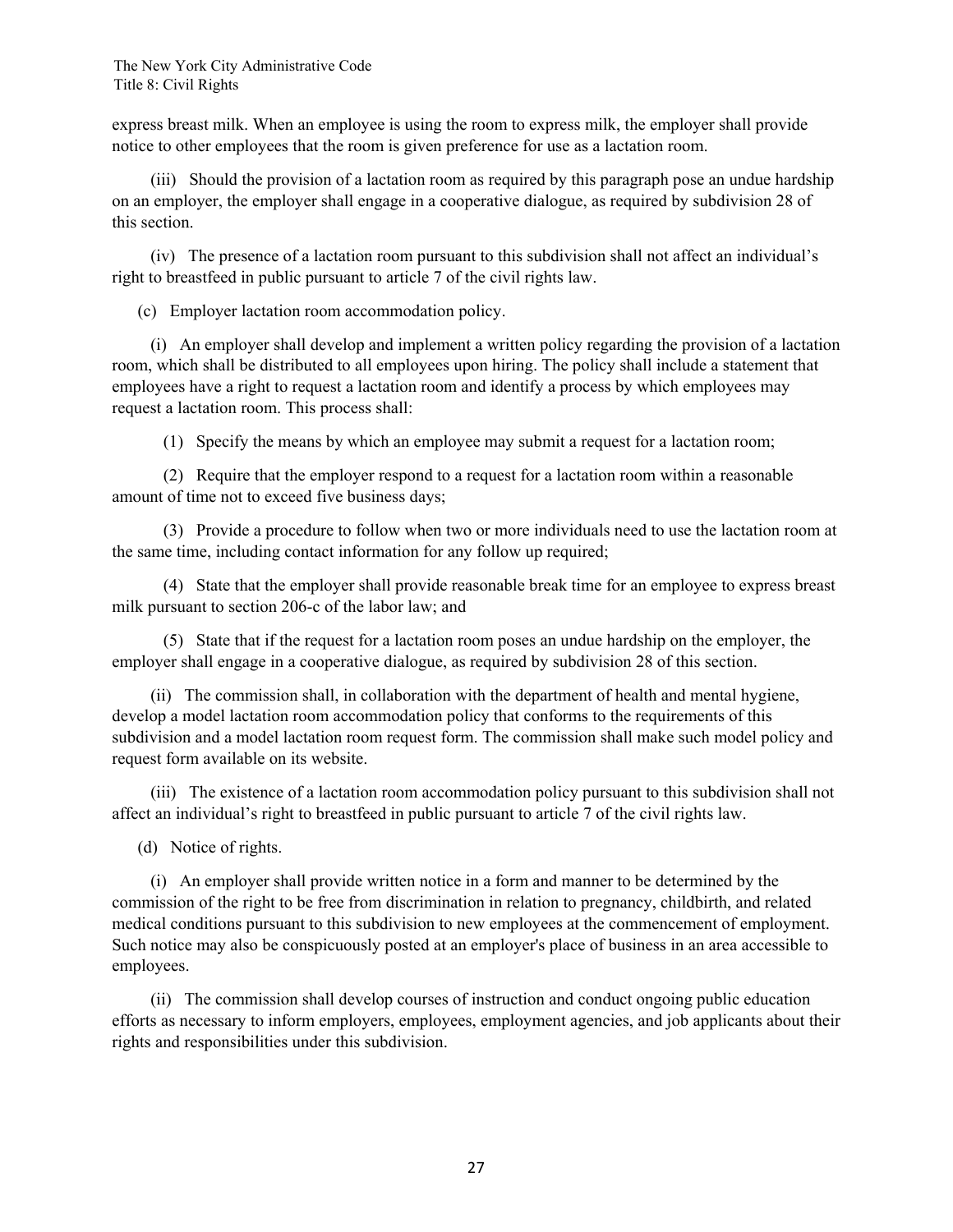(e) This subdivision shall not be construed to affect any other provision of law relating to discrimination on the basis of gender, or in any way to diminish the coverage of pregnancy, childbirth, or a medical condition related to pregnancy or childbirth under any other provision of this section.

 23. Additional provisions relating to employment. The protections of this chapter relating to employees apply to interns, freelancers and independent contractors.

24. Employment; consumer credit history.

 (a) Except as provided in this subdivision, it shall be an unlawful discriminatory practice for an employer, labor organization, employment agency, or agent thereof to request or to use for employment purposes the consumer credit history of an applicant for employment or employee, or otherwise discriminate against an applicant or employee with regard to hiring, compensation, or the terms, conditions or privileges of employment based on the consumer credit history of the applicant or employee.

(b) Paragraph (a) of this subdivision shall not apply to:

 (1) An employer or agent thereof, that is required by state or federal law or regulations or by a selfregulatory organization as defined in section 3(a)(26) of the securities exchange act of 1934, as amended to use an individual's consumer credit history for employment purposes;

(2) Persons applying for positions as or employed:

 (A) As police officers or peace officers, as those terms are defined in subdivisions 33 and 34 of section 1.20 of the criminal procedure law, respectively, or in a position with a law enforcement or investigative function at the department of investigation;

 (B) In a position that is subject to background investigation by the department of investigation, provided, however, that the appointing agency may not use consumer credit history information for employment purposes unless the position is an appointed position in which a high degree of public trust, as defined by the commission in rules, has been reposed;

(C) In a position in which an employee is required to be bonded under city, state or federal law;

 (D) In a position in which an employee is required to possess security clearance under federal law or the law of any state;

 (E) In a non-clerical position having regular access to trade secrets, intelligence information or national security information;

(F) In a position:

(i) having signatory authority over third party funds or assets valued at \$10,000 or more; or

 (ii) that involves a fiduciary responsibility to the employer with the authority to enter financial agreements valued at \$10,000 or more on behalf of the employer; or

 (G) In a position with regular duties that allow the employee to modify digital security systems established to prevent the unauthorized use of the employer's or client's networks or databases.

 (c) Paragraph (a) of this subdivision shall not be construed to affect the obligations of persons required by section 12-110 or by mayoral executive order relating to disclosures by city employees to the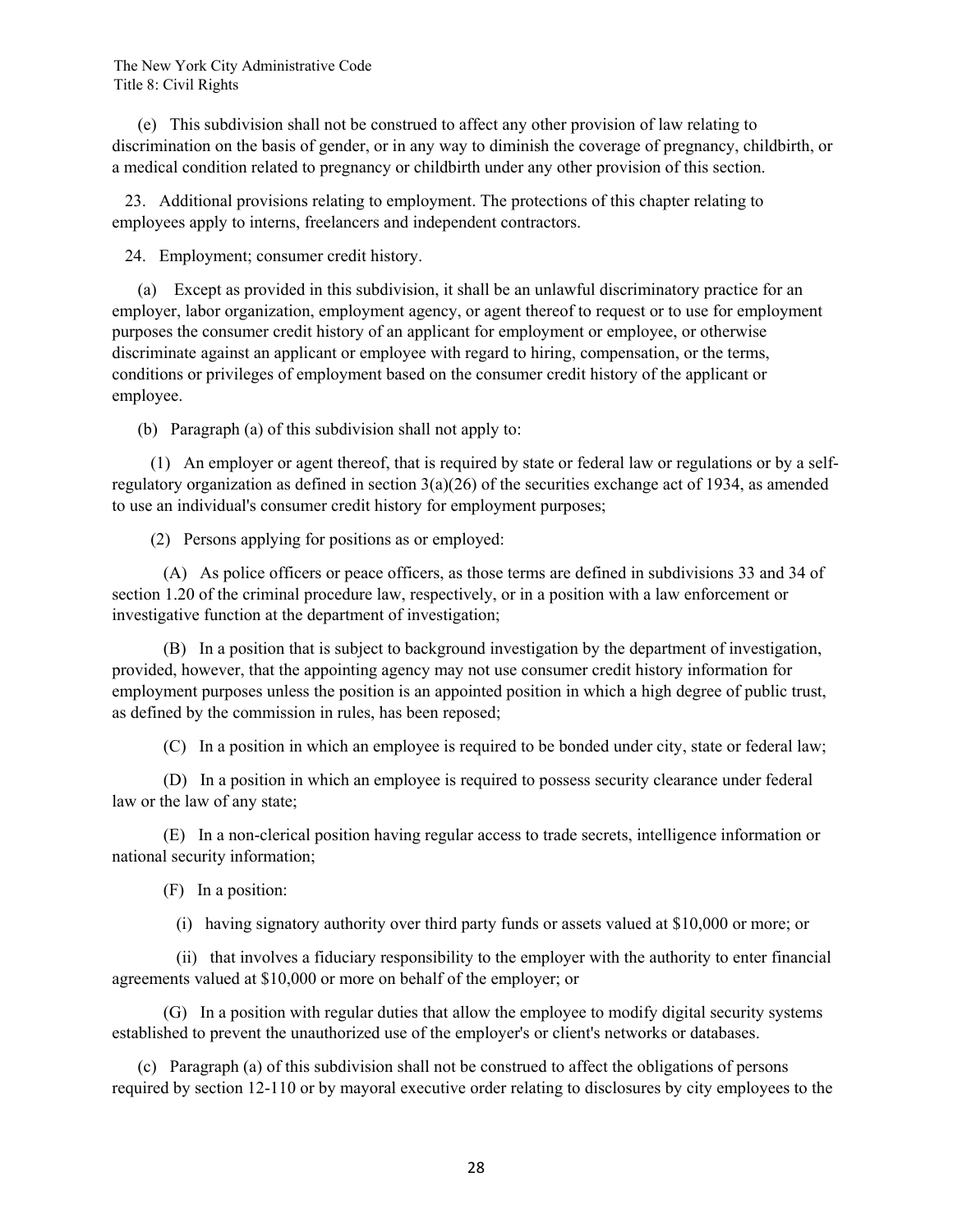conflicts of interest board to report information regarding their creditors or debts, or the use of such information by government agencies for the purposes for which such information is collected.

 (d) Nothing in this subdivision precludes an employer from requesting or receiving consumer credit history information pursuant to a lawful subpoena, court order or law enforcement investigation.

25. Employment; inquiries regarding salary history.

 (a) For purposes of this subdivision, "to inquire" means to communicate any question or statement to an applicant, an applicant's current or prior employer, or a current or former employee or agent of the applicant's current or prior employer, in writing or otherwise, for the purpose of obtaining an applicant's salary history, or to conduct a search of publicly available records or reports for the purpose of obtaining an applicant's salary history, but does not include informing the applicant in writing or otherwise about the position's proposed or anticipated salary or salary range. For purposes of this subdivision, "salary history" includes the applicant's current or prior wage, benefits or other compensation. "Salary history" does not include any objective measure of the applicant's productivity such as revenue, sales, or other production reports.

 (b) Except as otherwise provided in this subdivision, it is an unlawful discriminatory practice for an employer, employment agency, or employee or agent thereof:

1. To inquire about the salary history of an applicant for employment; or

 2. To rely on the salary history of an applicant in determining the salary, benefits or other compensation for such applicant during the hiring process, including the negotiation of a contract.

 (c) Notwithstanding paragraph (b) of this subdivision, an employer, employment agency, or employee or agent thereof may, without inquiring about salary history, engage in discussion with the applicant about their expectations with respect to salary, benefits and other compensation, including but not limited to unvested equity or deferred compensation that an applicant would forfeit or have cancelled by virtue of the applicant's resignation from their current employer.

 (d) Notwithstanding subparagraph 2 of paragraph (b) of this subdivision, where an applicant voluntarily and without prompting discloses salary history to an employer, employment agency, or employee or agent thereof, such employer, employment agency, or employee or agent thereof may consider salary history in determining salary, benefits and other compensation for such applicant, and may verify such applicant's salary history.

(e) This subdivision shall not apply to:

 (1) Any actions taken by an employer, employment agency, or employee or agent thereof pursuant to any federal, state or local law that specifically authorizes the disclosure or verification of salary history for employment purposes, or specifically requires knowledge of salary history to determine an employee's compensation;

(2) Applicants for internal transfer or promotion with their current employer;

 (3) Any attempt by an employer, employment agency, or employee or agent thereof, to verify an applicant's disclosure of non-salary related information or conduct a background check, provided that if such verification or background check discloses the applicant's salary history, such disclosure shall not be relied upon for purposes of determining the salary, benefits or other compensation of such applicant during the hiring process, including the negotiation of a contract; or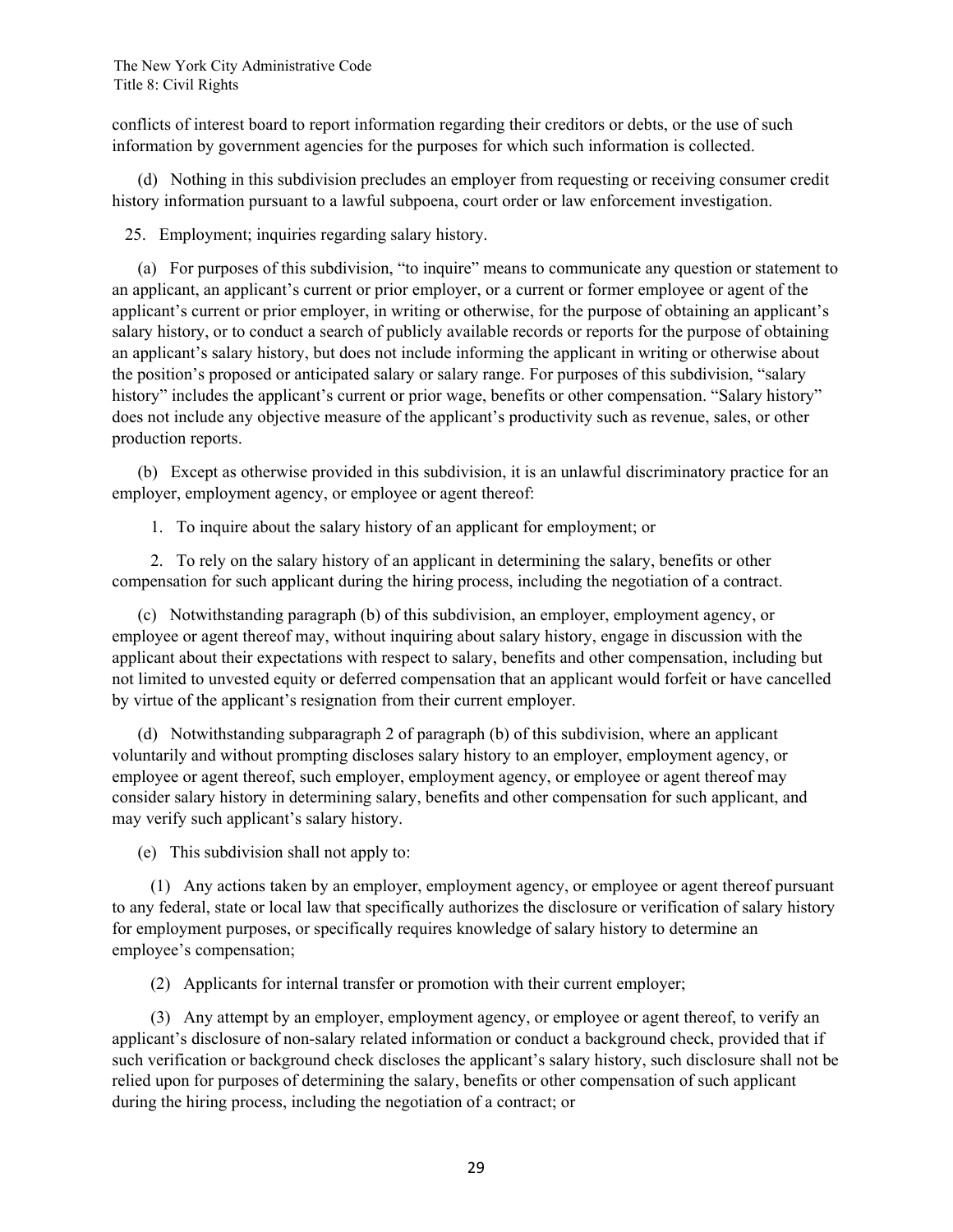(4) Public employee positions for which salary, benefits or other compensation are determined pursuant to procedures established by collective bargaining.

 26. Applicability; uniformed service. Notwithstanding any other provision of this section and except as otherwise provided by law, it is not an unlawful discriminatory practice for any person to afford any other person a preference or privilege based on such other person's uniformed service, or to declare, print or circulate or cause to be declared, printed or circulated any statement, advertisement or publication, or to use any form of application or make any inquiry indicating any such lawful preference or privilege.

27. Victims of domestic violence, sex offenses or stalking.

 a. Employment. It shall be an unlawful discriminatory practice for an employer, or an agent thereof, because of any individual's actual or perceived status as a victim of domestic violence, or as a victim of sex offenses or stalking:

(1) To represent that any employment or position is not available when in fact it is available;

(2) To refuse to hire or employ or to bar or to discharge from employment; or

 (3) To discriminate against an individual in compensation or other terms, conditions, or privileges of employment.

 b. Requirement to make reasonable accommodation to the needs of victims of domestic violence, sex offenses or stalking. Except as provided in paragraph d, it is an unlawful discriminatory practice for any person prohibited by paragraph a from discriminating on the basis of actual or perceived status as a victim of domestic violence or a victim of sex offenses or stalking not to provide a reasonable accommodation to enable a person who is a victim of domestic violence, or a victim of sex offenses or stalking to satisfy the essential requisites of a job provided that the status as a victim of domestic violence or a victim of sex offenses or stalking is known or should have been known by the covered entity.

 c. Documentation of status. Any person required by paragraph b to make reasonable accommodation may require a person requesting reasonable accommodation pursuant to such paragraph to provide certification that the person is a victim of domestic violence, sex offenses or stalking. The person requesting reasonable accommodation pursuant to such paragraph shall provide a copy of such certification to the covered entity within a reasonable period after the request is made. A person may satisfy the certification requirement of this paragraph by providing documentation from an employee, agent, or volunteer of a victim services organization, an attorney, a member of the clergy, or a medical or other professional service provider, from whom the individual seeking a reasonable accommodation or that individual's family or household member has sought assistance in addressing domestic violence, sex offenses or stalking and the effects of the violence or stalking; a police or court record; or other corroborating evidence. All information provided to the covered entity pursuant to this paragraph, including a statement of the person requesting a reasonable accommodation or any other documentation, record, or corroborating evidence, and the fact that the individual has requested or obtained a reasonable accommodation pursuant to this subdivision, shall be retained in the strictest confidence by the covered entity, except to the extent that disclosure is requested or consented to in writing by the person requesting the reasonable accommodation, or otherwise required by applicable federal, state or local law.

 d. Affirmative defense in domestic violence, sex offenses or stalking cases. In any case where the need for reasonable accommodation is placed in issue, it shall be an affirmative defense that the person aggrieved by the alleged discriminatory practice could not, with reasonable accommodation, satisfy the essential requisites of the job or enjoy the right or rights in question.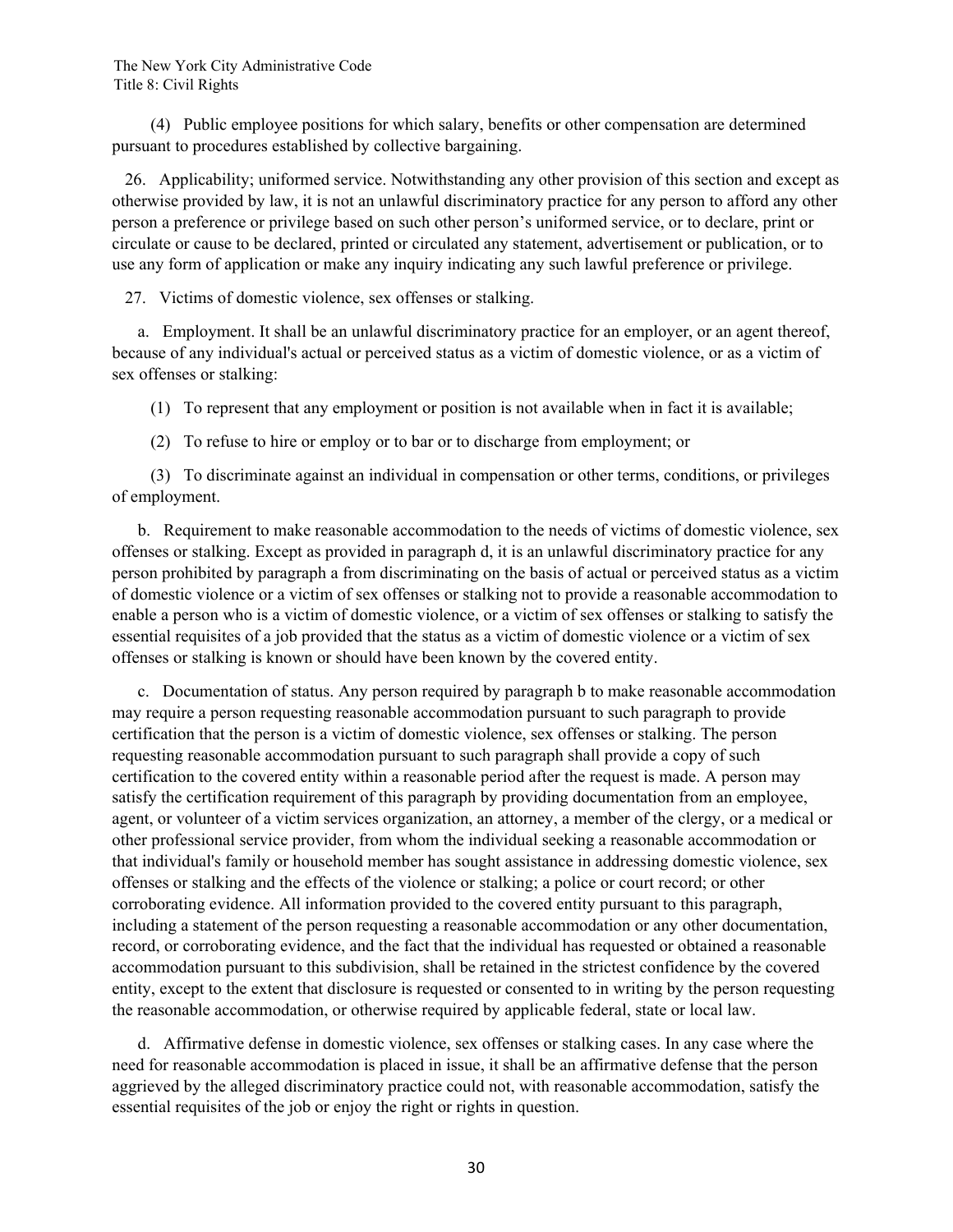e. Housing accommodations. It shall be an unlawful discriminatory practice for the owner, lessor, lessee, sublessee, assignee, or managing agent of, or other person having the right to sell, rent or lease or approve the sale, rental or lease of a housing accommodation, constructed or to be constructed, or an interest therein, or any agent or employee thereof, because of any individual's actual or perceived status as a victim of domestic violence, or as a victim of sex offenses or stalking:

 (1) To refuse to sell, rent, lease, approve the sale, rental or lease or otherwise deny to or withhold from any person or group of persons such a housing accommodation or an interest therein, or to discriminate in the terms, conditions, or privileges of the sale, rental or lease of any such housing accommodation or an interest therein or in the furnishing of facilities or services in connection therewith because of an actual or perceived status of said individual as a victim of domestic violence, or as a victim of sex offenses or stalking; or

 (2) To represent that such housing accommodation or an interest therein is not available when in fact it is available.

f. The provisions of paragraph e shall not apply:

 (1) To the rental of a housing accommodation, other than a publicly-assisted housing accommodation, in a building which contains housing accommodations for not more than two families living independently of each other, if the owner or members of the owner's family reside in one of such housing accommodations, and if the available housing accommodation has not been publicly advertised, listed, or otherwise offered to the general public; or

 (2) To the rental of a room or rooms in a housing accommodation, other than a publicly-assisted housing accommodation, if such rental is by the occupant of the housing accommodation or by the owner of the housing accommodation and the owner or members of the owner's family reside in such housing accommodation.

 g. For the purposes of this subdivision, practices "based on," "because of," "on account of," "as to," "on the basis of," or "motivated by" an individual's "status as a victim of domestic violence," or "status as a victim of sex offenses or stalking" include, but are not limited to, those based solely upon the actions of a person who has perpetrated acts or threats of violence against the individual.

28. Reasonable accommodation; cooperative dialogue.

 (a) Employment. It shall be an unlawful discriminatory practice for an employer, labor organization or employment agency or an employee or agent thereof to refuse or otherwise fail to engage in a cooperative dialogue within a reasonable time with a person who has requested an accommodation or who the covered entity has notice may require such an accommodation:

(1) For religious needs as provided in subdivision 3 of this section;

(2) Related to a disability as provided in subdivision 15 of this section;

 (3) Related to pregnancy, childbirth or a related medical condition as provided in subdivision 22 of this section; or

 (4) For such person's needs as a victim of domestic violence, sex offenses or stalking as provided in subdivision 27 of this section.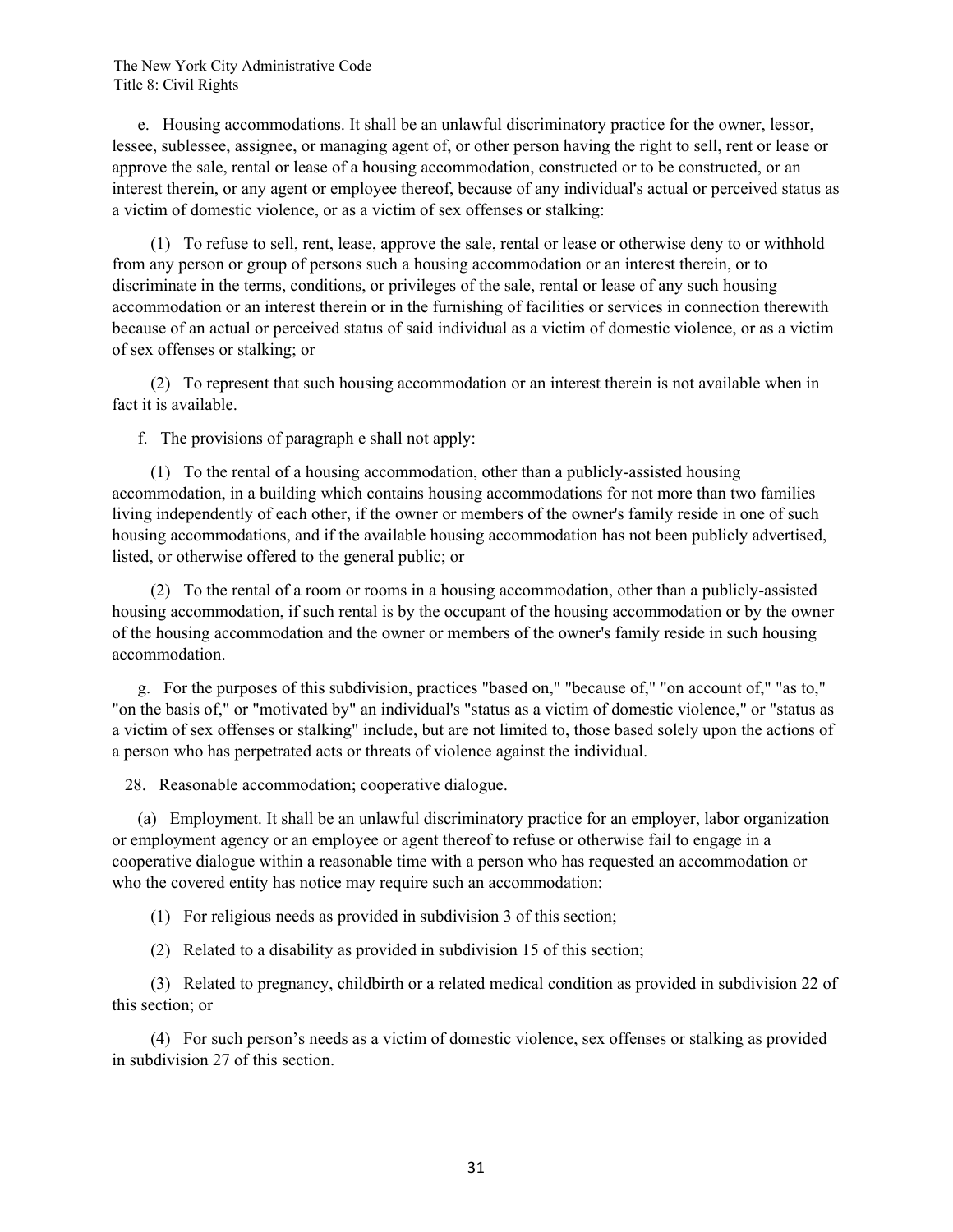(b) Public accommodations. It shall be an unlawful discriminatory practice for any person who is the owner, franchisor, franchisee, lessor, lessee, proprietor, manager, superintendent, agent or employee of any place or provider of public accommodation to refuse or otherwise fail to engage in a cooperative dialogue within a reasonable time with a person who has requested an accommodation or who the covered entity has notice may require an accommodation related to disability as provided in subdivision 15 of this section.

 (c) Housing accommodation. It shall be an unlawful discriminatory practice for an owner, lessor, lessee, sublessee, assignee, or managing agent of, or other person having the right to sell, rent or lease or approve the sale, rental or lease of a housing accommodation, constructed or to be constructed, or an interest therein, or any agency or employee thereof to refuse or otherwise fail to engage in a cooperative dialogue within a reasonable time with a person who has requested an accommodation or who the covered entity has notice may require an accommodation related to disability as provided in subdivision 15 of this section.

 (d) Upon reaching a final determination at the conclusion of a cooperative dialogue pursuant to paragraphs (a) and (c) of this subdivision, the covered entity shall provide any person requesting an accommodation who participated in the cooperative dialogue with a written final determination identifying any accommodation granted or denied.

 (e) The determination that no reasonable accommodation would enable the person requesting an accommodation to satisfy the essential requisites of a job or enjoy the right or rights in question may only be made after the parties have engaged, or the covered entity has attempted to engage, in a cooperative dialogue.

 (f) Rights and obligations set forth in this subdivision are supplemental to and independent of the rights and obligations provided by subdivisions 3, 15, 22 and 27. A covered entity's compliance with this subdivision is not a defense to a claim of not providing a reasonable accommodation under provisions of title 8 other than this subdivision.

29. Anti-sexual harassment rights and responsibilities; poster.

 (a) Every employer must conspicuously display an anti-sexual harassment rights and responsibilities poster designed by the commission, in employee breakrooms or other common areas employees gather. Every employer at a minimum shall display such poster in English and in Spanish.

 (b) The commission shall create a poster that sets forth in simple and understandable terms the following minimum requirements:

(1) An explanation of sexual harassment as a form of unlawful discrimination under local law;

 (2) A statement that sexual harassment is also a form of unlawful discrimination under state and federal law;

(3) A description of sexual harassment, using examples;

(4) The complaint process available through, and directions on how to contact, the commission;

 (5) The complaint process available through, and directions on how to contact, the state division of human rights;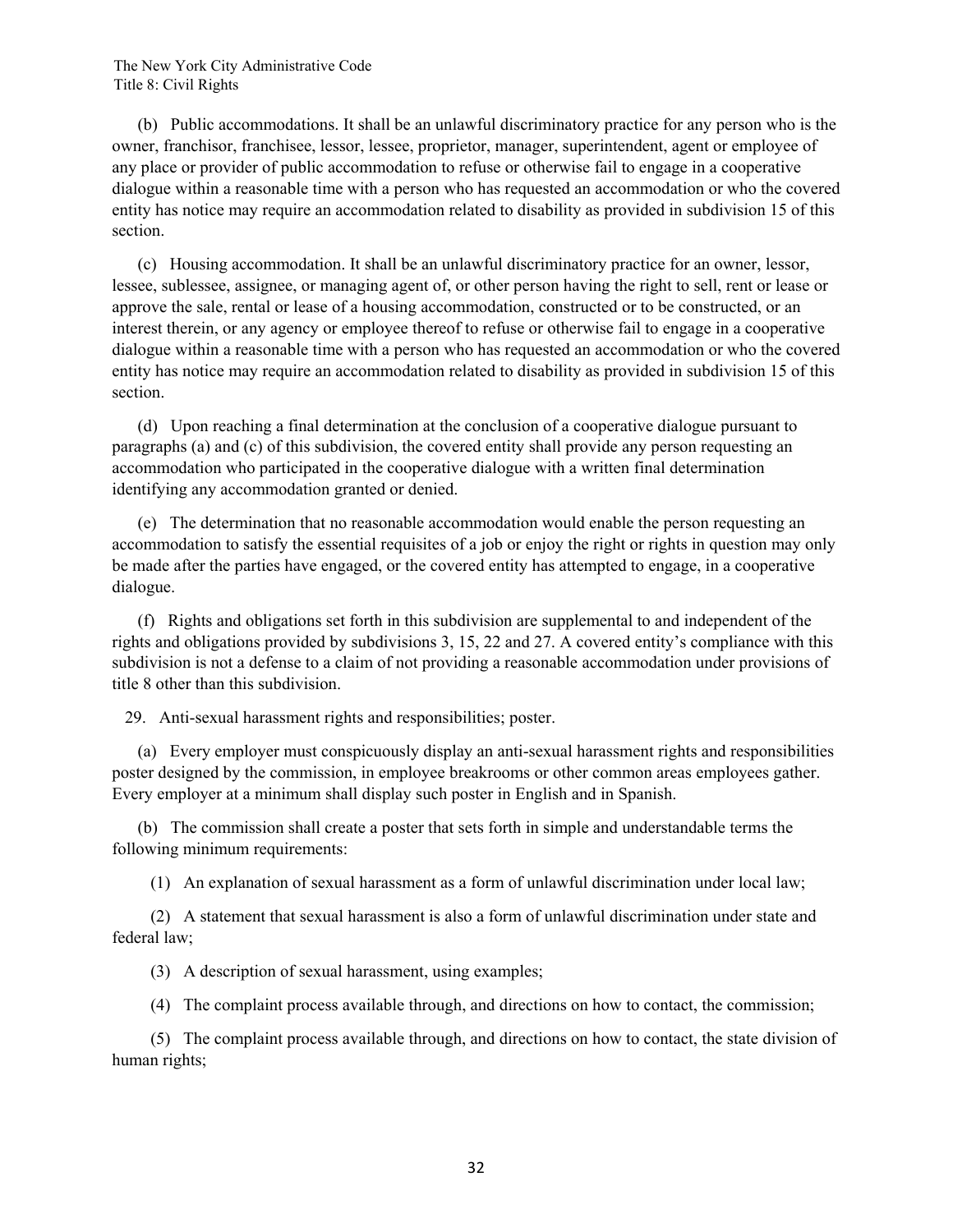(6) The complaint process available through, and directions on how to contact, the United States equal employment opportunity commission; and

(7) The prohibition against retaliation, pursuant to subdivision 7 of section 8-107.

 (c) The size and style of the poster shall be at least 8 1/2 by 14 inches with a minimum 12-point type. Such poster shall be made available in English and Spanish and any other language deemed appropriate by the commission, however, any such poster shall only contain one language.

 (d) Any poster required pursuant to this section shall be made available on the commission's website for employers to download for legible color reproduction in English, Spanish and any other language deemed appropriate by the commission.

 (e) The commission shall develop an information sheet on sexual harassment that employers shall distribute to individual employees at the time of hire. Such information sheet may be included in an employee handbook. Such information sheet shall contain, at a minimum, the same elements of paragraph (b) of this subdivision. The information sheet shall be made available in English and Spanish and any other language deemed appropriate by the commission.

30. Anti-sexual harassment training.

(a) Definitions. For purposes of this subdivision, the following terms have the following meanings:

 Interactive training. The term "interactive training" means participatory teaching whereby the trainee is engaged in a trainer-trainee interaction, use of audio-visuals, computer or online training program or other participatory forms of training as determined by the commission. However, such "interactive training" is not required to be live or facilitated by an in-person instructor in order to satisfy the provisions of this subdivision.

 (b) Training. Employers with 15 or more employees shall annually conduct an anti-sexual harassment interactive training for all employees, including supervisory and managerial employees, of such employer employed within the city of New York. Such training shall be required after 90 days of initial hire for employees who work more than 80 hours in a calendar year who perform work on a fulltime or part-time basis. Such training shall include, but need not be limited to, the following:

(1) An explanation of sexual harassment as a form of unlawful discrimination under local law;

 (2) A statement that sexual harassment is also a form of unlawful discrimination under state and federal law;

(3) A description of what sexual harassment is, using examples;

 (4) Any internal complaint process available to employees through their employer to address sexual harassment claims;

 (5) The complaint process available through the commission, the division of human rights and the United States equal employment opportunity commission, including contact information;

 (6) The prohibition of retaliation, pursuant to subdivision 7 of section 8-107, and examples thereof; and

 (7) Information concerning bystander intervention, including but not limited to any resources that explain how to engage in bystander intervention.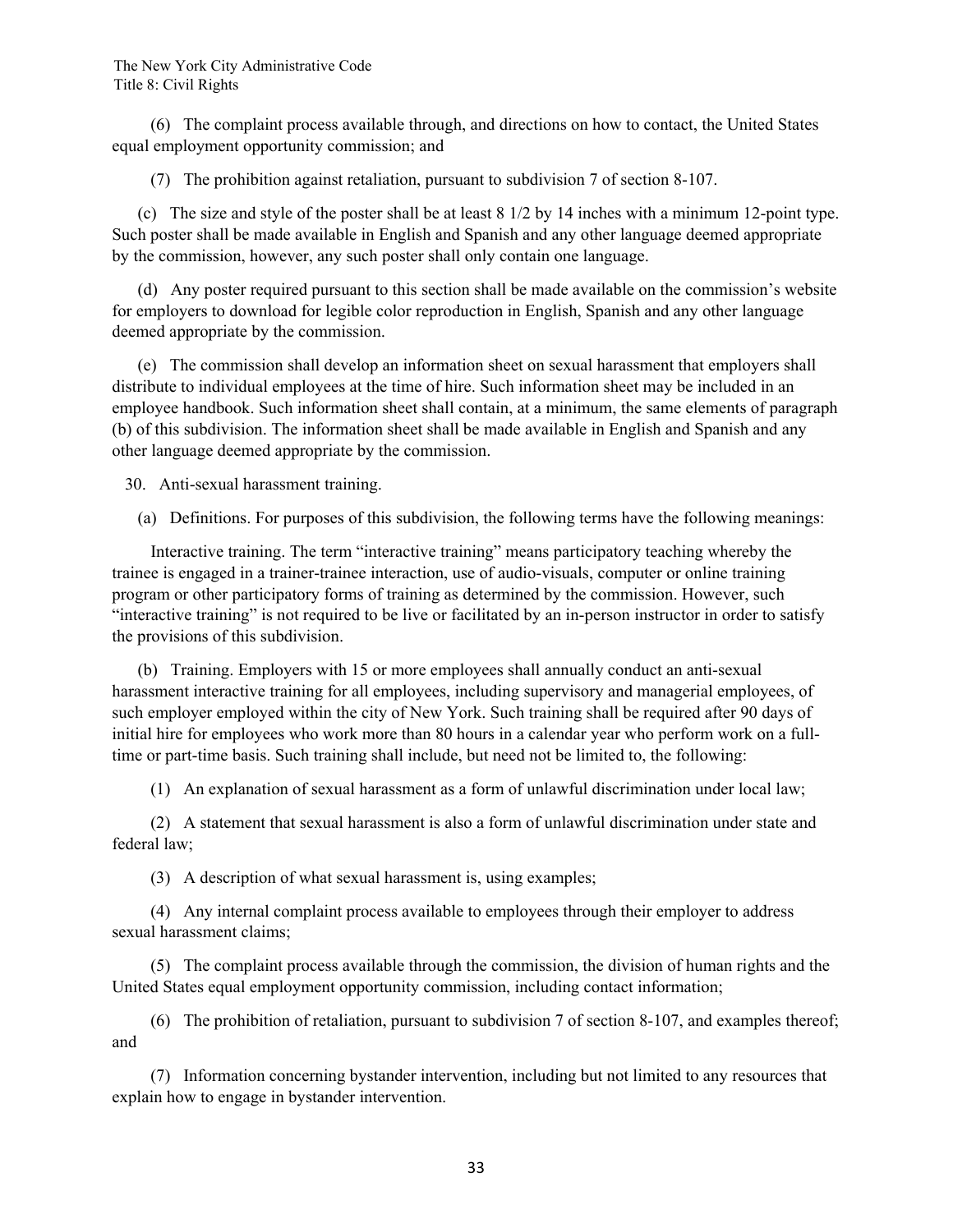(8) The specific responsibilities of supervisory and managerial employees in the prevention of sexual harassment and retaliation, and measures that such employees may take to appropriately address sexual harassment complaints.

### (c) Compliance.

 (1) Employers shall keep a record of all trainings, including a signed employee acknowledgement. Such acknowledgment may be electronic.

 (2) Employers shall maintain such records for at least three years and such records must be made available for commission inspection upon request.

 (3) The commission shall develop an online interactive training module that may be used by an employer as an option to satisfy the requirements of paragraph (b) of this subdivision, provided that an employer shall inform all employees of any internal complaint process available to employees through their employer to address sexual harassment claims. Such training module shall be made publicly available at no cost on the commission's website. Such training module shall allow for the electronic provision of certification each time any such module is accessed and completed. The commission shall update such modules as needed.

 (4) The training required by this subdivision is intended to establish a minimum threshold and shall not be construed to prohibit any private employer from providing more frequent or additional anti-sexual harassment training.

 (d) For purposes of this subdivision the term "employer" shall not apply to (i) the United States government; (ii) the state of New York, including any office, department, independent agency, authority, institution, association, society or other body of the state including the legislature and the judiciary; or (iii) the city of New York or any local government, municipality or county or any entity governed by section 92 of the general municipal law or section 207 of the county law.

(e) For purposes of this subdivision the term "employee" shall apply to interns.

 (f) An employee who has received anti-sexual harassment training at one employer within the required training cycle shall not be required to receive additional anti-sexual harassment training at another employer until the next cycle.

 (g) An employer that is subject to training requirements in multiple jurisdictions may assert that it is compliant with this subdivision provided that each provision in subparagraph b of this subdivision is fulfilled in an anti-sexual harassment training that such employer makes available to its employees on an annual basis and shall be allowed to provide proof of compliance.

§ 8-107.1 Victims of domestic violence, sex offenses or stalking. [Repealed]

### **§ 8-109 Complaint.**

 (a) Any person aggrieved by an unlawful discriminatory practice or an act of discriminatory harassment or violence as set forth in chapter 6 of this title, or such person's attorney, may make, sign and file with the commission a verified complaint in writing which shall: (i) state the name of the person alleged to have committed the unlawful discriminatory practice or act of discriminatory harassment or violence complained of, and the address of such person if known; (ii) set forth the particulars of the alleged unlawful discriminatory practice or act of discriminatory harassment or violence; and (iii) contain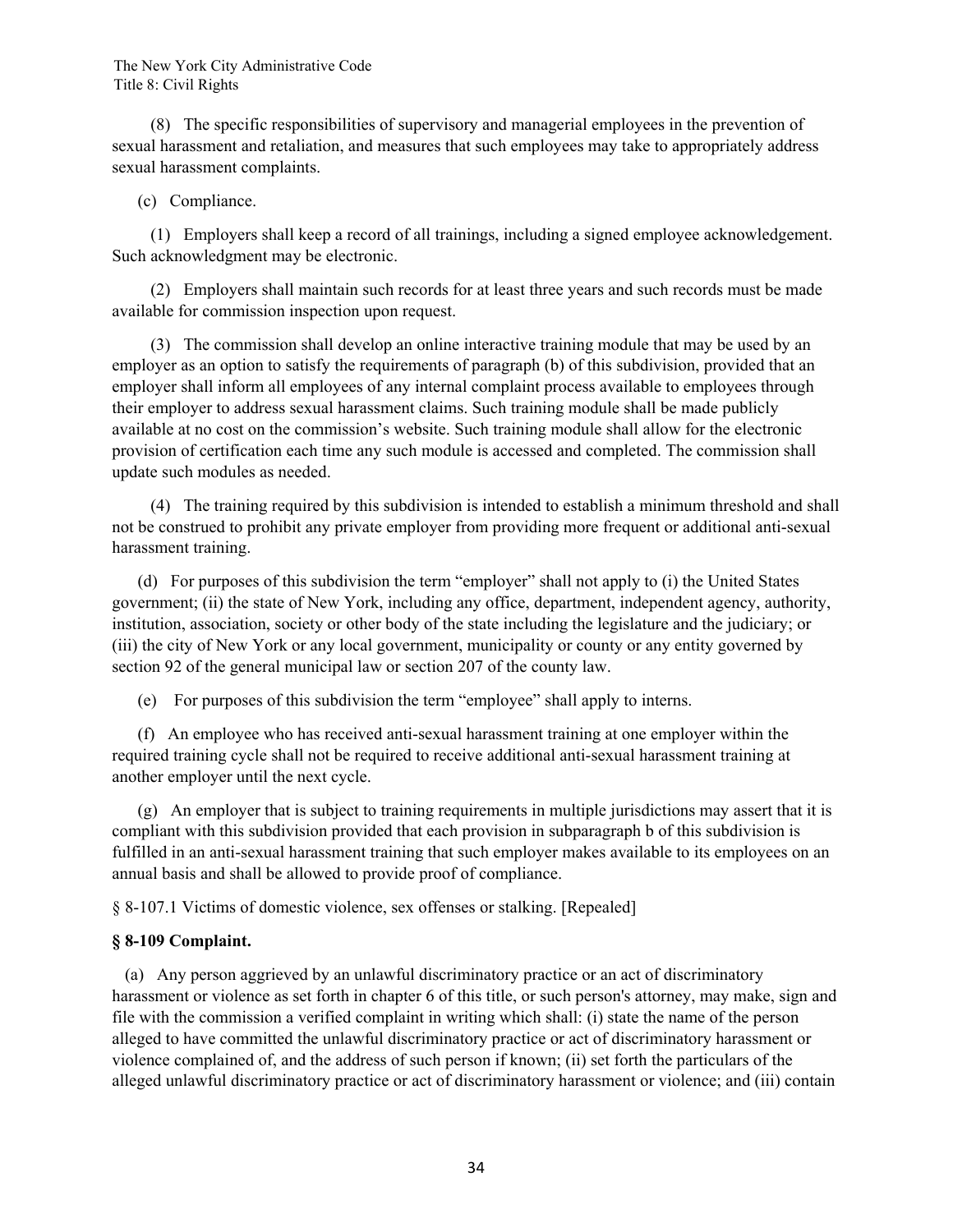such other information as may be required by the commission. The commission shall acknowledge the filing of the complaint and advise the complainant of the time limits set forth in this chapter.

 (b) Any employer whose employee or agent refuses or threatens to refuse to cooperate with the provisions of this chapter may file with the commission a verified complaint asking for assistance by conciliation or other remedial action.

 (c) Commission-initiated complaints. The commission may itself make, sign and file a verified complaint alleging that a person has committed an unlawful discriminatory practice or an act of discriminatory harassment or violence as set forth in chapter 6 of this title.

 (d) The commission shall serve a copy of the complaint upon the respondent and all persons it deems to be necessary parties and shall advise the respondent of the respondent's procedural rights and obligations as set forth herein.

 (e) The commission shall not have jurisdiction over any complaint that has been filed more than one year after the alleged unlawful discriminatory practice or act of discriminatory harassment or violence as set forth in chapter 6 of this title occurred; provided, however, that the commission shall have jurisdiction over a claim of gender-based harassment if such claim is filed within three years after the alleged harassing conduct occurred.

(f) The commission shall not have jurisdiction to entertain a complaint if:

 (i) The complainant has previously initiated a civil action in a court of competent jurisdiction alleging an unlawful discriminatory practice as defined by this chapter or an act of discriminatory harassment or violence as set forth in chapter 6 of this title with respect to the same grievance which is the subject of the complaint under this chapter, unless such civil action has been dismissed without prejudice or withdrawn without prejudice; or

 (ii) The complainant has previously filed and has an action or proceeding before any administrative agency under any other law of the state alleging an unlawful discriminatory practice as defined by this chapter or an act of discriminatory harassment or violence as set forth in chapter 6 of this title with respect to the same grievance which is the subject of the complaint under this chapter; or

 (iii) The complainant has previously filed a complaint with the state division of human rights alleging an unlawful discriminatory practice as defined by this chapter or an act of discriminatory harassment or violence as set forth in chapter 6 of this title with respect to the same grievance which is the subject of the complaint under this chapter and a final determination has been made thereon.

 (g) In relation to complaints filed on or after September 1, 1991, the commission shall commence proceedings with respect to the complaint, complete a thorough investigation of the allegations of the complaint and make a final disposition of the complaint promptly and within the time periods to be prescribed by rule of the commission. If the commission is unable to comply with the time periods specified for completing its investigation and for final disposition of the complaint, it shall notify the complainant, respondent, and any necessary party in writing of the reasons for not doing so.

 (h) Any complaint filed pursuant to this section may be amended pursuant to procedures prescribed by rule of the commission by filing such amended complaint with the commission and serving a copy thereof upon all parties to the proceeding.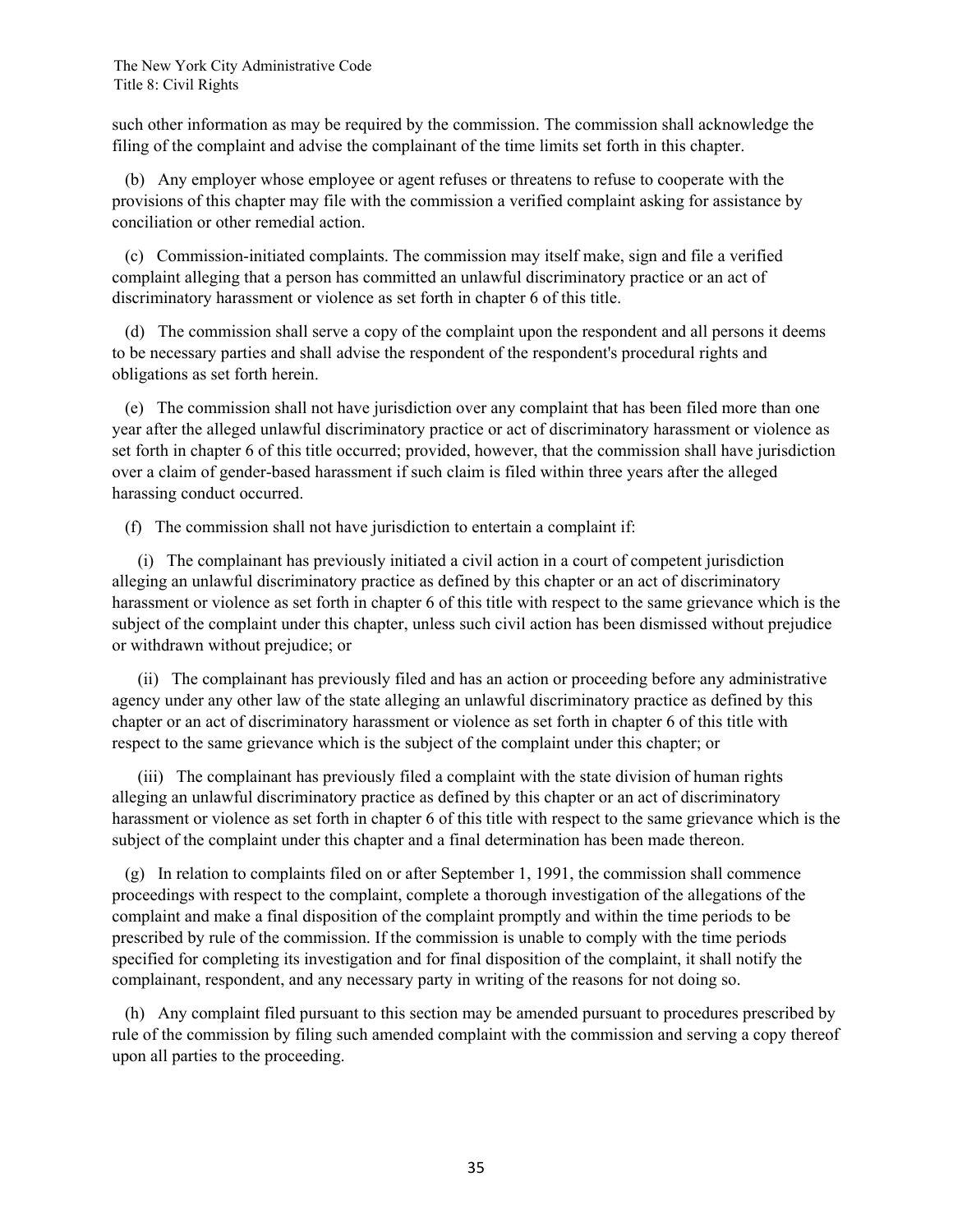(i) Whenever a complaint is filed pursuant to paragraph (d) of subdivision 5 of section 8-107, no member of the commission nor any member of the commission staff shall make public in any manner whatsoever the name of any borrower or identify by a specific description the collateral for any loan to such borrower except when ordered to do so by a court of competent jurisdiction or where express permission has been first obtained in writing from the lender and the borrower to such publication; provided, however, that the name of any borrower and a specific description of the collateral for any loan to such borrower may, if otherwise relevant, be introduced in evidence in any hearing before the commission or any review by a court of competent jurisdiction of any order or decision by the commission.

#### **§ 8-111 Answer.**

 a. Within 30 days after a copy of the complaint is served upon the respondent by the commission, the respondent shall file a written, verified answer thereto with the commission, and the commission shall cause a copy of such answer to be served upon the complainant and any necessary party.

 b. The respondent shall specifically admit, deny, or explain each of the facts alleged in the complaint, unless the respondent is without knowledge or information sufficient to form a belief, in which case the respondent shall so state, and such statement shall operate as a denial.

 c. Any allegation in the complaint not specifically denied or explained shall be deemed admitted and shall be so found by the commission unless good cause to the contrary is shown.

d. All affirmative defenses shall be stated separately in the answer.

 e. Upon request of the respondent and for good cause shown, the period within which an answer is required to be filed may be extended in accordance with the rules of the commission.

 f. Any necessary party may file with the commission a written, verified answer to the complaint, and the commission shall cause a copy of such answer to be served upon the complainant, respondent and any other necessary party.

 g. Any answer filed pursuant to this section may be amended pursuant to procedures prescribed by rule of the commission by filing such amended answer with the commission and serving a copy thereof upon the complainant and any necessary party to the proceeding.

#### **§ 8-112 Withdrawal of complaints.**

 a. A complaint filed pursuant to section 8-109 of this chapter may be withdrawn by the complainant in accordance with rules of the commission at any time prior to the service of a notice that the complaint has been referred to an administrative law judge. Such a withdrawal shall be in writing and signed by the complainant.

b. A complaint may be withdrawn after the service of such notice at the discretion of the commission.

 c. Unless such complaint is withdrawn pursuant to a conciliation agreement, the withdrawal of a complaint shall be without prejudice:

 1. To the continued prosecution of the complaint by the commission in accordance with rules of the commission;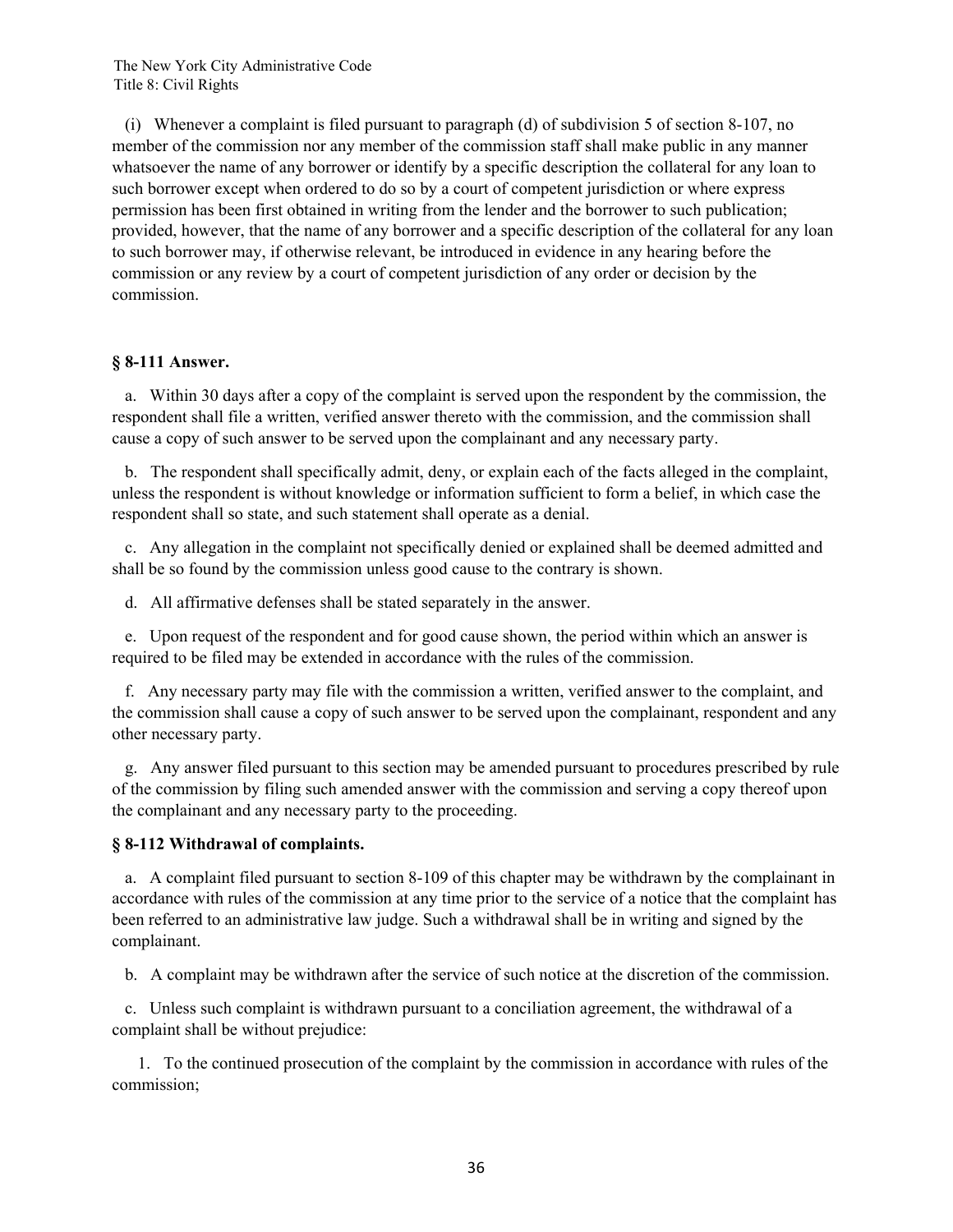2. To the initiation of a complaint by the commission based in whole or in part upon the same facts; or

 3. To the commencement of a civil action by the corporation counsel based upon the same facts pursuant to chapter 4 of this title.

## **§ 8-113 Dismissal of complaint.**

 a. The commission may, in its discretion, dismiss a complaint for administrative convenience at any time prior to the taking of testimony at a hearing. Administrative convenience shall include, but not be limited to, the following circumstances:

1. Commission personnel have been unable to locate the complainant after diligent efforts to do so;

 2. The complainant has repeatedly failed to appear at mutually agreed upon appointments with commission personnel or is unwilling to meet with commission personnel, provide requested documentation, or to attend a hearing;

 3. The complainant has repeatedly engaged in conduct which is disruptive to the orderly functioning of the commission;

4. The complainant is unwilling to accept a reasonable proposed conciliation agreement;

5. Prosecution of the complaint will not serve the public interest; and

 6. The complainant requests such dismissal, 180 days have elapsed since the filing of the complaint with the commission and the commission finds (a) that the complaint has not been actively investigated, and (b) that the respondent will not be unduly prejudiced thereby.

 b. The commission shall dismiss a complaint for administrative convenience at any time prior to the filing of an answer by the respondent, if the complainant requests such dismnissal, unless the commission has conducted an investigation of the complaint or has engaged the parties in conciliation after the filing of the complaint.

 c. In accordance with the rules of the commission, the commission shall dismiss a complaint if the complaint is not within the jurisdiction of the commission.

 d. If after investigation the commission determines that probable cause does not exist to believe that the respondent has engaged or is engaging in an unlawful discriminatory practice or an act of discriminatory harassment or violence as set forth in chapter 6 of this title, the commission shall dismiss the complaint as to such respondent.

 e. The commission shall promptly serve notice upon the complainant, respondent and any necessary party of any dismissal pursuant to this section.

 f. The complainant or respondent may, within 30 days of such service, and in accordance with the rules of the commission, apply to the chairperson for review of any dismissal pursuant to this section. Upon such application, the chairperson shall review such action and issue an order affirming, reversing or modifying such determination or remanding the matter for further investigation and action. A copy of such order shall be served upon the complainant, respondent and any necessary party.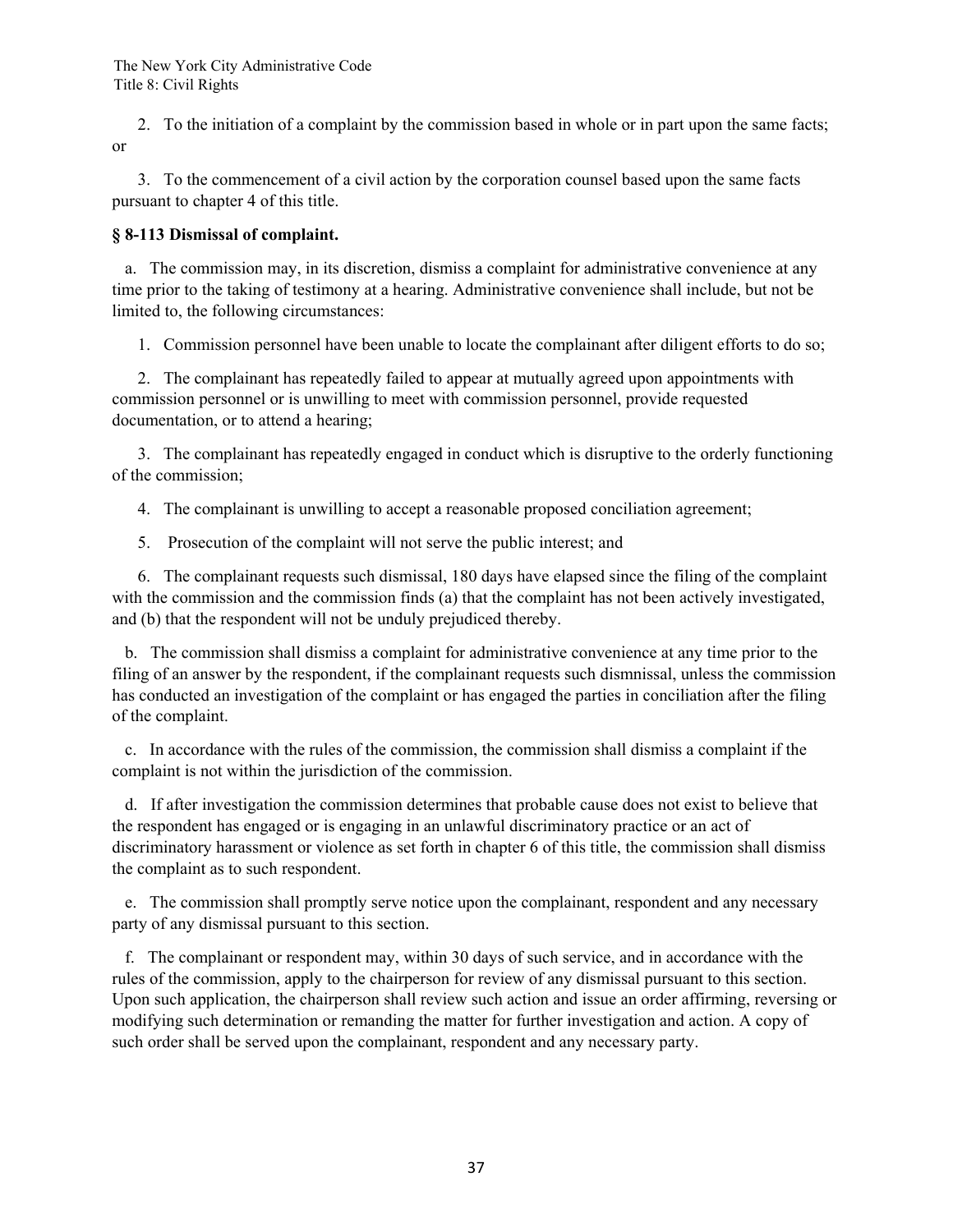## **§ 8-114 Investigations and investigative record keeping.**

 a. The commission may at any time issue subpoenas requiring attendance and giving of testimony by witnesses and the production of books, papers, documents and other evidence relating to any matter under investigation or any question before the commission. The issuance of such subpoenas shall be governed by the civil practice law and rules.

 b. Where the commission has initiated its own investigation or has conducted an investigation in connection with the filing of a complaint pursuant to this chapter, the commission may demand that any person or persons who are the subject of such investigation (i) preserve those records in the possession of such person or persons which are relevant to the determination of whether such person or persons have committed unlawful discriminatory practices or other acts made unlawful by this chapter or chapter 6 of this title with respect to activities in the city, and (ii) continue to make and keep the type of records made and kept by such person or persons in the ordinary course of business within the year preceding such demand which are relevant to the determination of whether such person or persons have committed unlawful discriminatory practices or other acts made unlawful by this chapter or chapter 6 of this title with respect to activities in the city. A demand made pursuant to this subdivision shall be effective immediately upon its service on the subject of an investigation and shall remain in effect until the termination of all proceedings relating to any complaint filed pursuant to this chapter or civil action commenced pursuant to chapter 4 of this title or if no complaint or civil action is filed or commenced shall expire two years after the date of such service. The commission's demand shall require that such records be made available for inspection by the commission, be filed with the commission, or both.

 c. Any person upon whom a demand has been made pursuant to subdivision b of this section may, pursuant to procedures established by rule of the commission, assert an objection to such demand. Unless the commission orders otherwise, the assertion of an objection shall not stay compliance with the demand. The commission shall make a determination on an objection to a demand within 30 days after such an objection is filed with the commission, unless the party filing the objection consents to an extension of time.

 d. Upon the expiration of the time set pursuant to such rules for making an objection to such demand, or upon a determination that an objection to the demand shall not be sustained, the commission shall order compliance with the demand.

 e. Upon a determination that an objection to a demand shall be sustained, the commission shall order that the demand be vacated or modified.

 f. A proceeding may be brought on behalf of the commission in any court of competent jurisdiction seeking an order to compel compliance with an order issued pursuant to subdivision d of this section.

## **§ 8-115 Mediation and conciliation.**

 a. If in the judgment of the commission circumstances so warrant, it may at any time after the filing of a complaint endeavor to resolve the complaint by any method of dispute resolution prescribed by rule of the commission including, but not limited to, mediation and conciliation.

 b. The terms of any conciliation agreement may contain such provisions as may be agreed upon by the commission, the complaint and the respondent, including a provision for the entry in court of a consent decree embodying the terms of the conciliation agreement.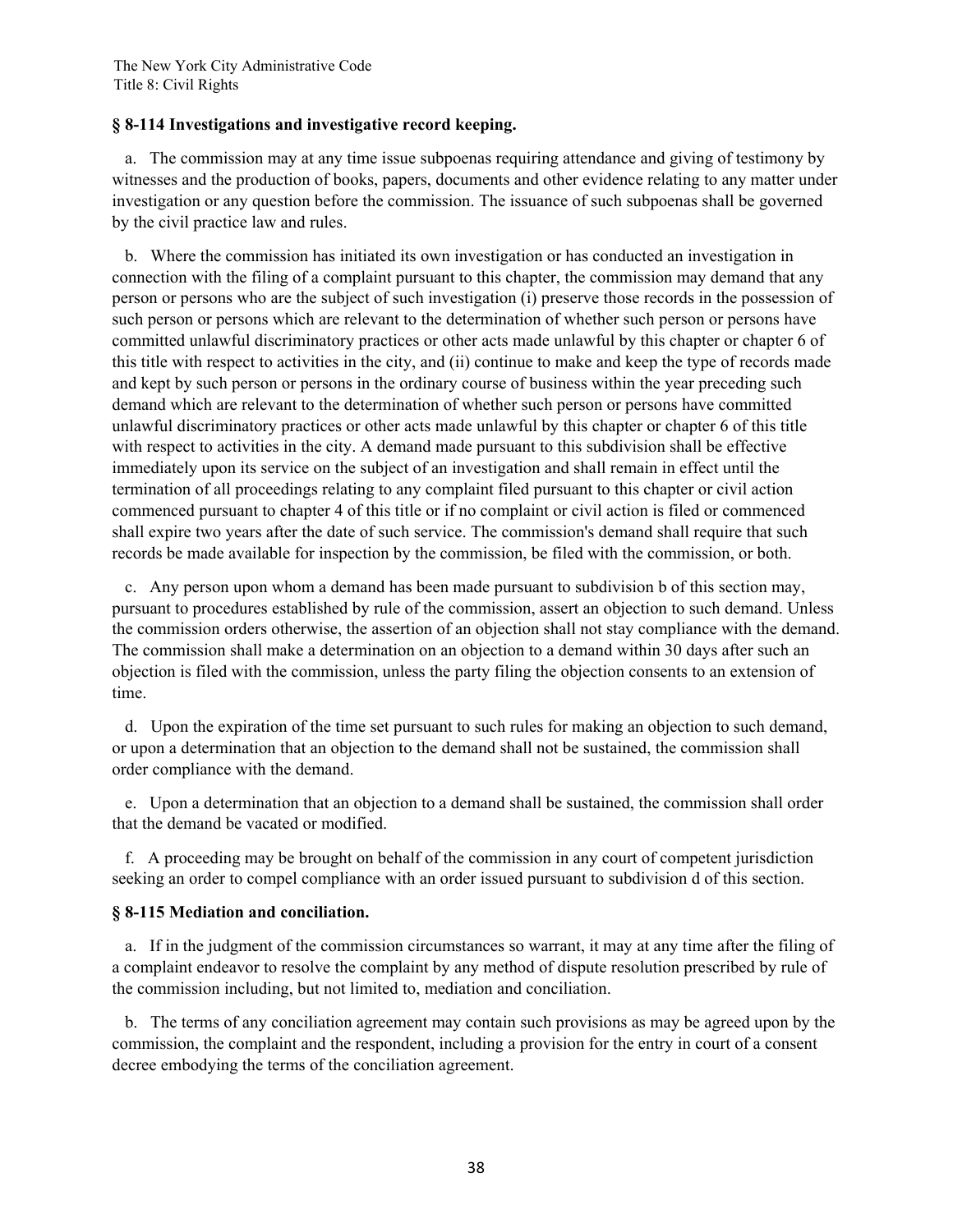c. The members of the commission and its staff shall not publicly disclose what transpired in the course of mediation and conciliation efforts.

 d. If a conciliation agreement is entered into, the commission shall embody such agreement in an order and serve a copy of such order upon all parties to the conciliation agreement. Violation of such an order may cause the imposition of civil penalties under section 8-124 of this chapter. Every conciliation agreement shall be made public unless the complainant and respondent agree otherwise and the commission determines that disclosure is not required to further the purposes of this chapter.

### **§ 8-116 Determination of probable cause.**

 a. Except in connection with commission-initiated complaints which shall not require a determination of probable cause, where the commission determines that probable cause exists to believe that the respondent has engaged or is engaging in an unlawful discriminatory practice or an act of discriminatory harassment or violence as set forth in chapter 6 of this title, the commission shall issue a written notice to complainant and respondent so stating. A determination of probable cause is not a final order of the commission and shall not be administratively or judicially reviewable.

 b. If there is a determination of probable cause pursuant to subdivision a of this section in relation to a complaint alleging discrimination in housing accommodations, land or commercial space or an interest therein, or if a commission-initiated complaint relating to discrimination in housing accommodations, land or commercial space or an interest therein has been filed, and the property owner or the owner's duly authorized agent will not agree voluntarily to withhold from the market the subject housing accommodations, land or commercial space or an interest therein for a period of 10 days from the date of such request the commission may cause to be posted for a period of 10 days from the date of such request, in a conspicuous place on the land or on the door of such housing accommodations or commercial space, a notice stating that such accommodations, land or commercial space are the subject of a complaint before the commission and that prospective transferees will take such accommodations, land or commercial space at their peril. Any destruction, defacement, alteration or removal of such notice by the owner or the owner's agents or employees shall be a misdemeanor punishable on conviction thereof by a fine of not more than \$1,000 or by imprisonment for not more than one year or both.

 c. If a determination is made pursuant to subdivision a of this section that probable cause exists, or if a commission-initiated complaint has been filed, the commission shall refer the complaint to an administrative law judge and shall serve a notice upon the complainant, respondent and any necessary party that the complaint has been so referred.

## **§ 8-117 Rules of Procedure.**

The commission shall adopt rules providing for hearing and pre-hearing procedure. These rules shall include rules providing that the commission, by its prosecutorial bureau, shall be a party to all complaints and that a complainant shall be a party if the complainant has intervened in the manner set forth in the rules of the commission. These rules shall also include rules governing discovery, motion practice and the issuance of subpoenas. Wherever necessary, the commission shall issue orders compelling discovery. In accordance with the commission's discovery rules, any party from whom discovery is sought may assert an objection to such discovery based upon a claim of privilege or other defense and the commission shall rule upon such objection.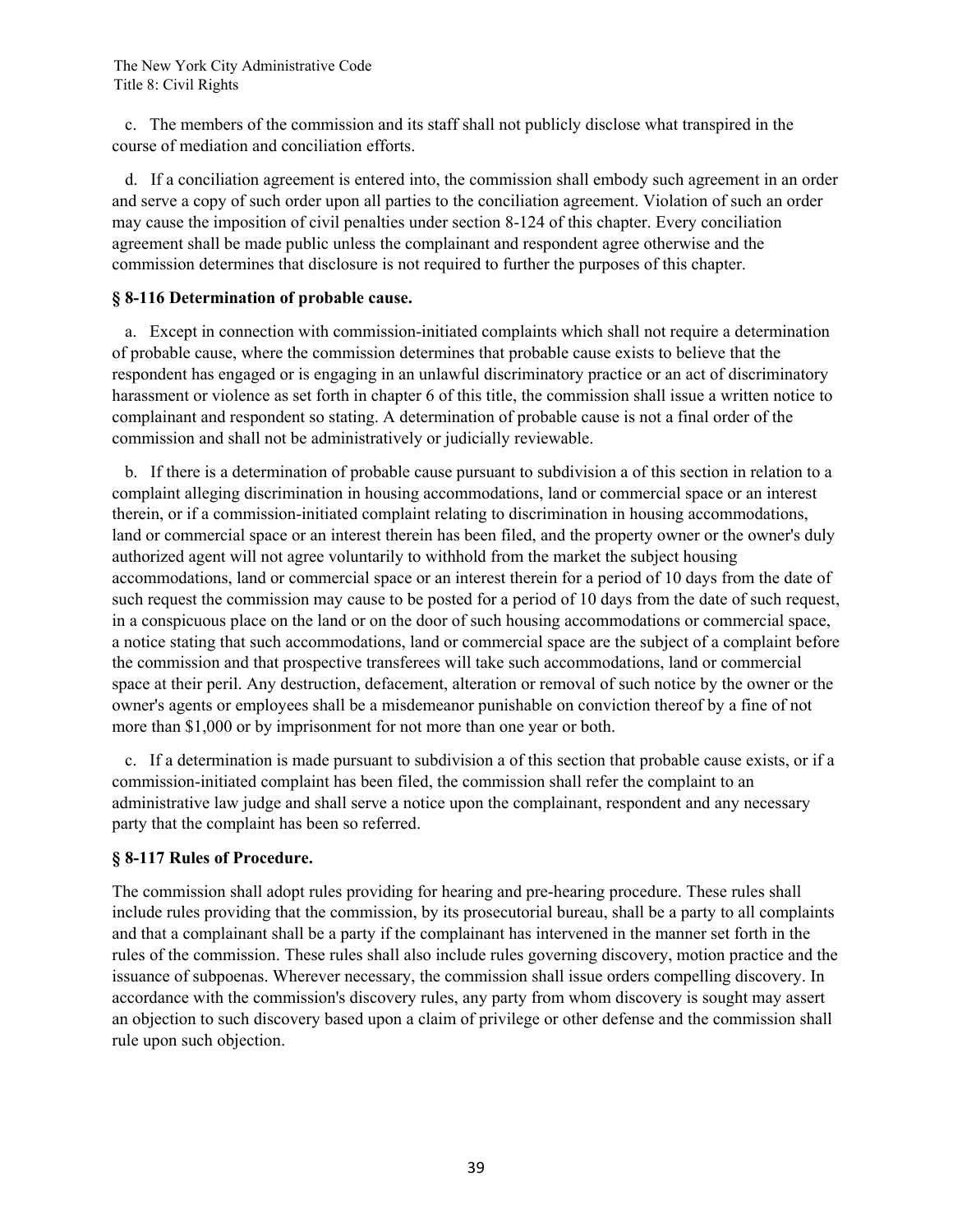## **§ 8-118 Noncompliance with discovery order or order relating to records.**

Whenever a party fails to comply with an order of the commission pursuant to section 8-117 of this chapter compelling discovery or an order pursuant to section 8-114 of this chapter relating to records the commission may, on its own motion or at the request of any part, and, after notice and opportunity for all parties to be heard in opposition or support, make such orders or take such action as may be just for the purpose of permitting the resolution of relevant issues or disposition of the complaint without unnecessary delay, including but not limited to:

 (a) An order that the matter concerning which the order compelling discovery or relating to records was issued be established adversely to the claim of the noncomplying party;

 (b) An order prohibiting the noncomplying party from introducing evidence or testimony, crossexamining witnesses or otherwise supporting or opposing designated claims or defenses;

(c) An order striking out pleadings or parts thereof;

 (d) An order that the noncomplying party may not be heard to object to the introduction and use of secondary evidence to show what the withheld testimony, documents, other evidence or required records would have shown; and

 (e) Infer that the material or testimony is withheld or records not preserved, made, kept, produced or made available for inspection because such material, testimony or records would prove to be unfavorable to the noncomplying party and use such inference to establish facts in support of a final determination pursuant to section 8-120 of this chapter.

## **§ 8-119 Hearing.**

 a. A hearing on the complaint shall be held before an administrative law judge designated by the commission. The place of any such hearing shall be the office of the commission or such other place as may be designated by the commission. Notice of the date, time and place of such hearing shall be served upon the complainant, respondent and any necessary party.

 b. The case in support of the complaint shall be presented before the commission by the commission's prosecutorial bureau. The complainant may present additional testimony and cross-examine witnesses, in person or by counsel, if the complainant shall have intervened pursuant to rules established by the commission.

 c. The administrative law judge may, in the administrative law judge's discretion, permit any person who has a substantial interest in the complaint to intervene as a party and may require the joinder of necessary parties.

 d. Evidence relating to endeavors at mediation or conciliation by, between or among the commission, the complainant and the respondent shall not be admissible.

 e. If the respondent has failed to answer the complaint within the time period prescribed in section 8- 111 of this chapter, the administrative law judge may enter a default and the hearing shall proceed to determine the evidence in support of the complaint. Upon application, the administrative law judge may, for good cause shown, open a default in answering, upon equitable terms and conditions, including the taking of an oral answer.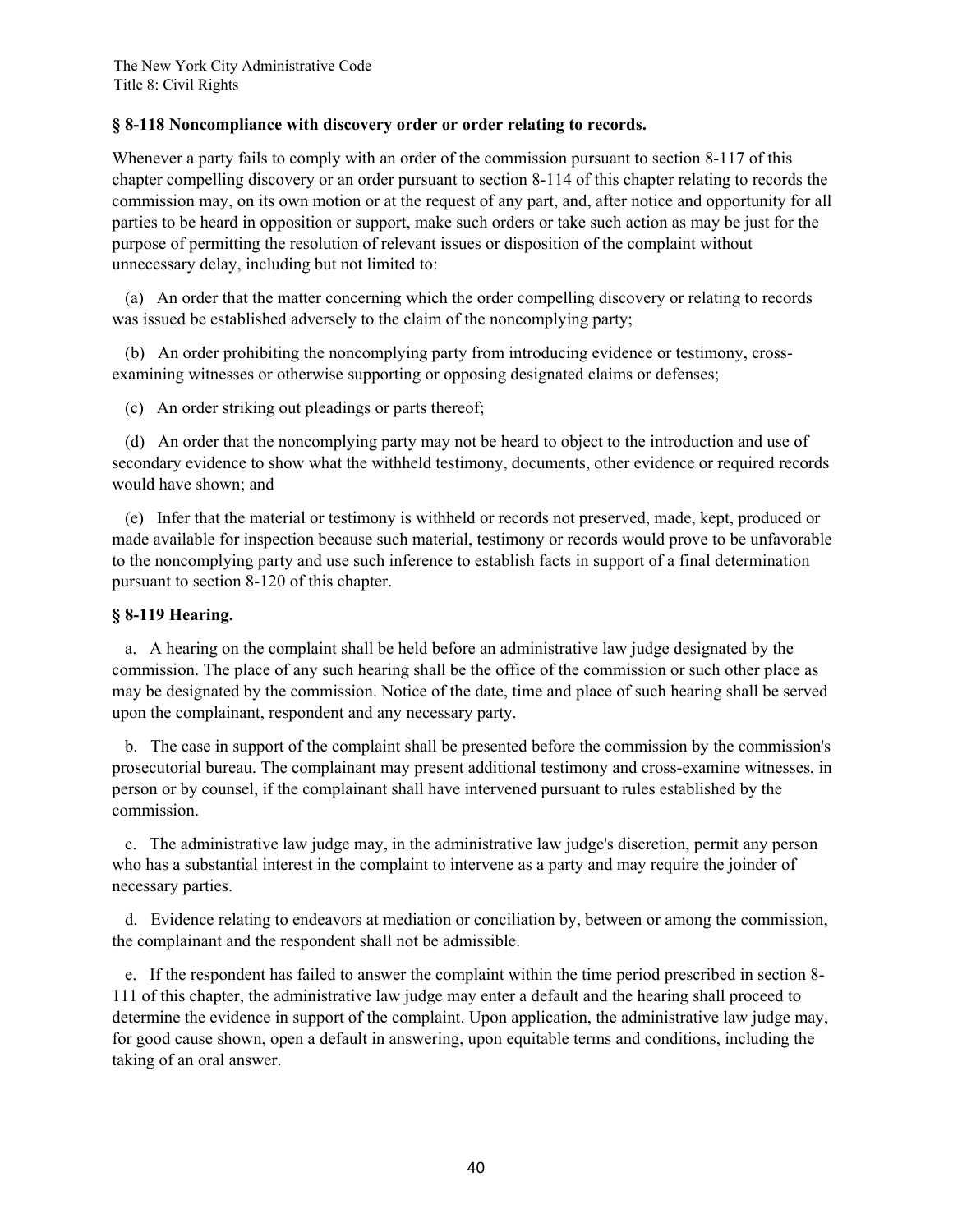f. Except as otherwise provided in section 8-118 of this chapter, the commission by its prosecutorial bureau, a respondent who has filed an answer or whose default in answering has been set aside for good cause shown, a necessary party, and a complainant or other person who has intervened pursuant to the rules of the commission, may appear at such hearing in person or otherwise, with or without counsel, cross-examine witnesses, present testimony and offer evidence.

 g. The commission shall not be bound by the strict rules of evidence prevailing in courts of the state of New York. The testimony taken at the hearing shall be under oath and shall be transcribed.

### **§ 8-120 Decision and order.**

 a. If, upon all the evidence at the hearing, and upon the findings of fact, conclusions of law and relief recommended by an administrative law judge, the commission shall find that a respondent has engaged in any unlawful discriminatory practice or any act of discriminatory harassment or violence as set forth in chapter 6 of this title, the commission shall state its findings of fact and conclusions of law and shall issue and cause to be served on the complainant, respondent, any necessary party and any complainant who has not intervened an order requiring such respondent to cease and desist from such unlawful discriminatory practice or acts of discriminatory harassment or violence. Such order shall require the respondent to take such affirmative action as, in the judgment of the commission, will effectuate the purposes of this chapter or chapter 6 of this title, as applicable, including, but not limited to:

1. Hiring, reinstatement or upgrading of employees;

2. The award of back pay and front pay;

3. Admission to membership in any respondent labor organization;

 4. Admission to or participation in a program, apprentice training program, on-the-job training program or other occupational training or retraining program;

 5. The extension of full, equal and unsegregated accommodations, advantages, facilities and privileges;

 6. Evaluating applications for membership in a club that is not distinctly private, without unlawful discrimination;

 7. Selling, renting or leasing, or approving the sale, rental or lease of housing accommodations, land or commercial space or an interest therein, or the provision of credit with respect thereto, without unlawful discrimination;

8. Payment of compensatory damages to the person aggrieved by such practice or act;

9. Submission of reports with respect to the manner of compliance; and

 10. Payment of the complainant's reasonable attorney's fees, expert fees and other costs. The commission may consider matter-specific factors when determining the complainant's attorney's fee award, including, but not limited to:

(i) Novelty or difficulty of the issues presented;

(ii) Skill and experience of the complainant's attorney; and

 (iii) The hourly rate charged by attorneys of similar skill and experience litigating similar cases in New York county.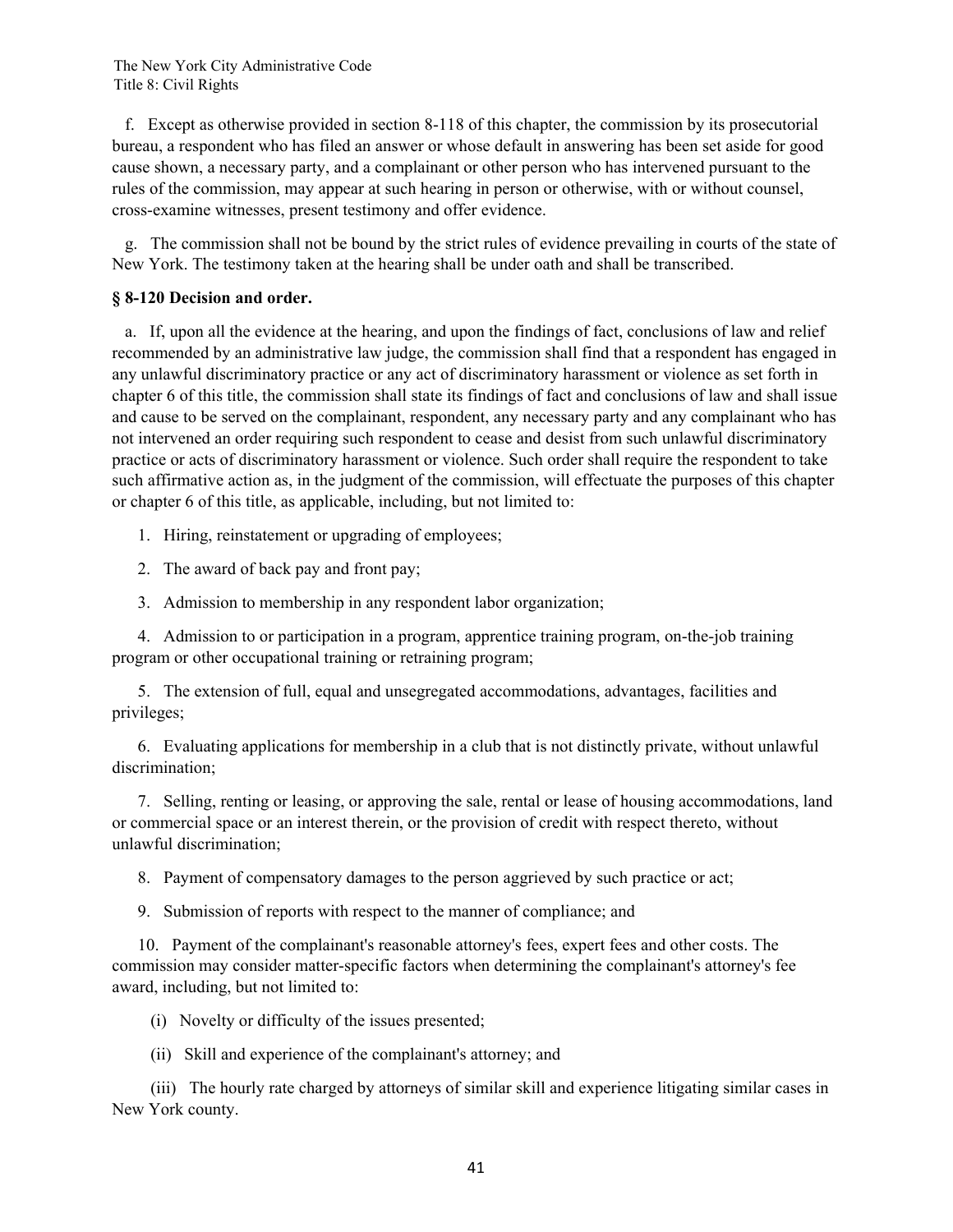b. If, upon all the evidence at the hearing, and upon the findings of fact and conclusions of law recommended by the administrative law judge, the commission shall find that a respondent has not engaged in any such unlawful discriminatory practice or act of discriminatory harassment or violence as set forth in chapter 6 of this title, the commission shall state its findings of fact and conclusions of law and shall issue and cause to be served on the complainant, respondent, and any necessary party and on any complainant who has not intervened an order dismissing the complaint as to such respondent.

# **§ 8-121 Reopening of proceeding by commission.**

The commission may reopen any proceeding or vacate or modify any order or determination of the commission, whenever justice so requires, in accordance with the rules of the commission.

# **§ 8-122 Injunction and temporary restraining order.**

At any time after the filing of a complaint alleging an unlawful discriminatory practice under this chapter or an act of discriminatory harassment or violence as set forth in chapter 6 of this title, if the commission has reason to believe that the respondent or other person acting in concert with respondent is doing or procuring to be done any act or acts, tending to render ineffectual relief that could be ordered by the commission after a hearing as provided by section 8-120, a special proceeding may be commenced in accordance with article 63 of the civil practice law and rules on behalf of the commission in the supreme court for an order to show cause why the respondent and such other persons who are believed to be acting in concert with respondent should not be enjoined from doing or procuring to be done such acts. The special proceeding may be commenced in any county within the city where the alleged unlawful discriminatory practice or act of discriminatory harassment or violence was committed, or where the commission maintains its principal office for the transaction of business, or where any respondent resides or maintains an office for the transaction of business, or where any person aggrieved by the unlawful discriminatory practice or act of discriminatory harassment or violence resides, or, if the complaint alleges an unlawful discriminatory practice under paragraphs (a), (b) or (c) of subdivision 5 of section 8- 107, where the housing accommodation, land or commercial space specified in the complaint is located. The order to show cause may contain a temporary restraining order and shall be served in the manner provided therein. On the return date of the order to show cause, and after affording the commission, the person aggrieved and the respondent and any person alleged to be acting in concert with the respondent an opportunity to be heard, the court may grant appropriate injunctive relief upon such terms and conditions as the court deems proper.

# **§ 8-123 Judicial review.**

 a. Any complainant, respondent or other person aggrieved by a final order of the commission issued pursuant to section 8-120 or section 8-126 of this chapter or an order of the chairperson issued pursuant to subdivision f of section 8-113 of this chapter affirming the dismissal of a complaint may obtain judicial review thereof in a proceeding as provided in this section.

 b. Such proceeding shall be brought in the supreme court of the state within any county within the city wherein the unlawful discriminatory practice or act of discriminatory harassment or violence as set forth in chapter 6 of this title which is the subject of the commission's order occurs or wherein any person required in the order to cease and desist from an unlawful discriminatory practice or act of discriminatory harassment or violence or to take other affirmative action resides or transacts business.

 c. Such proceeding shall be initiated by the filing of a petition in such court, together with a written transcript of the record upon the hearing, before the commission, and the issuance and service of a notice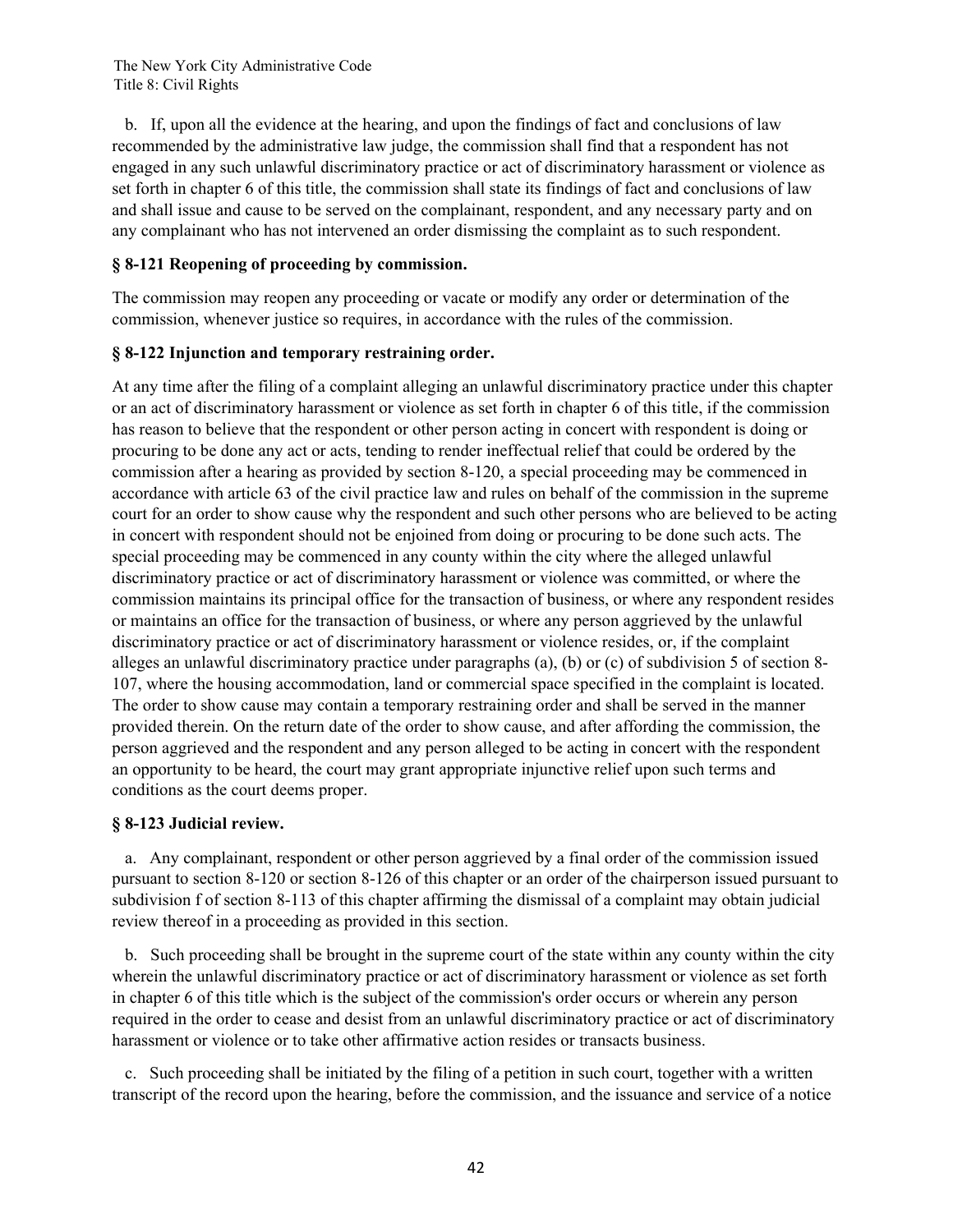of motion returnable before such court. Thereupon the court shall have jurisdiction of the proceeding and of the questions determined therein, and shall have power to grant such relief as it deems just and proper, and to make and enter upon the pleadings, testimony, and proceedings set forth in such transcript an order annulling, confirming or modifying the order of the commission in whole or in part. No objection that has not been urged before the commission shall be considered by the court, unless the failure or neglect to urge such objection shall be excused because of extraordinary circumstances.

 d. Any part may move the court to remit the case to the commission in the interests of justice for the purpose of adducing additional specified and materials evidenced and seeking findings thereon, provided such party shows reasonable grounds for the failure to adduce such evidence before the commission.

 e. The findings of the commission as to the facts shall be conclusive if supported by substantial evidence on the record considered as a whole.

 f. All such proceedings shall be heard and determined by the court and by any appellate court as expeditiously as possible and with lawful precedence over other matters. The jurisdiction of the supreme court shall be exclusive and its judgment and order shall be final, subject to review by the appellate division of the supreme court and the court of appeals in the same manner and form and with the same effect as provided for appeals from a judgment in a special proceeding.

 g. The commission's copy of the testimony shall be available at all reasonable times to all parties for examination without cost and for the purposes of judicial review of the order of the commission. The appeal shall be heard on the record without requirement of printing.

 h. A proceeding under this section must be instituted within 30 days after the service of the order of the commission.

## **§ 8-124 Civil penalties for violating commission orders.**

Any person who fails to comply with an order issued by the commission pursuant to section 8-115 or section 8-120 shall be liable for a civil penalty of not more than \$50,000 and an additional civil penalty of not more than \$100 per day for each day that the violation continues.

#### **§ 8-125 Enforcement.**

 a. Any action or proceeding that may be appropriate or necessary for the enforcement of any order issued by the commission pursuant to this chapter, including actions to secure permanent injunctions enjoining any acts or practices which constitute a violation of any such order, mandating compliance with the provisions of any such order, imposing penalties pursuant to section 8-124 of this chapter, or for such other relief as may be appropriate, may be initiated in any court of competent jurisdiction on behalf of the commission. In any such action or proceeding, application may be made for a temporary restraining order or preliminary injunction, enforcing and restraining all persons from violating any provisions of any such order, or for such other relief as may be just and proper, until hearing and determination of such action or proceeding and the entry of final judgment or order thereon. The court to which such application is made may make any or all of the orders specified, as may be required in such application, with or without notice, and may make such other or further orders or directions as may be necessary to render the same effectual.

 b. In any action or proceeding brought pursuant to subdivision a of this section, no person shall be entitled to contest the terms of the order sought to be enforced unless that person has timely commenced a proceeding for review of the order pursuant to section 8-123 of this chapter.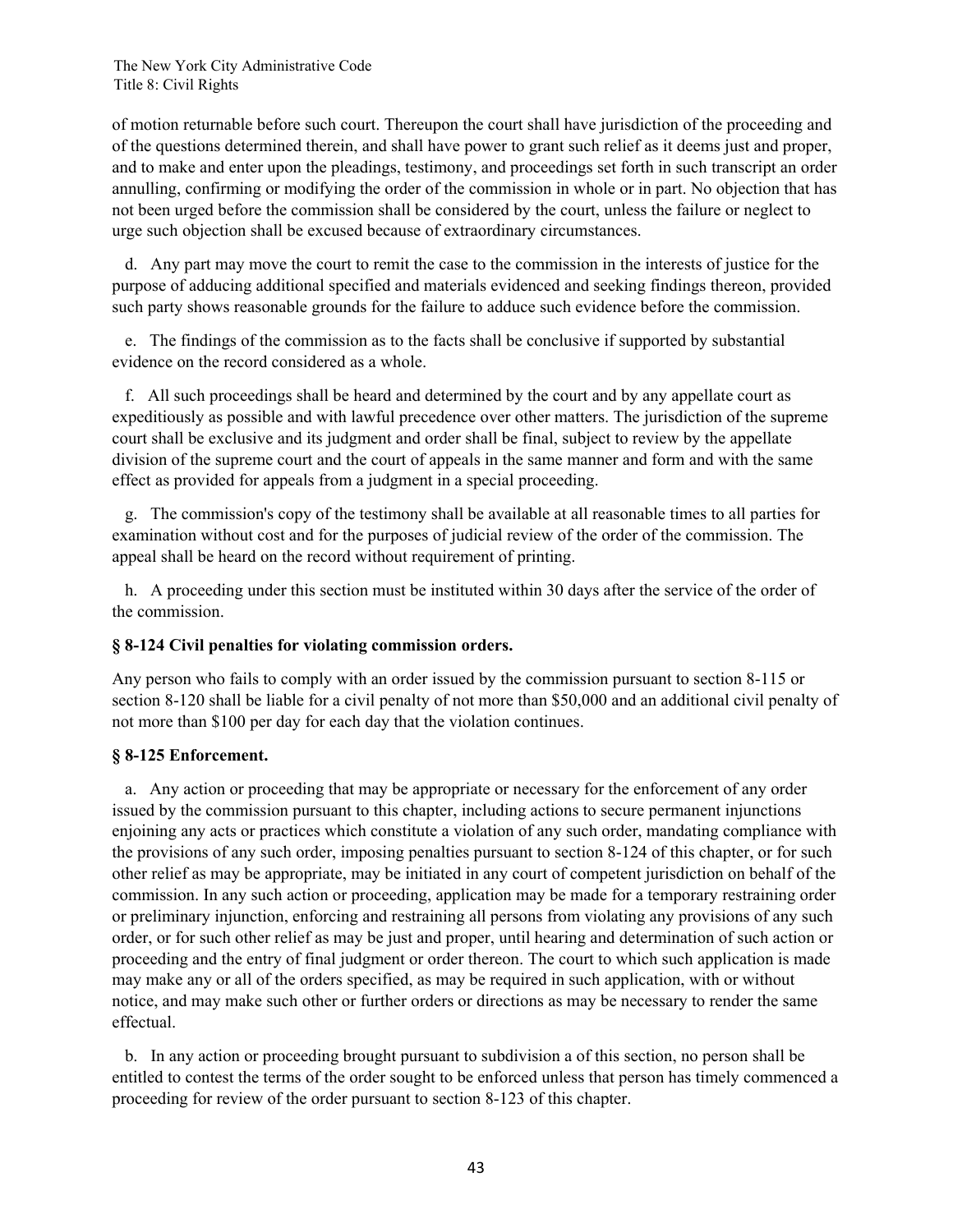# **§ 8-126 Civil penalties imposed by commission for unlawful discriminatory practices or acts of discriminatory harassment or violence.**

 a. Except as otherwise provided in subdivision 13 of section 8-107, in addition to any of the remedies and penalties set forth in subdivision a of section 8-120, where the commission finds that a person has engaged in an unlawful discriminatory practice, the commission may, to vindicate the public interest, impose a civil penalty of not more than \$125,000. Where the commission finds that an unlawful discriminatory practice was the result of the respondent's willful, wanton or malicious act or where the commission finds that an act of discriminatory harassment or violence as set forth in chapter 6 of this title has occurred, the commission may, to vindicate the public interest, impose a civil penalty of not more than \$250,000.

 b. A respondent that is found liable for an unlawful discriminatory practice or an act of discriminatory harassment or violence, as set forth in chapter 6 of this title, may, in relation to the determination of the appropriate amount of civil penalties to be imposed pursuant to subdivision a of this section, plead and prove any relevant mitigating factor.

 c. In addition to any other penalties or sanctions which may be imposed pursuant to any other law, any person who knowingly makes a material false statement in any proceeding conducted, or document or record filed with the commission, or record required to be preserved or made and kept and subject to inspection by the commission pursuant to this chapter shall be liable for a civil penalty of not more than \$10,000.

 d. An action or proceeding may be commenced in any court of competent jurisdiction on behalf of the commission for the recovery of the civil penalties provided for in this section.

# **§ 8-127 Disposition of civil penalties.**

a. Any civil penalties recovered pursuant to this chapter shall be paid into the general fund of the city.

 b. Notwithstanding the foregoing provision, where an action or proceeding is commenced against a city agency for the enforcement of a final order issued by the commission pursuant to section 8-120 of the code after a finding that such agency has engaged in an unlawful discriminatory practice and in such action or proceeding civil penalties are sought for violation of such order, any civil penalties which are imposed by the court against such agency shall be budgeted in a separate account. Such account shall be used solely to support city agencies' anti-bias education programs, activities sponsored by city agencies that are designed to eradicate discrimination or to fund remedial programs that are necessary to address the city's liability for discriminatory acts or practices. Funds in such account shall not be used to support or benefit the commission. The disposition of such funds shall be under the direction of the mayor.

# **§ 8-128 Institution of actions or proceedings.**

Where any of the provisions of this chapter authorize an application to be made, or an action or proceeding to be commenced on behalf of the commission in a court, such application may be made or such action or proceeding may be instituted only by the corporation counsel, such attorneys employed by the commission as are designated by the corporation counsel or other persons designated by the corporation counsel.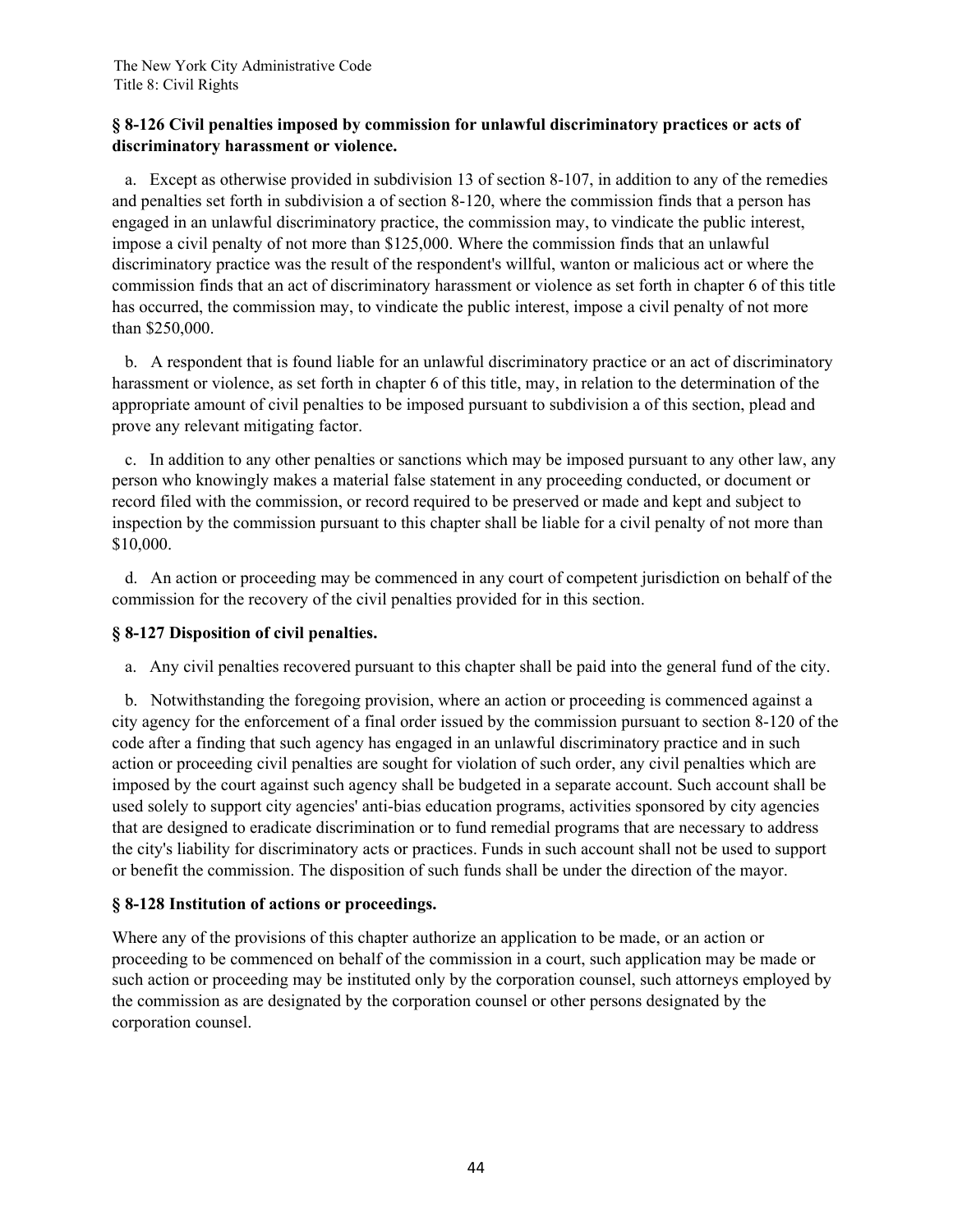# **§ 8-129 Criminal penalties.**

In addition to any other penalties or sanctions which may be imposed pursuant to this chapter or any other law, any person who shall willfully resist, prevent, impede or interfere with the commission or any of its members or representatives in the performance of any duty under this chapter, or shall willfully violate an order of the commission issued pursuant to section 8-115 or section 8-120, shall be guilty of a misdemeanor and be punishable by imprisonment for not more than one year, or by a fine of not more than \$10,000, or by both; but the procedure for the review of the order shall not be deemed to be such willful conduct.

# **§ 8-130 Construction.**

 a. The provisions of this title shall be construed liberally for the accomplishment of the uniquely broad and remedial purposes thereof, regardless of whether federal or New York state civil and human rights laws, including those laws with provisions worded comparably to provisions of this title, have been so construed.

 b. Exceptions to and exemptions from the provisions of this title shall be construed narrowly in order to maximize deterrence of discriminatory conduct.

 c. Cases that have correctly understood and analyzed the liberal construction requirement of subdivision a of this section and that have developed legal doctrines accordingly that reflect the broad and remedial purposes of this title include Albunio v. City of New York, 16 N.Y.3d 472 (2011), Bennett v. Health Management Systems, Inc., 92 A.D.3d 29 (1st Dep't 2011), and the majority opinion in Williams v. New York City Housing Authority, 61 A.D.3d 62 (1st Dep't 2009).

## **§ 8-131 Applicability.**

The provisions of this chapter which make acts of discriminatory harassment or violence as set forth in chapter 6 of this title subject to the jurisdiction of the commission shall not apply to acts committed by members of the police department in the course of performing their official duties as police officers whether the police officer is on or off duty.

## **§ 8-132 Sexual harassment information.**

 a. The commission shall post conspicuously on the commission's website online resources about sexual harassment, including but not limited to:

1. Information that sets forth in simple and understandable terms:

- (a) An explanation that sexual harassment is a form of unlawful discrimination under local law;
- (b) Specific descriptions and examples of activities which may be sexual harassment;
- (c) A description of the commission's complaint process, and how to contact the commission;

 (d) A list of alternate and additional government agencies for filing complaints about sexual harassment, and the websites for such agencies, to the extent available;

 (e) An explanation that retaliation, including but not limited to retaliation for complaints concerning allegations of sexual harassment, is prohibited by subdivision 7 of section 8-107, and examples of activities which may be retaliation for such complaints; and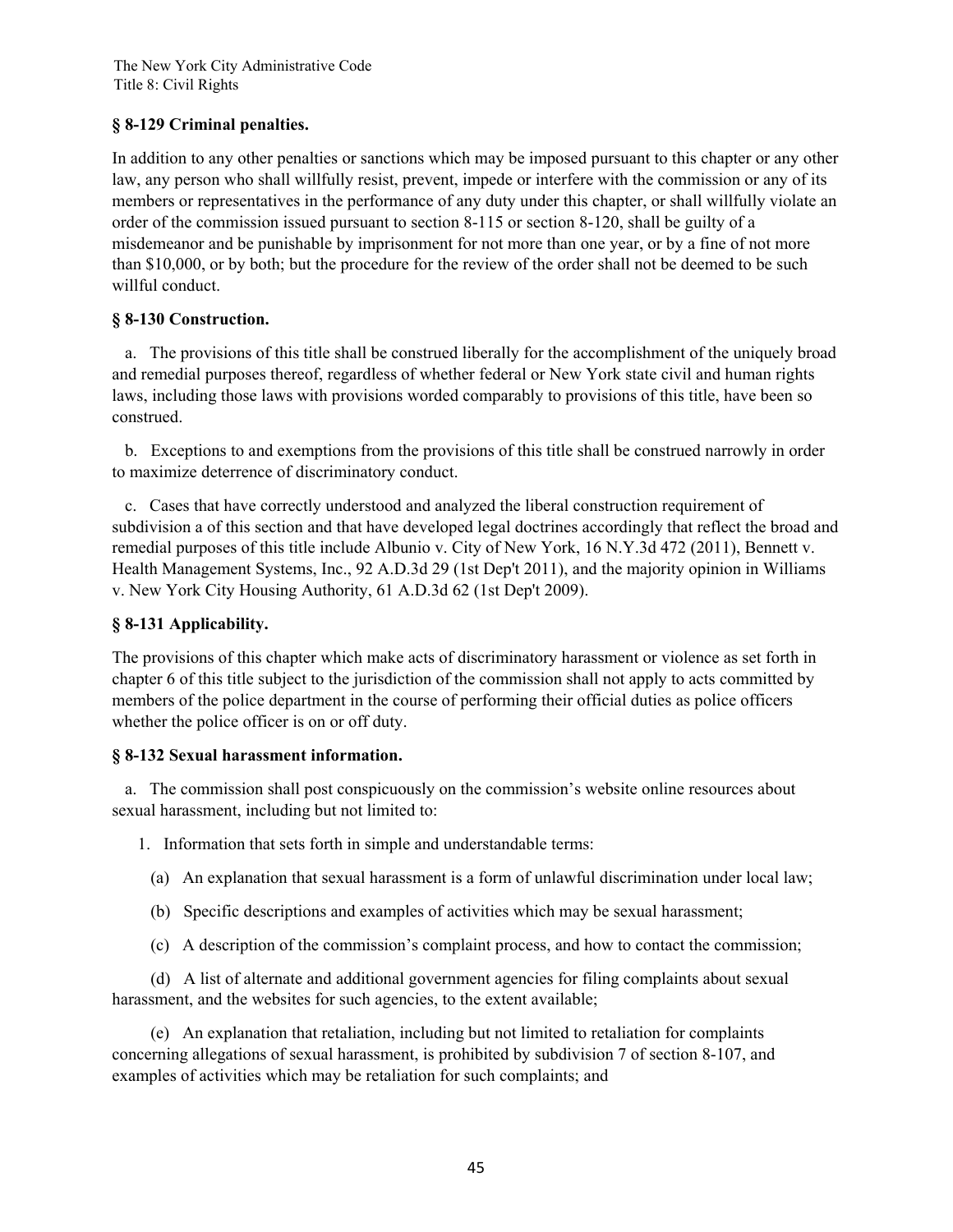(f) Bystander intervention education and the importance of taking action to prevent workplace sexual harassment.

 2. An interactive tool describing each step of the complaint process available through the commission, from when a complaint is filed to when a determination is made on such complaint.

## **§ 8-133 Education and outreach regarding single-occupant toilet room requirements.**

The commission on human rights, in conjunction with the department of buildings, shall conduct outreach to the public at large regarding single-occupant toilet room requirements, which shall, at a minimum, include educational materials to inform transgender and gender non-conforming individuals of a building owner's required compliance with sections 403.2.1 and 403.4 of the New York city plumbing code and the violations and penalties that result from non-compliance with such sections. Such materials shall be available in the designated citywide languages as defined in section 23-1101 and shall include a statement that any non-compliance with such sections may be reported to 311 and shall be posted on the commission's website.

## **Chapter 2: Certain Unlawful Real Estate Practices**

## **§ 8-201 Declaration of policy.**

It is hereby declared to be the policy of the city of New York and the purpose of this chapter to promote fair dealing in real estate transactions, to maintain community stability and security, and to foster racial and social harmony.

## **§ 8-202 Definitions.**

As used in this chapter:

1. "Chairperson" means the chairperson of the New York city commission on human rights.

2. "Commission" means the New York city commission on human rights.

 3. "Dwelling or real property" means one, two, three or four family residences, and any vacant land which is offered for sale or lease for the construction or location thereon of any such residence.

 4. "Legal notice" means publication daily for one week in a newspaper of general circulation within the city of New York and written notice to all real estate brokers in the area.

 5. "Real estate broker" means a real estate broker as defined in article twelve-A of the real property law of the state of New York.

 6. "Real estate dealer" means any firm, partnership, association, corporation or person which or who has within the preceding twelve months, sold, traded or exchanged two or more dwellings other than, in the case of a person, such person's own residence.

 7. "Real estate office" means an office or other place of business which is primarily engaged in the business of selling, buying, leasing, or renting real property; listing real property for sale, purchase, lease or rental; or providing brokerage services in connection with such selling, buying, leasing, renting, or listing.

8. "Solicitation" means requesting, inviting, or inducing by any means, including, but not limited to:

(a) going in or upon the property of the person to be solicited, except when invited by such person;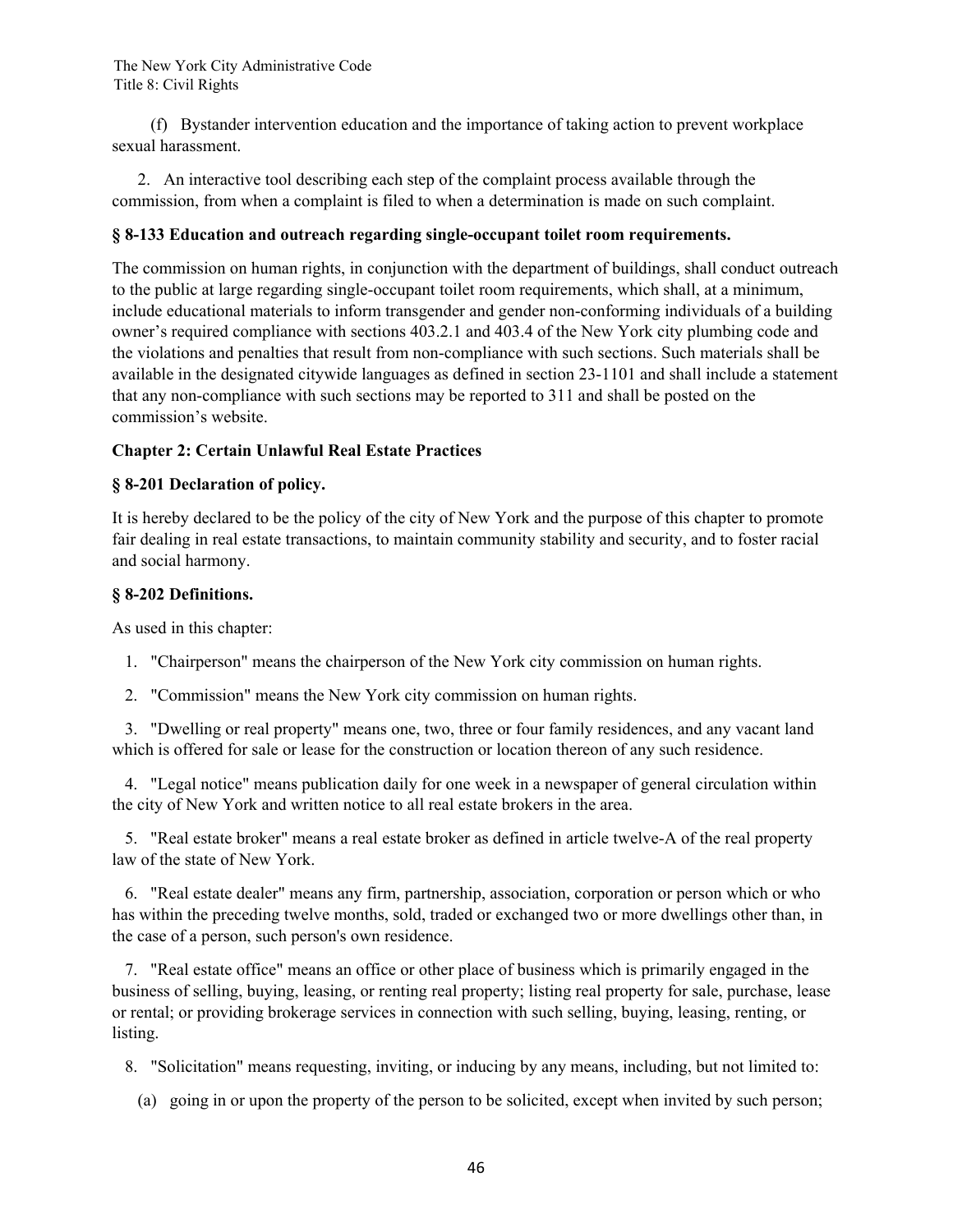(b) communicating with the person to be solicited by mail, telephone, telegraph or messenger service, except when requested by such person;

(c) canvassing in streets or other public places;

- (d) distributing handbills, circulars, cards or other advertising matter;
- (e) using loudspeakers, soundtrucks, or other voice-amplifying equipment;

 (f) displaying signs, posters, billboards, or other advertising devices other than signs placed upon a real estate office for the purpose of identifying the occupants and services provided therein, provided, however, that the term "solicitation" shall not include advertising in newspapers of general circulation, magazines, radio, television, or telephone directories.

9. "Block, neighborhood or area" means any forty square blocks within the city of New York.

#### **§ 8-203 Unlawful real estate practices.**

 1. It shall be unlawful for any real estate broker or dealer or any agent or employee of a real estate broker or dealer, except in honest reply to an unprompted question by a prospective buyer or seller:

 (a) to represent, for the purpose of inducing or discouraging the purchase, sale, or rental, or the listing for purchase, sale, or rental, of any real property, that a change has occurred or will or may occur in the racial or religious composition of any block, neighborhood, or area.

 (b) to represent, implicitly or explicitly, for the purpose of inducing or discouraging the purchase, sale, or rental or the listing for purchase, sale, or rental of any real property, that the presence of persons of any particular race, religion or ethnic background in an area will or may result in:

- (1) a lowering of property values in the area;
- (2) change in the racial, religious or ethnic composition of the area;
- (3) an increase in criminal or anti-social behavior in the area; or

 (4) a change in the racial, religious or ethnic composition of schools or other public facilities or services in the area.

 2. It shall be unlawful for any real estate broker or dealer or any agent or employee of a real estate broker or dealer:

 (a) to make any misrepresentation in connection with the purchase, sale, or rental of any real property, that there will or may be physical deterioration of dwellings in any block, neighborhood or area.

 (b) to refer to race, color, religion or ethnic background in any advertisement offering or seeking real property for purchase, sale or rental.

 3. It shall be unlawful for any person, firm, partnership, association, or corporation, to knowingly aid, abet, or coerce the commission of any act made unlawful by subdivisions one and two of this section.

## **§ 8-204 Non-solicitation areas.**

 1. The commission may designate an area as a non-solicitation area for a period of up to one year upon making written findings based on substantial evidence introduced at a public hearing that: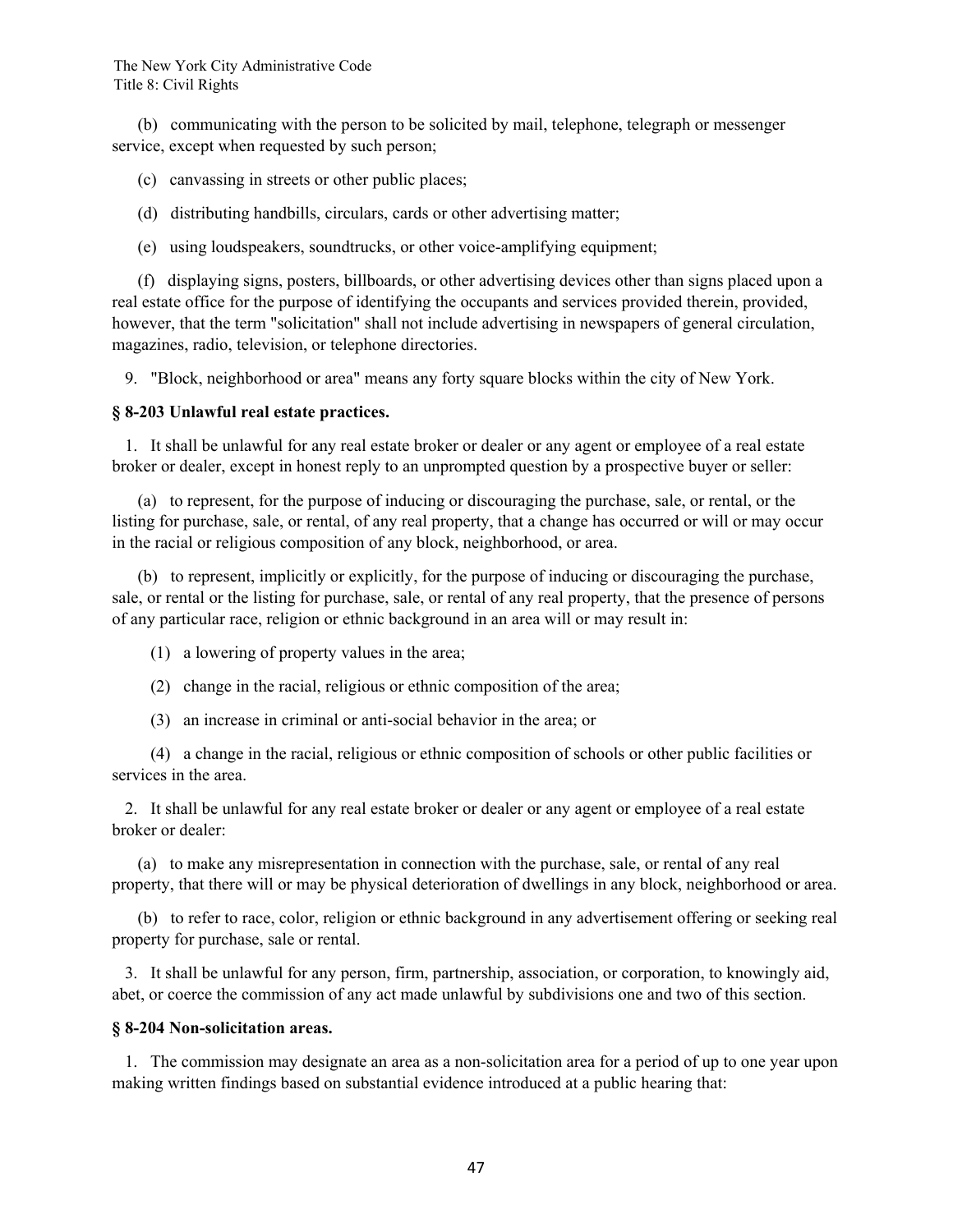(a) practices made unlawful by section 8-203 of this chapter, the inducement or encouragement by brokers or dealers of the use of fraudulent mortgage applications for the purchase of dwellings, or the direction based on race, creed, color or national origin by brokers or dealers of prospective purchasers or applicants to dwellings, or an unusually great incidence of solicitation are consistently occurring within the area, and that

(b) such practices are causing, or are likely to cause, residents within the area to believe that:

- (1) property values in the area are declining, or about to decline rapidly; or
- (2) the area is experiencing, or is about to experience:
	- (i) a declining level of maintenance of its housing stock; or

(ii) an increase in criminal behavior; or

(iii) a change in the racial, religious or ethnic composition of the schools in the area; or

 (3) the area is experiencing, or is about to experience, a material change in its racial, religious or ethnic composition; and

 (c) therefore, the temporary prohibition in the area of the real estate activities described in section 8- 205 of this chapter is necessary to prevent a material change in the area's racial, religious or ethnic composition.

 2. The commission may extend one or more times the designation of a non-solicitation area made pursuant to subdivision one of this section for a period of up to one year upon making written findings, based on substantial evidence introduced at a public hearing, that such extension is necessary to achieve the designation's purpose, as described in paragraph (c) of subdivision one of this section, provided, however, that no extension may be granted which, together with the original designation and all previous extensions, will maintain a non-solicitation area for a continuous period greater than two years. The public hearing on any extension shall be held not more than thirty days before the day on which the designation or earlier extension is scheduled to expire.

 3. (a) The commission shall promptly announce by legal notice each designation made pursuant to subdivision one of this section and each extension made pursuant to subdivision two of this section, describing the area to which it applies by references to named streets and landmarks. Any designation shall take effect upon the completion of the publication required for legal notice. Any extension shall take effect at the time at which the designation or earlier extension would otherwise expire.

 (b) The commission shall maintain, and make available to all interested persons, a current listing of designated non-solicitation areas.

 4. The commission may, at any time, terminate the designation of a non-solicitation area made pursuant to subdivision one of this section or the extension of a designation made pursuant to subdivision two of this section upon making findings, based on substantial evidence introduced at a public hearing, that the continuation of the designation or its extension is no longer necessary to achieve the designation's purpose, as described in this section.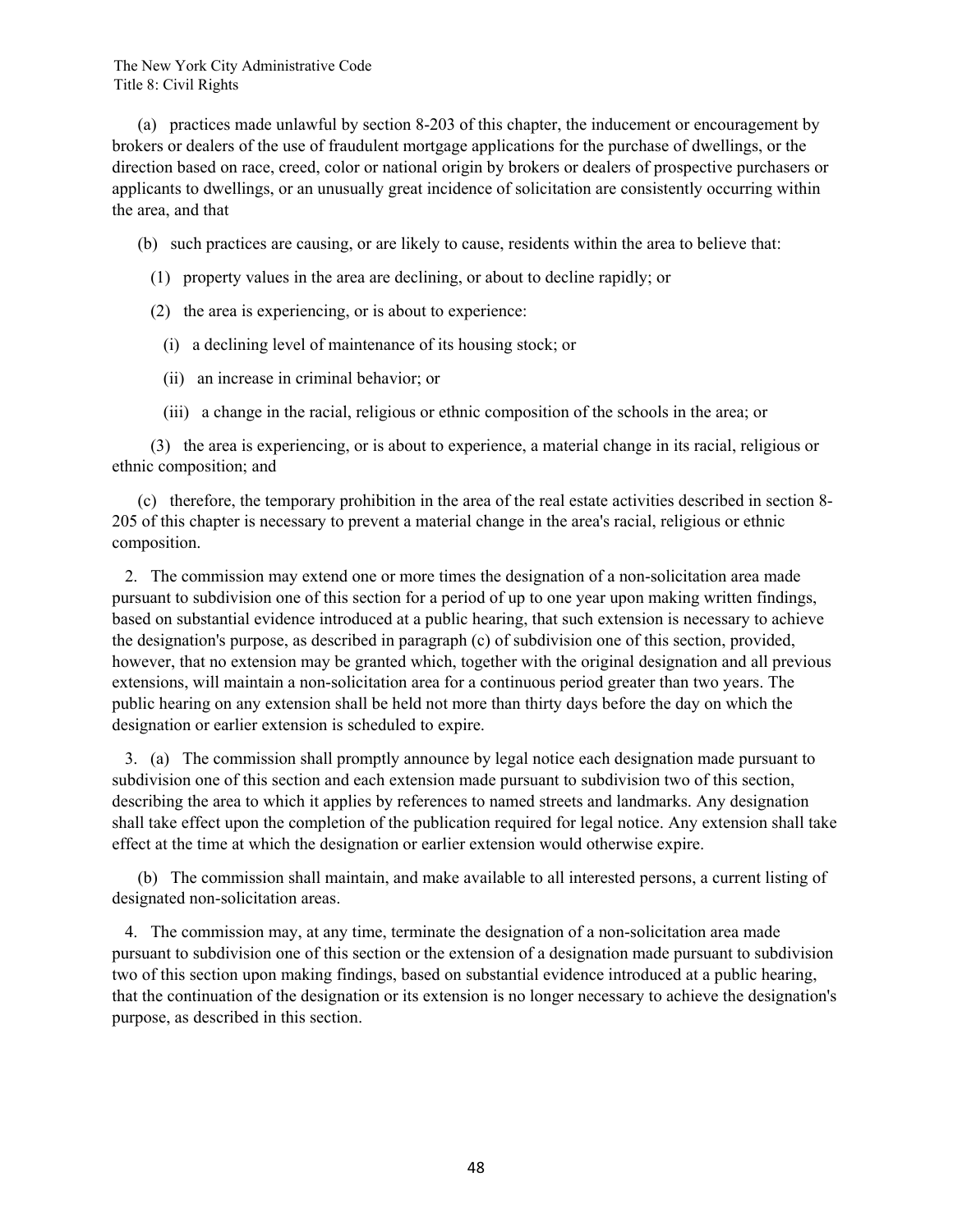## **§ 8-205 Activities prohibited with respect to non-solicitation areas.**

It shall be unlawful for any real estate broker or dealer or any agent or employee of a real estate broker or dealer to solicit, directly or indirectly, the sale, purchase, or rental of any dwelling located within a nonsolicitation area.

## **§ 8-206 Hearings; rules; enforcement.**

 1. The commission may conduct investigations, studies, and hearings concerning practices and activities governed by this chapter. In conducting hearings, the commission shall have the power to subpoena witnesses, to compel their attendance, to administer oaths, to examine witnesses under oath, and to require the production of documents. A written record shall be made of every such hearing.

 2. The commission shall have the authority from time to time to make, amend, and rescind such rules and regulations as may be necessary to carry out the provisions of this chapter.

 3. The chairperson or his or her designated representative shall have the power to enforce the provisions of this chapter by signing criminal complaints against any person, firm, partnership, association, or corporation for violation of this chapter.

 4. The chairperson shall report to the secretary of state of New York all violations of this chapter by real estate brokers and salespersons.

## **§ 8-207 Violations.**

Any person, firm, partnership, association, or corporation convicted of violating this chapter shall be guilty of a class A misdemeanor.

# **§ 8-208 Civil remedies.**

 1. (a) Any owner of real property who is induced to sell his or her property through or to a real estate broker or real estate dealer by acts committed by such broker or dealer in violation of section 8-203 or section 8-205 of this chapter may institute a civil action against such broker or dealer.

 (b) If, in an action instituted pursuant to this subdivision, judgment is rendered in favor of plaintiff, such plaintiff shall be awarded as damages

 (i) the amount of any gains, whether in the form of profits, commission, or otherwise, realized by defendant as the result of the first subsequent arm's length sale, exchange, or transfer of the property, or, if defendant acted as a broker, the amount of any commissions received by defendant through the sale, exchange, or transfer of plaintiff's property, such gains in all cases to be calculated without regard to any expenses incurred by the defendant, and may in addition be awarded reasonable attorneys' fees and court costs; or

 (ii) if the defendant has not realized any gains as defined in this subdivision, an amount equal to the difference between the price for which plaintiff sold his or her property and the fair market value at the time of the sale, or the fair market value of the property at the time the action is commenced, whichever difference is greater, and may in addition be awarded reasonable attorneys' fees and court costs.

 2. (a) Any buyer, through or from a real estate broker or real estate dealer, of real property the last owner of which, excluding such broker or dealer, was induced to sell, exchange or transfer his or her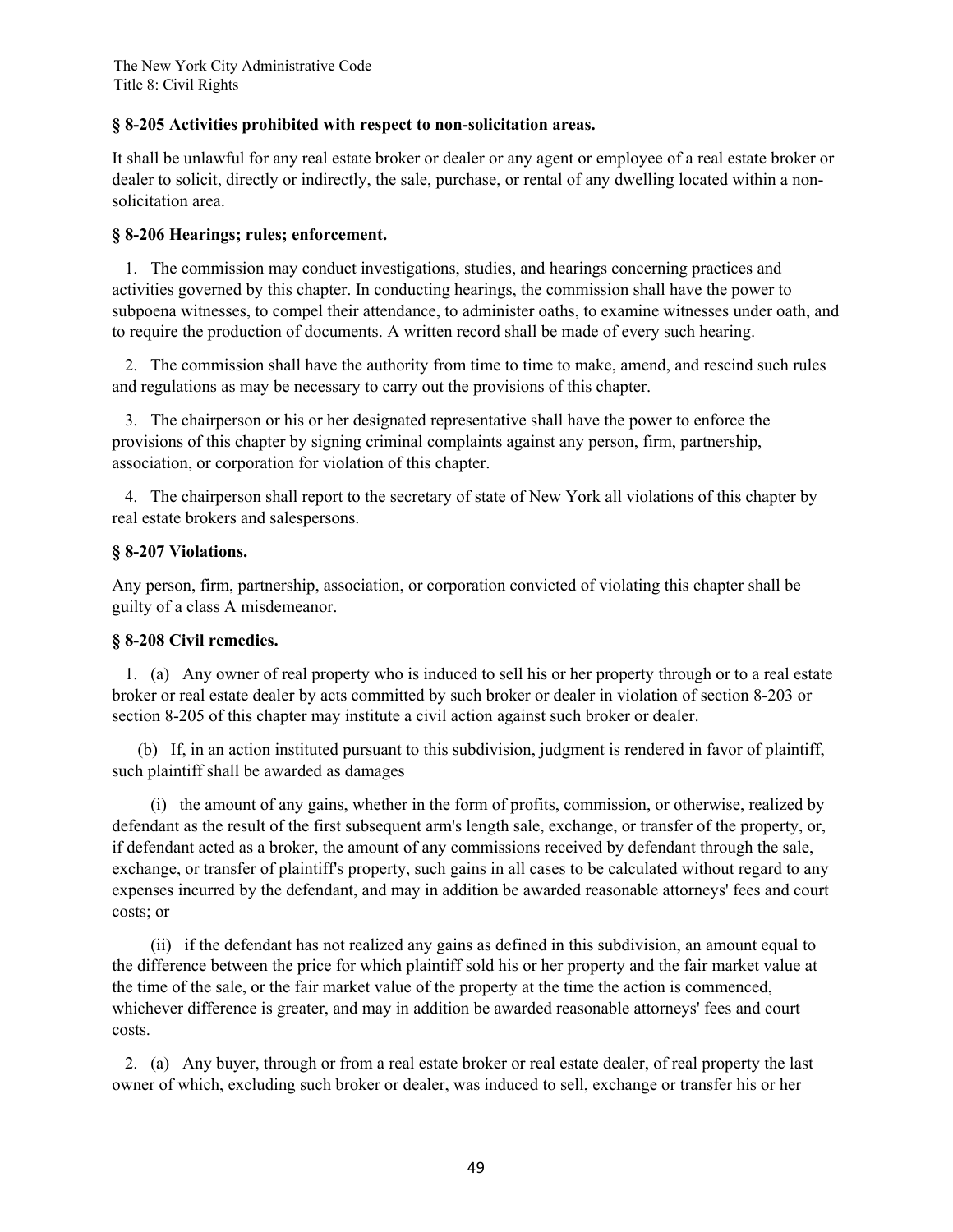property by acts committed by such broker or dealer in violation of section 8-203 or section 8-205 of this chapter may institute a civil action against such broker or dealer.

 (b) If, in an action instituted pursuant to paragraph (a) of this subdivision, judgment is rendered in favor of plaintiff, the plaintiff shall be awarded as damages the amount of any gains, whether in the form of profits, commission, or otherwise, realized by defendant as the result of such plaintiff's purchase of the property, such gains in all cases to be calculated without regard to any expenses incurred by the defendant, and may in addition be awarded reasonable attorneys' fees and court costs.

 3. With respect to the sale, exchange or transfer of any property, the liability of a broker or dealer created by subdivision two of this section shall be independent of and additional to the liability of such broker or dealer created by subdivision one of this section.

# **Chapter 3: Civil Rights Demonstration Protection**

# **§ 8-301 Legislative declaration.**

It is hereby found that the letter and spirit of the constitution of the United States are being violated in some jurisdictions under color of law with the result that persons from this city and state, as well as from other states, are being subjected to discriminatory treatment in the exercise of their constitutional rights because of race or because they seek the removal of unconstitutional barriers to equal rights. Such persons, sometimes referred to as freedom riders and sit-ins, intent upon peaceful resistance to discrimination, segregation and the achievement of the constitutional rights of all persons in all jurisdictions of the United States, have suffered the stigma of criminal proceedings. It is hereby declared to be the policy of the city to remove or to neutralize by affording to such residents appropriate relief to the fullest extent possible, the effect upon residents of this city of such criminal proceedings, resulting from the attempted use of public transportation facilities and other places of public accommodation.

# **§ 8-302 Removal of disability or disqualification.**

Notwithstanding any provision of this code to the contrary, no person shall be denied any license, right, benefit or privilege extended by this code, or suffer any other disability or disqualification thereunder, or be denied the right of employment by the city, solely because of any arrest, apprehension, detention, indictment or other accusation, arraignment, trial, conviction or any other aspect of conviction or adjudication of a crime had under the jurisdiction of the courts of any state or of the United States, which is founded on an act or acts arising out of any peaceful demonstration or other peaceful activity, the object of which is to resist discriminatory treatment in any place of public accommodation as defined by section 40 of the civil rights law, or to achieve equal rights for all persons regardless of race, creed, color or national origin.

# **Chapter 4: Civil Action To Eliminate Unlawful Discriminatory Practices**

# **§ 8-401 Legislative declaration.**

The council finds that certain forms of unlawful discrimination are systemic in nature rooted in the operating conditions or policies of a business or industry. The council finds that the existence of systemic discrimination poses a substantial threat to, and inflicts significant injury upon, the city that is economic, social and moral in character, and is distinct from the injury sustained by individuals as an incident of such discrimination. The council finds that the potential for systemic discrimination exists in all areas of public life and that employment, housing and public accommodations are among the areas in which the economic effects of systemic discrimination are exemplified. The existence of systemic discrimination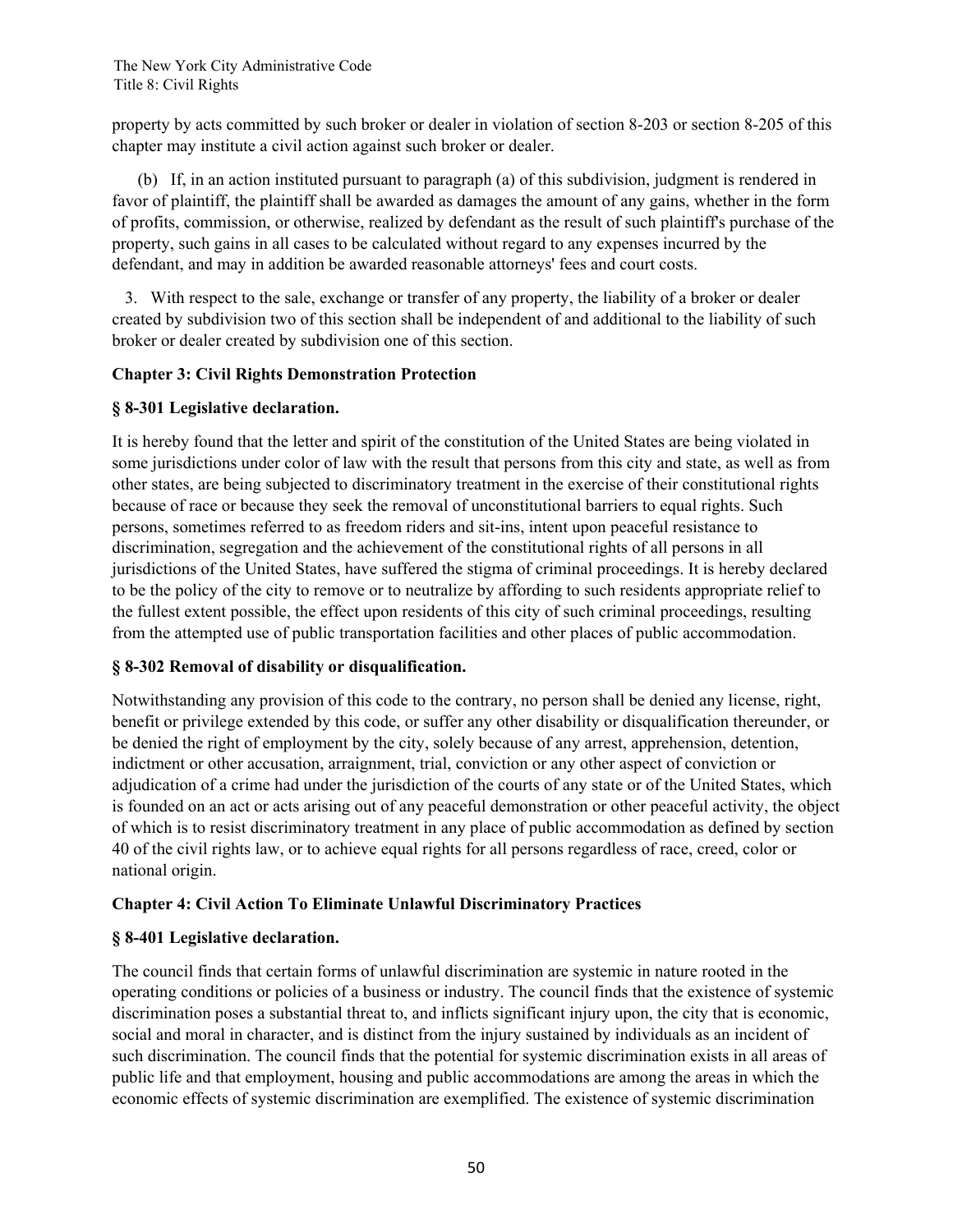impedes the optimal efficiency of the labor market by, among other things, causing decisions to employ, promote or discharge persons to be based upon reasons other than qualifications and competence. Such discrimination impedes the optimal efficiency of the housing market and retards private investments in certain neighborhoods by causing decisions to lease or sell housing accommodations to be based upon discriminatory factors and not upon ability and willingness to lease or purchase property. The council finds that the reduction in the efficiency of the labor, housing and commercial markets has a detrimental effect on the city's economy, thereby reducing revenues and increasing costs to the city. The council finds that such economic injury to the city severely diminishes its capacity to meet the needs of those persons living and working in, and visiting, the city. The council finds further that the social and moral consequences of systemic discrimination are similarly injurious to the city in that systemic discrimination polarizes the city's communities, demoralizes its inhabitants and creates disrespect for the law, thereby frustrating the city's efforts to foster mutual respect and tolerance among its inhabitants and to promote a safe and secure environment. The council finds that the potential consequences to the city of this form of discrimination requires that the corporation counsel be expressly given the authority to institute a civil action to enforce the city's human rights law so as to supplement administrative means to prevent or remedy injury to the city.

## **§ 8-402 Civil action to eliminate unlawful discriminatory practices.**

 a. Whenever there is reasonable cause to believe that a person or group of persons is engaged in a pattern or practice that results in the denial to any person of the full enjoyment of any right secured by chapter 1 of this title, a civil action on behalf of the commission or the city may be commenced in a court of competent jurisdiction, by filing a complaint setting forth facts pertaining to such pattern or practice and requesting such relief as may be deemed necessary to insure the full enjoyment of the rights described in such chapter, including, but not limited to, injunctive relief, damages, including punitive damages, and such other types of relief as are specified in subdivision a of section 8-120. Nothing in this section shall be construed to prohibit (i) an aggrieved person from filing a complaint pursuant to section 8-109 or from commencing a civil action pursuant to chapter 5 of this title based upon the same facts pertaining to such a pattern or practice as are alleged in the civil action, or (ii) the commission from filing a commissioninitiated complaint pursuant to section 8-109 alleging a pattern or practice of discrimination, provided that a civil action pursuant to this section shall not have previously been commenced.

 b. A civil action commenced under this section must be commenced within three years after the alleged discriminatory practice occurred.

 c. Such action may be instituted only by the corporation counsel, such attorneys employed by the city commission on human rights as are designated by the corporation counsel or other persons designated by the corporation counsel.

## **§ 8-403 Investigation.**

The corporation counsel may initiate any investigation to ascertain such facts as may be necessary for the commencement of a civil action pursuant to section 8-402, and in connection therewith shall have the power to issue subpoenas to compel the attendance of witnesses and the production of documents, to administer oaths and to examine such persons as are deemed necessary.

## **§ 8-404 Civil penalty.**

In any civil action commenced pursuant to section 8-402, the trier of fact may, to vindicate the public interest, impose upon any person who is found to have engaged in a pattern or practice that results in the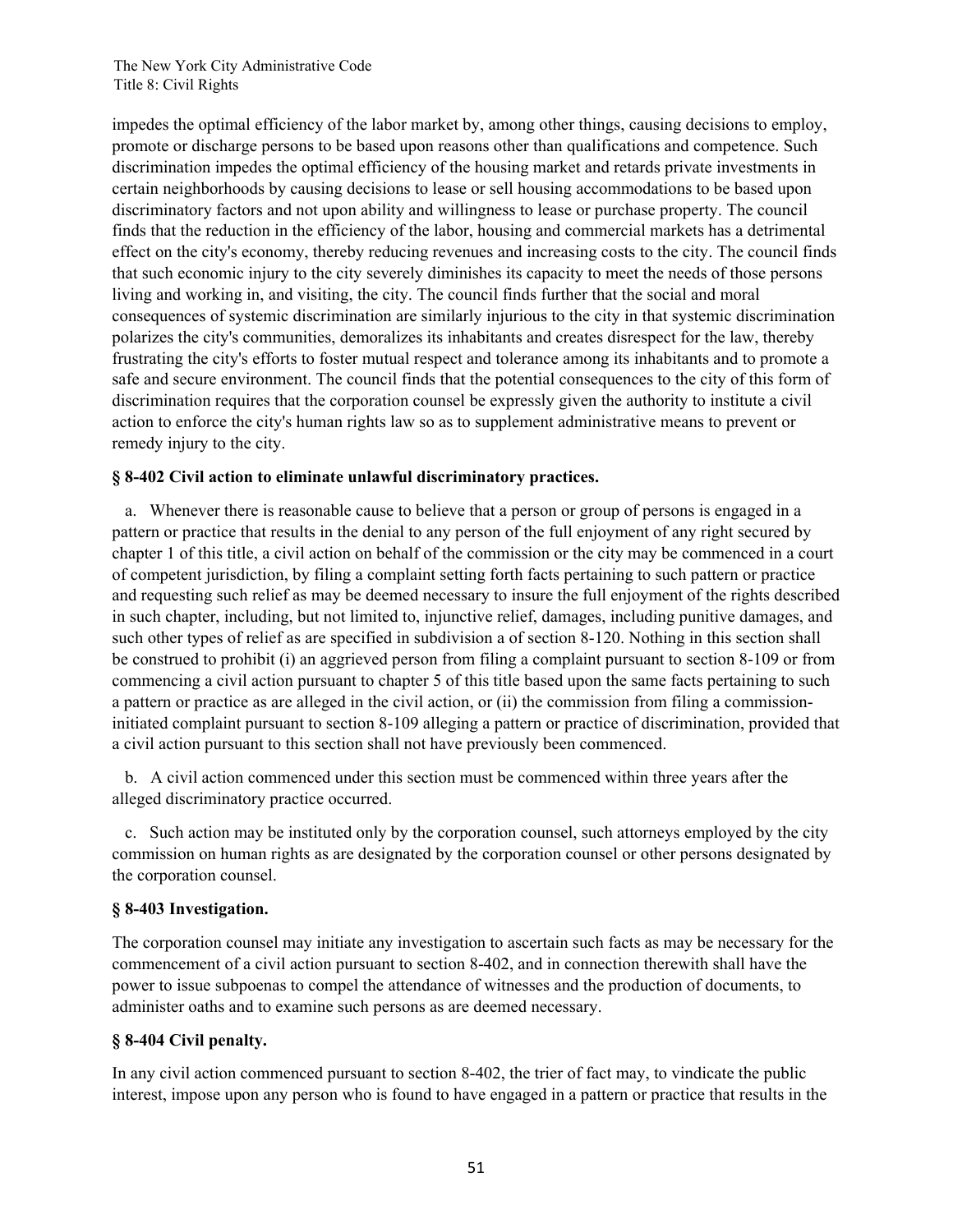denial to any person of the full enjoyment of any right secured by chapter 1 of this title a civil penalty of not more than \$250,000. In relation to determining the appropriate amount of civil penalties to be imposed pursuant to this section a liable party may plead and prove any relevant mitigating factor. Any civil penalties so recovered pursuant to this chapter shall be paid into the general fund of the city. Nothing in this section shall be construed to preclude the city from recovering damages, including punitive damages, and other relief pursuant to section 8-402 in addition to civil penalties.

## **Chapter 5: Civil Action By Persons Aggrieved By Unlawful Discriminatory Practices**

## **§ 8-502 Civil action by persons aggrieved by unlawful discriminatory practices.**

 a. Except as otherwise provided by law, any person claiming to be a person aggrieved by an unlawful discriminatory practice as defined in chapter 1 of this title or by an act of discriminatory harassment or violence as set forth in chapter 6 of this title shall have a cause of action in any court of competent jurisdiction for damages, including punitive damages, and for injunctive relief and such other remedies as may be appropriate, unless such person has filed a complaint with the city commission on human rights or with the state division of human rights with respect to such alleged unlawful discriminatory practice or act of discriminatory harassment or violence. For purposes of this subdivision, the filing of a complaint with a federal agency pursuant to applicable federal law prohibiting discrimination which is subsequently referred to the city commission on human rights or to the state division of human rights pursuant to such law shall not be deemed to constitute the filing of a complaint under this subdivision.

 b. Notwithstanding any inconsistent provision of subdivision a of this section, where a complaint filed with the city commission on human rights or the state division on human rights is dismissed by the city commission on human rights pursuant to subdivisions a, b or c of section 8-113, or by the state division of human rights pursuant to subdivision 9 of section 297 of the executive law either for administrative convenience or on the grounds that such person's election of an administrative remedy is annulled, an aggrieved person shall maintain all rights to commence a civil action pursuant to this chapter as if no such complaint had been filed.

 c. The city commission on human rights and the corporation counsel shall each designate a representative authorized to receive copies of complaints in actions commenced in whole or in part pursuant to subdivision a of this section. Within 10 days after having commenced a civil action pursuant to subdivision a of this section, the plaintiff shall serve a copy of the complaint upon such authorized representatives.

 d. A civil action commenced under this section must be commenced within three years after the alleged unlawful discriminatory practice or act of discriminatory harassment or violence as set forth in chapter 6 of this title occurred. Upon the filing of a complaint with the city commission on human rights or the state division of human rights and during the pendency of such complaint and any court proceeding for review of the dismissal of such complaint, such three-year limitations period shall be tolled.

 e. Notwithstanding any inconsistent provision of this section, where a complaint filed with the city commission on human rights or state division of human rights is dismissed for administrative convenience and such dismissal is due to the complainant's malfeasance, misfeasance or recalcitrance, the three year limitation period on commencing a civil action pursuant to this section shall not be tolled. Unwillingness to accept a reasonable proposed conciliation agreement shall not be considered malfeasance, misfeasance or recalcitrance.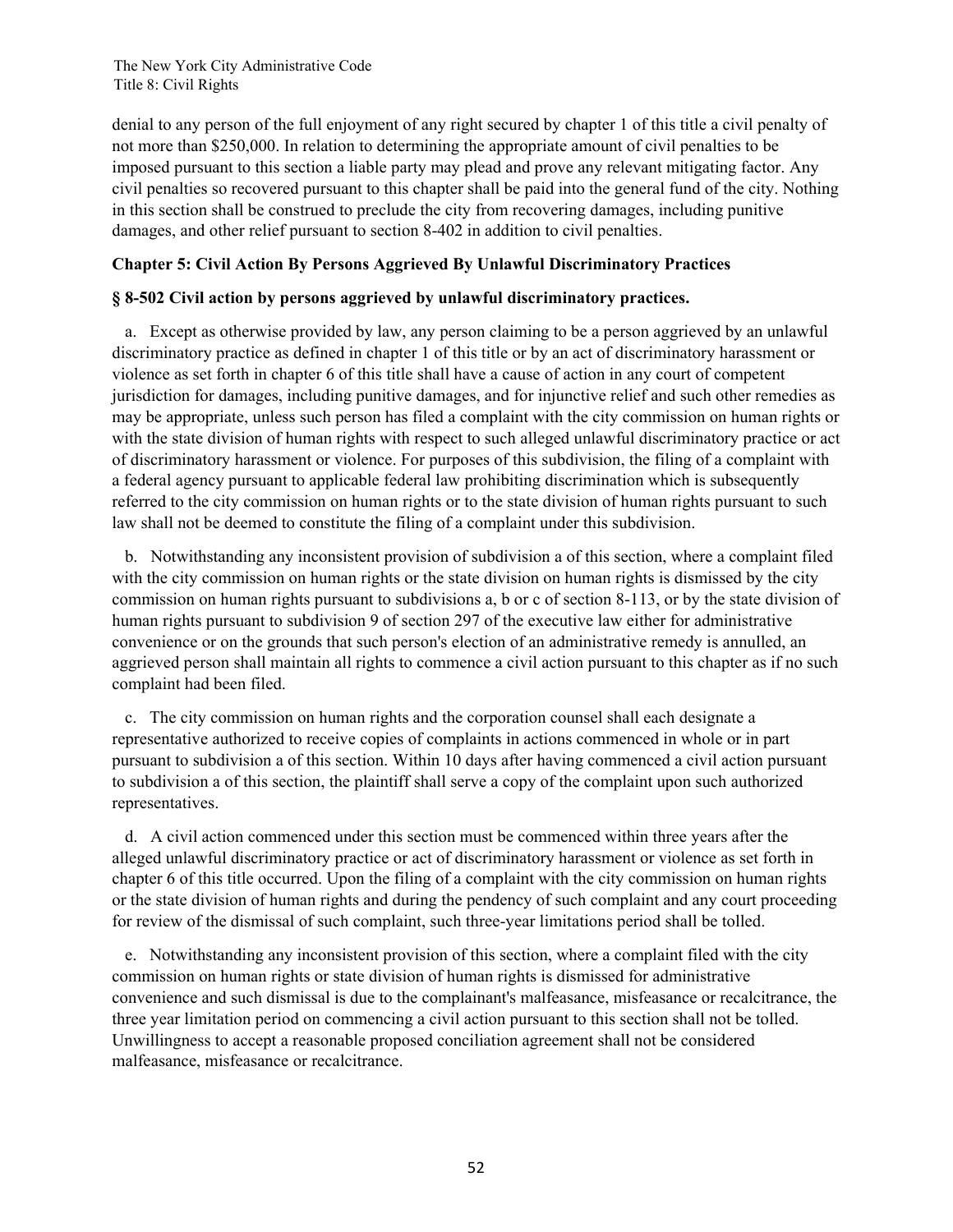f. The provisions of this section which provide a cause of action to persons claiming to be persons aggrieved by an act of discriminatory harassment or violence as set forth in chapter 6 of this title shall not apply to acts committed by members of the police department in the course of performing their official duties as police officers whether the police officer is on or off duty. This subdivision shall in no way affect rights or causes of action created by section 14-151.

 g. In any civil action commenced pursuant to this section, the court, in its discretion, may award the prevailing party reasonable attorney's fees, expert fees and other costs. For the purposes of this subdivision, the term "prevailing" includes a plaintiff whose commencement of litigation has acted as a catalyst to effect policy change on the part of the defendant, regardless of whether that change has been implemented voluntarily, as a result of a settlement or as a result of a judgment in such plaintiff's favor. The court shall apply the hourly rate charged by attorneys of similar skill and experience litigating similar cases in New York county when it chooses to factor the hourly rate into the attorney's fee award.

 h. 1. The term "person aggrieved" includes a person whose right created, granted or protected by chapters 1 or 6 of this title is violated by a covered entity directly or through conduct of the covered entity to which the person's agent or employee is subjected while the agent or employee was acting, or as a result of the agent or employee having acted, within the scope of the agency or employment relationship. For purposes of this subdivision, an agent or employee's protected status is imputed to that person's principal or employer when the agent or employee acts within the scope of the agency or employment relationship. It is irrelevant whether or not the covered entity knows of the agency or employment relationship.

 2. A person is aggrieved even if that person's only injury is the deprivation of a right granted or protected by chapters 1 or 6 of this title.

3. This subdivision does not limit or exclude any other basis for a cause of action.

## **Chapter 6: Discriminatory Harassment Or Violence**

#### **§ 8-602 Civil action to enjoin discriminatory harassment or violence; equitable remedies.**

 a. Whenever a person interferes by threats, intimidation or coercion or attempts to interfere by threats, intimidation or coercion with the exercise or enjoyment by any person of rights secured by the constitution or laws of the United States, the constitution or laws of this state, or local law of the city and such interference or attempted interference is motivated in whole or in part by the victim's actual or perceived race, creed, color, national origin, gender, sexual and reproductive health decisions, sexual orientation, age, whether children are, may or would be residing with such victim, marital status, partnership status, disability, or alienage or citizenship status as defined in chapter 1 of this title, the corporation counsel, at the request of the city commission on human rights or on the corporation counsel's own initiative, may bring a civil action on behalf of the city for injunctive and other appropriate equitable relief in order to protect the peaceable exercise or enjoyment of the rights secured.

 b. An action pursuant to subdivision a of this section may be brought in any court of competent jurisdiction.

 c. Violation of an order issued pursuant to subdivision a of this section may be punished by a proceeding for contempt brought pursuant to article 19 of the judiciary law and, in addition to any relief thereunder, a civil penalty may be imposed not exceeding \$10,000 for each day that the violation continues.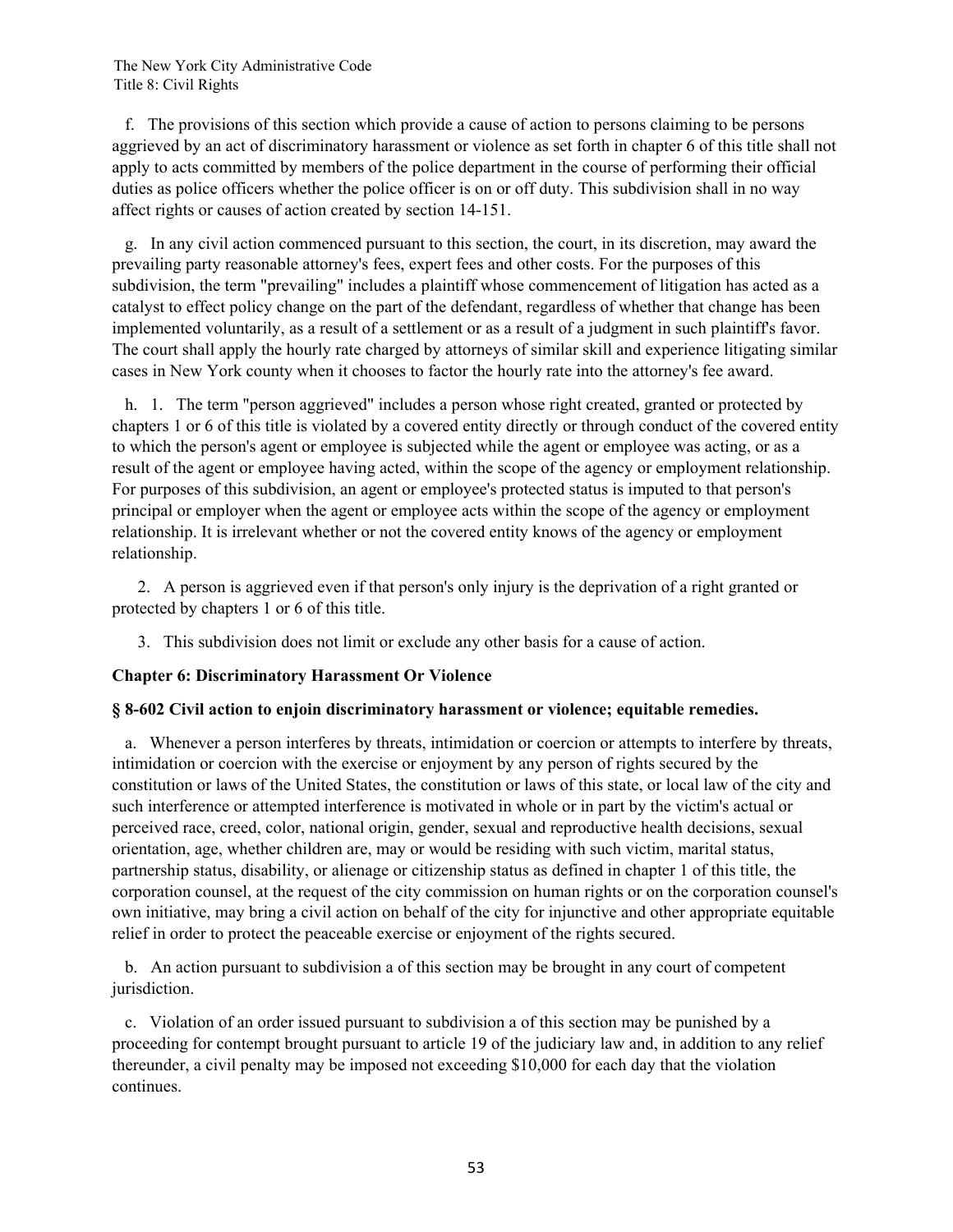## **§ 8-603 Discriminatory harassment; civil penalties.**

 a. No person shall by force or threat of force, knowingly injure, intimidate or interfere with, oppress, or threaten any other person in the free exercise or enjoyment of any right or privilege secured to such other person by the constitution or laws of this state or by the constitution or laws of the United States or by local law of the city when such injury, intimidation, interference, oppression or threat is motivated in whole or in part by the victim's actual or perceived race, creed, color, national origin, gender, sexual and reproductive health decisions, sexual orientation, age, marital status, partnership status, disability or alienage or citizenship status, as defined in chapter 1 of this title.

 b. No person shall knowingly deface, damage or destroy the real or personal property of any person for the purpose of intimidating or interfering with the free exercise or enjoyment of any right or privilege secured to the other person by the constitution or laws of this state or by the constitution or laws of the United States or by local law of the city when such defacement, damage or destruction of real or personal property is motivated in whole or in part by the victim's actual or perceived race, creed, color, national origin, gender, sexual and reproductive health decisions, sexual orientation, age, marital status, partnership status, or whether children are, may be, or would be residing with such victim, disability or alienage or citizenship status, as defined in chapter 1 of this title.

 c. Any person who violates subdivision a or b of this section shall be liable for a civil penalty of not more than \$100,000 for each violation, which may be recovered by the corporation counsel in an action or proceeding in any court of competent jurisdiction.

## **§ 8-604 Disposition of civil penalties.**

Any civil penalties recovered by the corporation counsel pursuant to this chapter shall be paid into the general fund of the city.

## **Chapter 7: Discriminatory Boycotts**

## **§ 8-701 Legislative declaration.**

Boycotts or blacklists that are based on a person's race, color, creed, age, national origin, alienage or citizenship status, marital status, partnership status, gender, sexual orientation, or disability pose a menace to the city's foundation and institutions. In contrast to protests that are in reaction to an unlawful discriminatory practice, connected with a labor dispute or associated with other speech or activities that are protected by the first amendment discriminatory boycotts cause havoc, divide the citizenry and do not serve a legitimate purpose. The council declares that discriminatory boycotts are a dangerously insidious form of prejudice and hereby establishes a procedure for expeditiously investigating allegations of this type of prejudice, assuring that the council and mayor are duly alerted to the existence of such activity and combating discriminatory boycotts or blacklists.

## **§ 8-702 Definitions.**

As used in this chapter, the following terms have the following meanings:

Commission. The term "commission" means the city commission on human rights.

Council. The term "council" means the council of the city of New York.

 Discriminatory boycott or blacklist. The term "discriminatory boycott or blacklist" means any act that is an unlawful discriminatory practice under subdivision 18 of section 8-107.